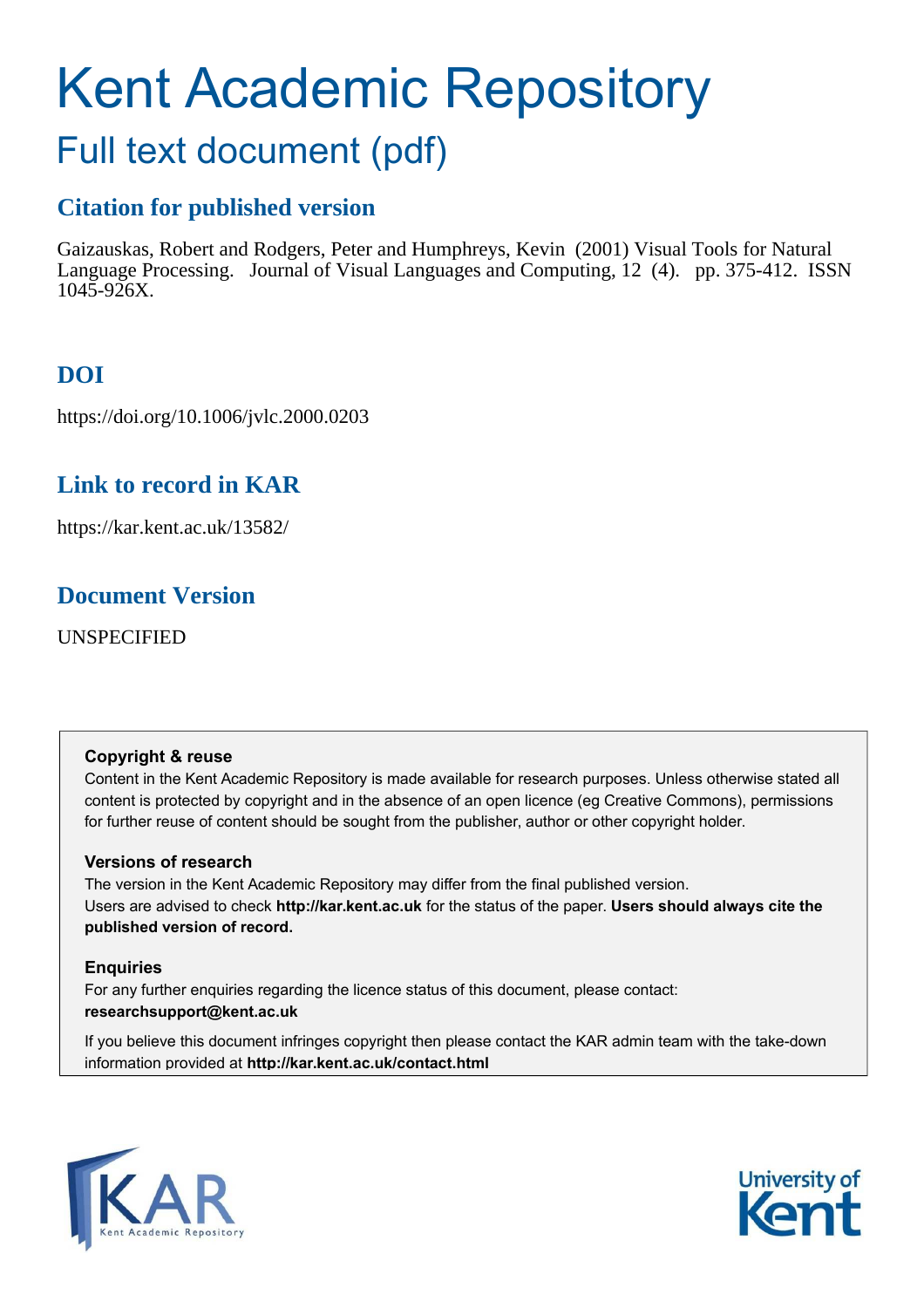## **Visual Tools for Natural Language Processing**

R. GAIZAUSKAS\*, P. J. RODGERS<sup>†</sup> AND K. HUMPHREYS<sup>\*</sup>

*\*Department of Computer Science, University of Sheffield, U.K. and* -*Computing Laboratory, University of Kent, U.K.*

*Received 9 February 2000; revised 1 December 2000; accepted 22 December 2000*

We describe GATE, the General Architecture for Text Engineering, an integrated visual development environment to support the visual assembly, execution and analysis of modular natural language processing systems. The visual model is an executable data flow program graph, automatically synthesised from data dependency declarations of language processing modules. The graph is then directly executable: modules are run interactively in the graph, and results are accessible via generic text visualisation tools linked to the modules. These tools lighten the 'cognitive load' of viewing and comparing module results by relating data produced by modules back to the underlying text, by reducing the amount of search in examining results, and by displaying results in context. Overall, the GATE integrated visual development environment leads to rapid understanding of system behaviour and hence to rapid system refinement, therefore demonstrating the utility of visual programming and visualisation techniques for the development of natural language processing systems. ( 2001 Academic Press

*Keywords:* visual programming systems, natural language processing, data flow program graphs.

#### **1. Introduction**

IN THIS PAPER, we describe a visual environment for natural language processing (NLP) called GATE—the General Architecture for Text Engineering—that is designed to support researchers and developers of large-scale NLP systems. By a visual natural language processing environment we mean an environment that supports the visual representation of NLP programs and the visual representation and manipulation of associated data. More specifically, GATE provides for the visual assembly of processing modules into larger systems, the visual execution of multi-module systems with large, real-world text corpora as data, and the visual display and analysis of the results of module execution. All of these activities are catered for within a single, integrated visual development environment.

That there is a need for such an environment we believe is indisputable. First, following wider trends in software engineering towards component-based development and within NLP research where recent notable successes have been achieved in developing specialised programs that solve a small piece of the language processing puzzle, modularisation and integration of software objects have become key issues for NLP development environments. The assembly of components into larger wholes,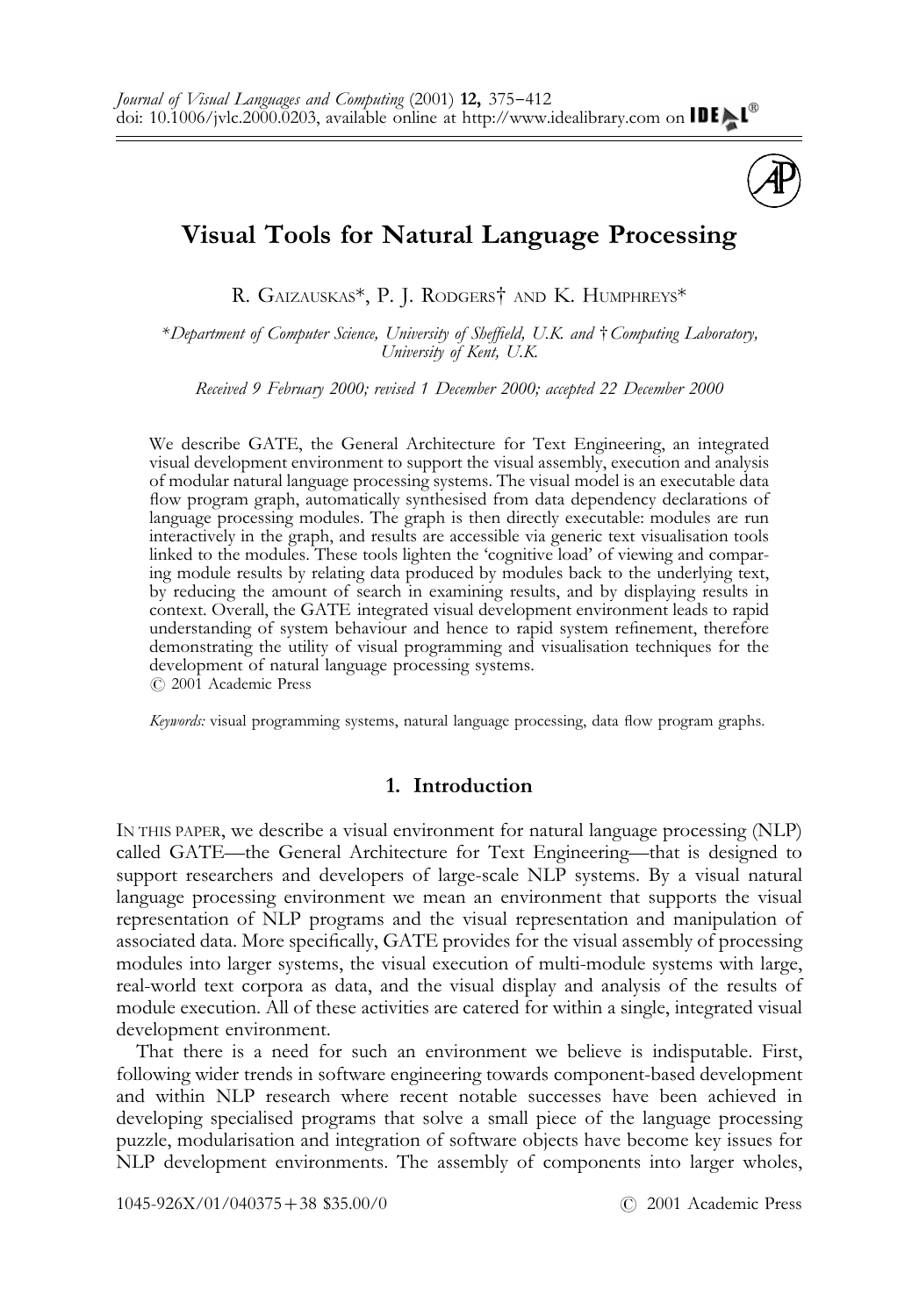<span id="page-2-0"></span>where there are complex dependencies between the components, is a process quite naturally carried out via manipulation of diagrammatic representations. Second, in modularised NLP systems a single complex datum, a document, is processed by a series of modules, each of which works on the underlying document as well as on additional information about the document supplied by its predecessor modules. To understand the complex forms of behaviour that result when developing such a system, rapid and simple access to the results of different modules in the system is essential, as is the ability to alter and rerun individual components while holding other components constant. This style of development is admirably supported by a visual execution model, e.g. in the form of an executable graph, that permits the developer to execute modules and access their results by operations on iconic representations of the modules, with data dependencies displayed as links. Finally, given the volume and complexity of the underlying textual data being processed, and the data structures built by modules about this textual data, visual tools to enable a user to 'see' significant results in a sea of text and to navigate amongst these results are crucial to support system development.

Previous work in visual programming systems (we use this term, as in [\[1\],](#page-35-0) to include visual programming and visualisation) has to date found rather limited application in NLP. Visual versions of some text processing languages, such as *awk* and *grep* have been produced [\[2,](#page-35-0) [3\].](#page-36-0) Tools, that incorporate visualisation techniques, have been developed to help with some NLP tasks. These include:

- graphical tools such as Syntactica [\[4\]](#page-36-0) and Semantica [\[5\]](#page-36-0) designed for teaching syntax and semantics, and making extensive use of graphically presented trees;
- graphical browsers for complex (nested) feature structures, a formalism widely used in computational linguistics [\[6\]](#page-36-0);
- tools for annotating text corpora with SGML tags, such as the Alembic Workbench for marking up text [\[7\],](#page-36-0) or with associated tree structures [\[8, 9\];](#page-36-0)
- tools for creating and exploring text corpora, such as XKWIC [\[10\]](#page-36-0).

However, useful as these tools are individually, they do not form a general visual environment for building, executing and viewing the results of complex, multi-module NLP systems.

The underlying model we have adopted for a visual NLP system is that of data flow program graphs [\[11\].](#page-36-0) This model has been widely used for visual programming languages in a variety of application domains [\[12\]](#page-36-0), but not, as far as we are aware, for natural language processing. In the data flow model, functions are typically represented as boxes and data flows are shown as lines between the boxes. We follow this tradition, the functions in our case corresponding to NLP modules that perform tasks ranging from tokenisation and morphological analysis of individual words, to parsing of sentences and discourse interpretation of whole texts. The user is supplied with facilities to assemble systems—data flow graphs—visually, from component modules, to execute systems visually by simply clicking on nodes in the graph, and to view results by selecting specialised viewing modules associated with nodes in the graph. The result is an integrated visual environment for building, running and analysing natural language systems, which may be viewed as high-level programs. See Figure 1 for an example of an executable data flow graph in GATE.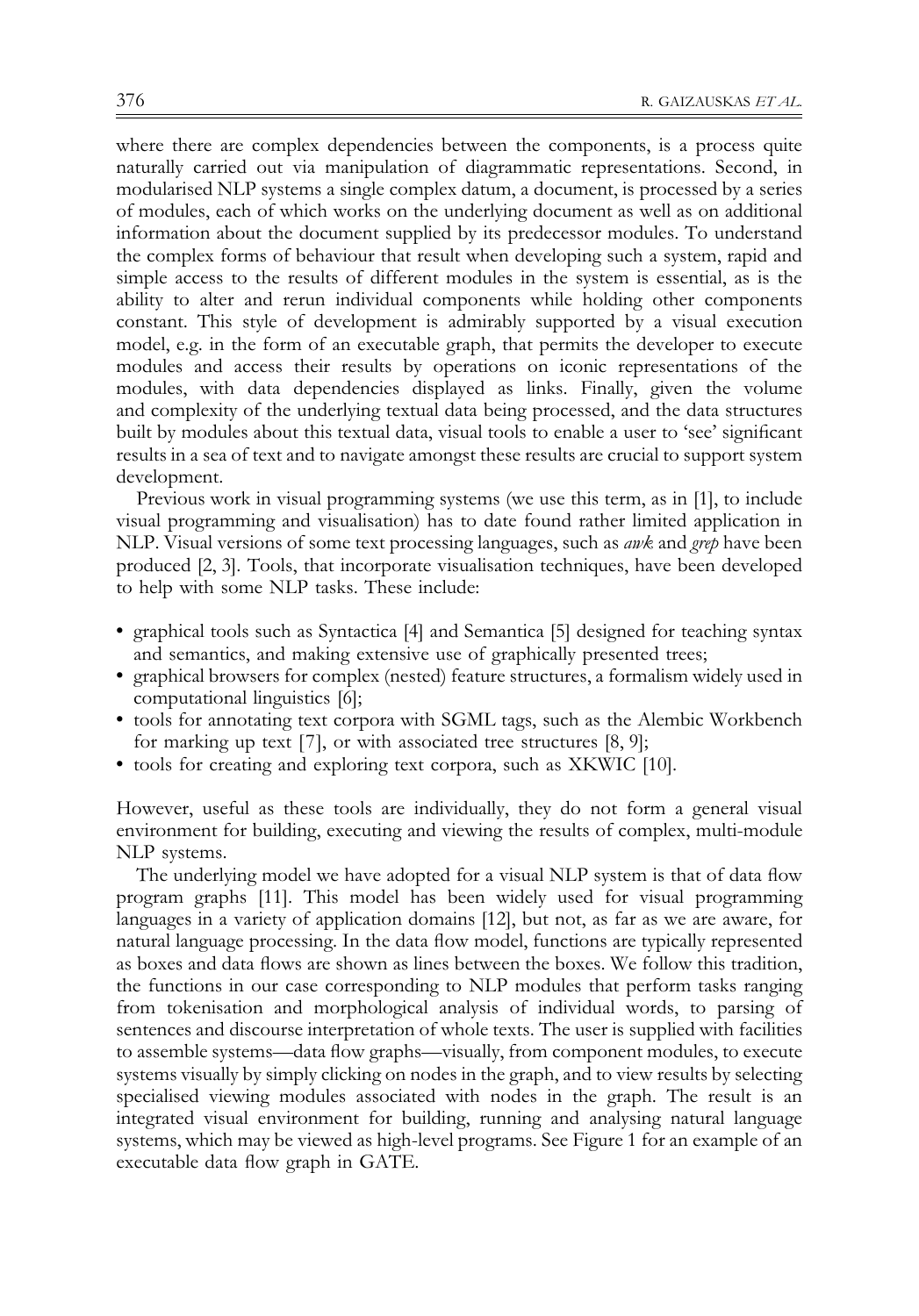<span id="page-3-0"></span>

|      |           |                                      |                |                                                   | GATE 1.5.1 (March 1998)                                                                                                                                                                                                 |      |
|------|-----------|--------------------------------------|----------------|---------------------------------------------------|-------------------------------------------------------------------------------------------------------------------------------------------------------------------------------------------------------------------------|------|
| Eile | View      | Layout                               | <b>Options</b> | Utilities                                         | LASIE MODULES                                                                                                                                                                                                           | Help |
|      | Tokenizer | Morph<br>Sentence<br><b>Splitter</b> |                | Seman Tag<br><b>Tagest</b><br><b>Brill Tagger</b> | $MIC-6$<br>Discourse.<br>hackset<br>Tagged<br><b>Name</b><br>Template<br><b>Morph</b><br><b>Matcher</b><br>Interpreter<br><b>Parser</b><br>Writer<br>$MUC-6$<br><b>Gazetter</b><br>Scenario<br>Lookap<br><b>Summary</b> |      |
|      |           |                                      |                |                                                   |                                                                                                                                                                                                                         |      |
|      |           | Collection: home/kwh/muc6_samples    |                |                                                   | Document: formal_tst.short_0001                                                                                                                                                                                         |      |

Figure 1. An executable graph for an information extraction system

We should note that GATE is not a general-purpose visual programming language, such as e.g. PROGRAPH [\[13\]](#page-36-0). It has been designed as a special-purpose environment for assembling relatively simple—though by no means trivial—programs that represent NLP systems and not for expressing arbitrary computations (the component modules in GATE, which represent the computational primitives of the visual data flow language, are themselves written in conventional text-based programming languages). Nevertheless, aside from being a tool of considerable utility for NLP researchers and developers, we believe that the data flow model we have designed and implemented has potential applicability beyond NLP. Any application which involves the multi-stage processing of a complex data source, where there is a need to assemble, execute and view the results of individual modules in isolation, as well as in conjunction with other components with which it forms a system, could make use of a similar model. Examples of such applications include speech and image processing.

In addition to adapting a visual data flow model for the construction, execution and access to results of modular NLP systems, GATE also contributes to the area of visual programming systems through the provision of generic visualisation tools which assist in the text-based programming of individual component modules. Most NLP modules are developed by iterative refinement of declarative rule bases or statistical models, which claim to model some aspect of language processing. These refinements rely on spotting and correctly interpreting anomalies in the processing of large amounts of real textual data. 'Seeing' the results of a module in a fashion that supports appropriate interpretation, i.e. that permits a language model to be improved, is a form of visual programming. GATE provides cognitively motivated tools for visualising certain classes of information about texts. These tools are generic in that they are reusable by any module that produces information about texts that falls into one of the classes for which the tools are designed.

The GATE system described in this paper is fully implemented and is freely available for research purposes. To date it has been distributed to hundreds of research organisations around the world and is being used in a number of national and international research projects (see http://www.dcs.shef.ac.uk/nlp/gate/users.html details).

As an historical note, it is worth pointing out that GATE was not initially conceived as a vehicle to explore visual aspects of NLP. The original motivation for GATE was to support software reuse within the NLP research community and in particular to permit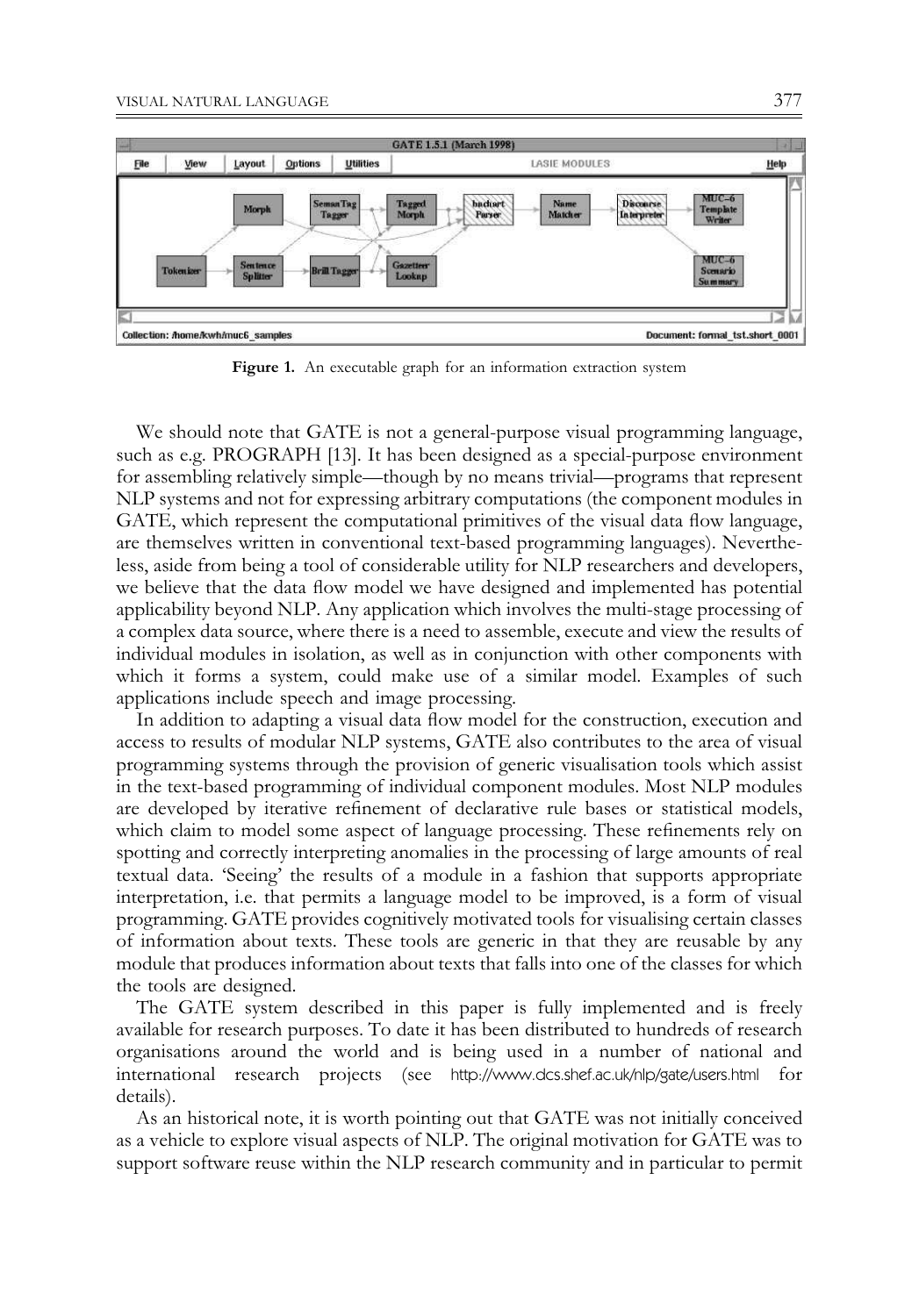<span id="page-4-0"></span>small research groups to build large prototype systems by combining software components developed elsewhere. However, to make the platform easy to use and useful for the sort of challenges that face NLP system developers, we found ourselves increasingly moving towards a fundamentally visual environment. This paper reports the design that has resulted, concentrating on the visual aspects of the system; it reports extensions to the work presented in [\[14\]](#page-36-0). GATE as a platform for NLP software reuse is discussed in detail elsewhere—see, e.g. [\[15, 16\].](#page-36-0)

The rest of the paper is organised as follows. In [Section 2,](#page-3-0) we provide the background context and motivation for GATE and discuss the overall structure of GATE. In [Section 3,](#page-7-0) we describe the underlying model of modularisation and data and control flow within GATE. This abstract discussion sets the stage for how data flow graphs are generated and manipulated in GATE, described in detail in [Section 4.](#page-15-0) [Section 5](#page-21-0) describes the data visualisation tools available in GATE, for both viewing and comparing module results. These tools are based on a classification of types of information about texts that allows the tools to be reused by modules producing output in the same class. This classification is defined and its significance for the design of visualisation tools explored. [Section 6 c](#page-34-0)oncludes the paper, summarising the principal results.

#### **2. Background: GATE and Natural Language Engineering**

GATE—the General Architecture for Text Engineering—is a software environment that aims to support researchers and educators who are working in natural language processing (NLP) and computational linguistics (CL), and developers who are producing and delivering language engineering (LE) systems.

This area is characterised by a fundamental tension. On the one hand, there is considerable theoretical diversity about what the component subprocesses in language processing are and about the informational content of the inputs and outputs of these subprocesses. This diversity tends to lead to every researcher building his or her own system. On the other hand, building robust systems which model or reproduce enough human language processing capability to be useful (either as applications or as tests of theories) when run on real-world data, is a large-scale engineering effort which, given political and economic realities, must rely on the efforts of many small groups of researchers, spatially and temporally distributed, with no collaborative master plan.

Given this state of affairs, designing a practical support environment to assist in advancing the field is no easy task. Clearly, the pressure to build on the efforts of others demands that LE tools or component technologies—parsers, taggers, morphological analysers, discourse interpretation modules, etc.—be readily available for experimentation and reuse. But the pressure towards theoretical diversity means that there is no point in attempting to gain agreement, in the short term, on what set of component technologies should be developed or on the informational content or syntax of representations that these components should require or produce.

GATE is a software environment created in response to these considerations. It attempts to meet the following objectives:

(1) to support information interchange between LE modules at the highest common level possible without prescribing any specific theoretical approach (though it allows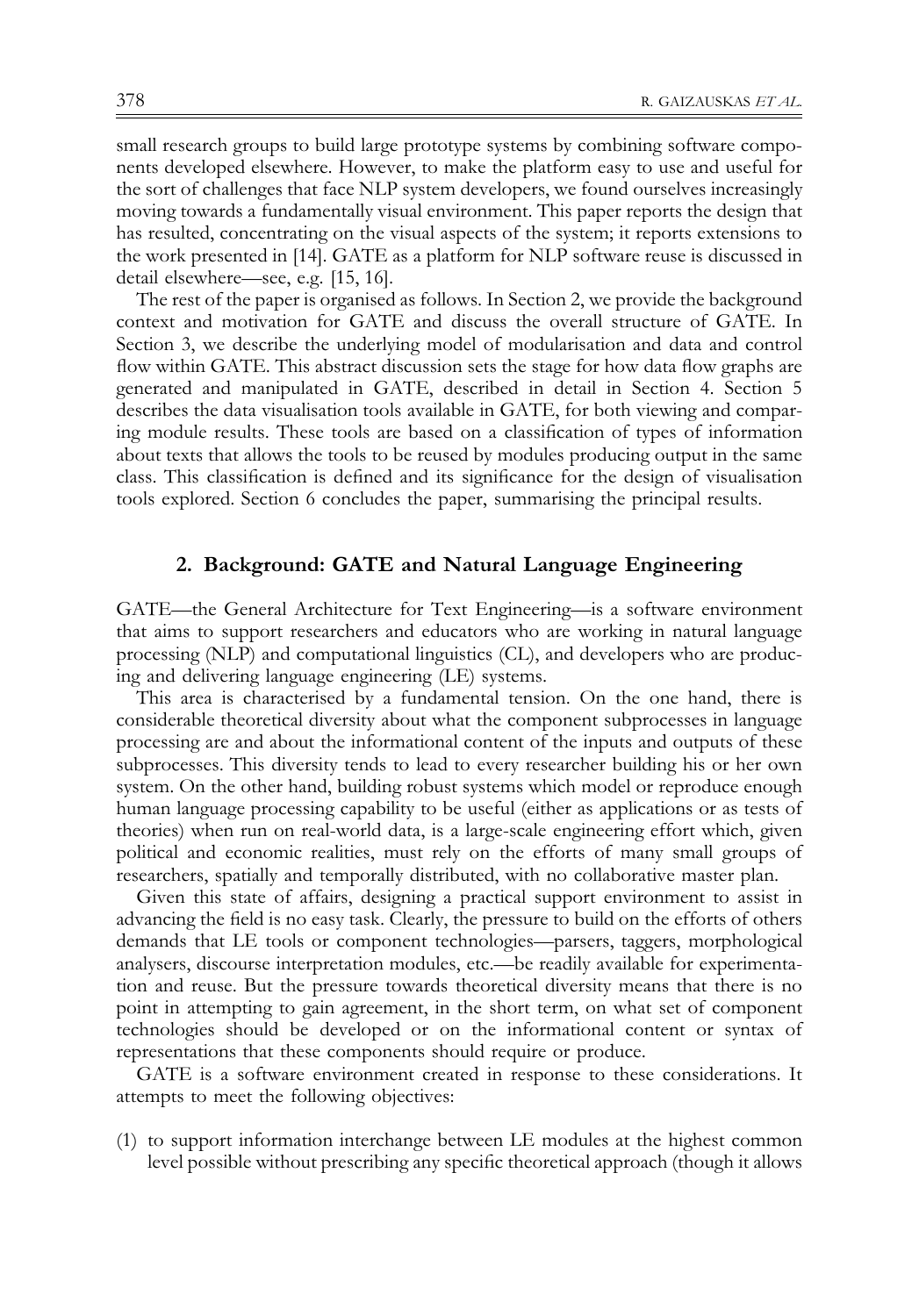<span id="page-5-0"></span>

**Figure 2.** The three elements of GATE

modules which share theoretical presuppositions to pass data in a mutually accepted common form);

- (2) to support the integration of modules written in any source language, available either in source or binary form, and be available on common platforms;
- (3) to support the evaluation and refinement of LE component modules, and of systems built from them, via a uniform, easy-to-use graphical interface which in addition offers facilities for managing test corpora and ancillary linguistic resources.

GATE comprises three principal elements (see [Figure 2\)](#page-4-0), GDM, the GATE Document Manager, a central data management service that stores and provides access to texts and to information about texts; CREOLE, a Collection of REusable Objects for Language Engineering: a set of LE modules integrated with the system; and GGI, the GATE Graphical Interface, a development tool for LE R&D, providing integrated access to the services of the other components and adding visualisation and debugging tools.

The rest of this section briefly considers each of these components in turn. The GATE WWW home page—http://www.dcs.shef.ac.uk/nlp/gate—contains more general information about GATE, including user and developer documentation.

#### **2.1. GDM: The GATE Document Manager**

The GATE document manager is based on the DARPA TIPSTER architecture specification [\[17\]](#page-36-0) which defines an object-oriented data model whose central class is the *document*. In this model, documents are not texts; rather, a document is a repository of information about a text. A document data structure may contain a copy of the text, or it may contain only a pointer to the text, such as a URL. Documents are gathered into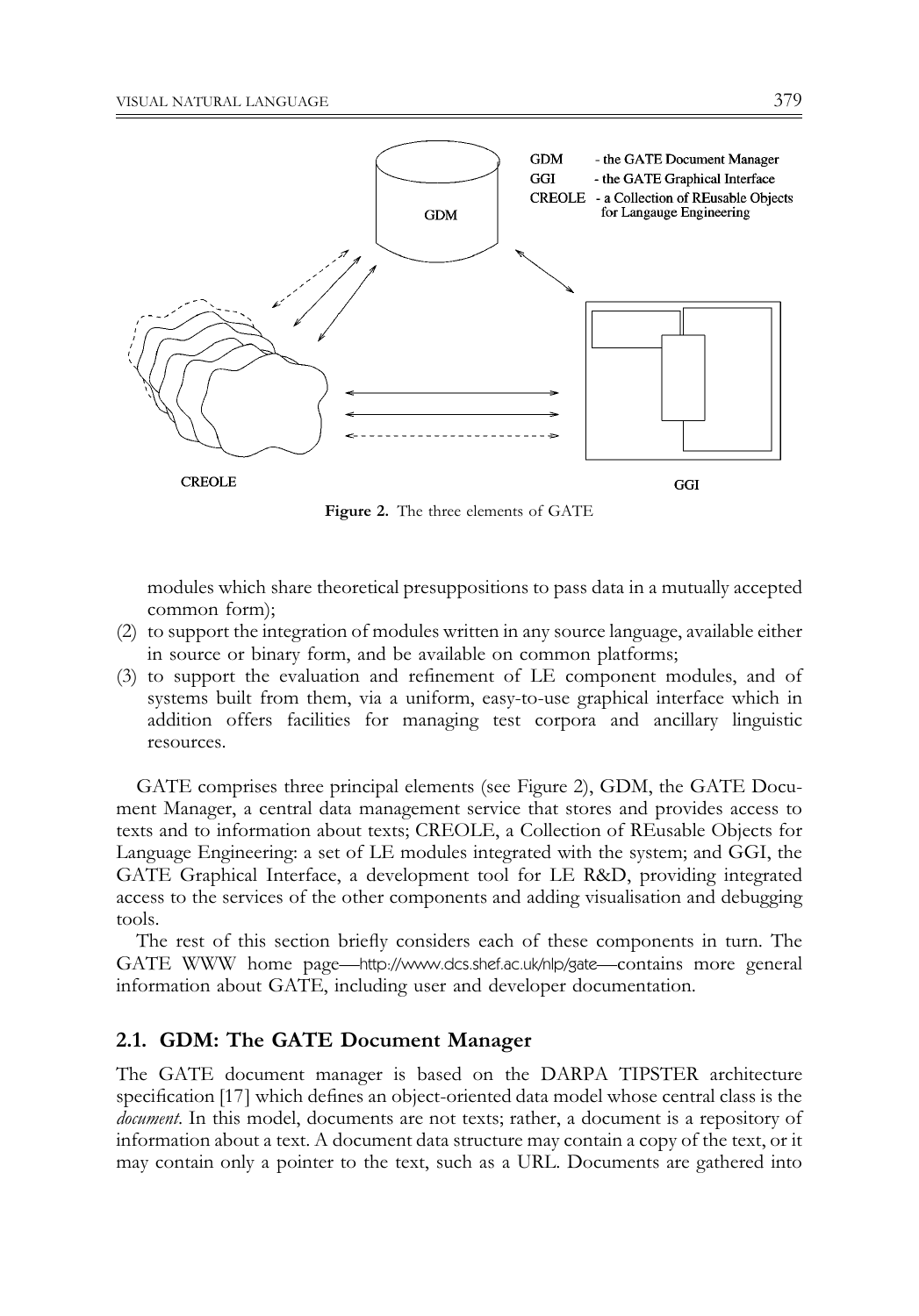|                                                                                               |          |              |            | <b>Text of doc.1</b>                                                                                                |      |
|-----------------------------------------------------------------------------------------------|----------|--------------|------------|---------------------------------------------------------------------------------------------------------------------|------|
|                                                                                               |          |              |            | Richard C. Barticle was named to the newly created<br>position of vice chairman of Mary Kay Corp., a privately held |      |
|                                                                                               |          |              |            | doc.1 Annotation Viewer for Text Selection                                                                          |      |
| File                                                                                          | View     |              |            | Help                                                                                                                |      |
| $\vert \vert$ ID                                                                              | TYPE     | <b>START</b> | <b>END</b> | <b>ATTRIBUTES</b>                                                                                                   |      |
| $\begin{array}{r} \hline 613 \\ 614 \\ 615 \\ 451 \\ 452 \\ \hline 453 \\ \hline \end{array}$ | sentence | 0            | 134        | (constituents: 451 452 453 454<br>455<br>456<br>457<br>458<br>459<br>460<br>461                                     |      |
|                                                                                               | sentence | 136          | 268        | (constituents: 478 479 480 481<br>482 483<br>484<br>485 486 487<br>488                                              | he   |
|                                                                                               | sentence | 269          | 301        | (constituents: 501 502 503 504 505<br>506)                                                                          |      |
|                                                                                               | token    | з            | 10         | (pos:MP)                                                                                                            |      |
|                                                                                               | token    | 11           | 12         | (pos:MP)                                                                                                            |      |
|                                                                                               | token    | 12           | 13         | (pos:PERIOD)                                                                                                        |      |
|                                                                                               | token    | TИ           | 22         | (pos NNP)                                                                                                           |      |
| 455                                                                                           | token    | 23           | 26         | (pos: VBD)                                                                                                          | niss |
| 456                                                                                           | token    | 27           | 32         | (pos: VBN)                                                                                                          |      |
| 457                                                                                           | token    | 33           | 35         | (pos:TO)                                                                                                            |      |
|                                                                                               |          |              |            |                                                                                                                     |      |
|                                                                                               |          |              |            |                                                                                                                     |      |

**Figure 3.** Some annotations and associated attributes

collections (the same source text may be the subject of more than one document, provided the documents belong to different collections). Information about a text is stored in a document either in the form of *document attributes*, if it pertains to the whole text (e.g. language), or as records called *annotations*, if it pertains to a portion or portions of a text. Annotations have a unique *id number*, a *type* (for example token) and a set of *spans* which identify one or more pairs of byte-offset positions in the text with which the annotation is associated. Each annotation has associated with it a set of *attributes* (attribute-value pairs, really) which record information about the annotation (for example, an annotation of type token might have associated with it a POS attribute recording the token's part-of-speech). Aside from allowing attribute values to be many standard data types—booleans, integers, strings, and lists—the model allows them to be the annotation ids of other annotations, hence permitting arbitrarily complex recursive data structures. [Figure 3](#page-5-0) shows a simple example of a set of annotations associated with a text.

The TIPSTER/GATE data model may be described as an indexed annotation scheme: the data about a text is stored in a separate data repository from the original text and is indexed to the relevant portion of the source text using byte offsets. Such schemes may be contrasted with markup annotation schemes, such as SGML [\[18\]](#page-36-0), in which the data about a text are embedded in the text itself using a special syntax (e.g. the begin/end tags such as  $\langle \text{tag} \rangle \dots \langle \text{tag} \rangle$  in SGML) to differentiate meta-data from the text source. While broadly equivalent in terms of the information which may be conveyed using them, these two approaches to annotation do have different implications for text processing architectures. For a variety of reasons including processing and data storage efficiency, we believe that the indexed annotation model is preferable for a tool such as GATE, and hence we have adopted it (see [\[15, 16\]](#page-36-0) for more details). Of course, data marked up according to a markup annotation scheme may be imported to and exported from an indexed annotation scheme.

The GDM implements the TIPSTER data model, and provides an application program interface (API) that supports standard operations on the data model. In particular, GATE provides APIs that implement the document management subset of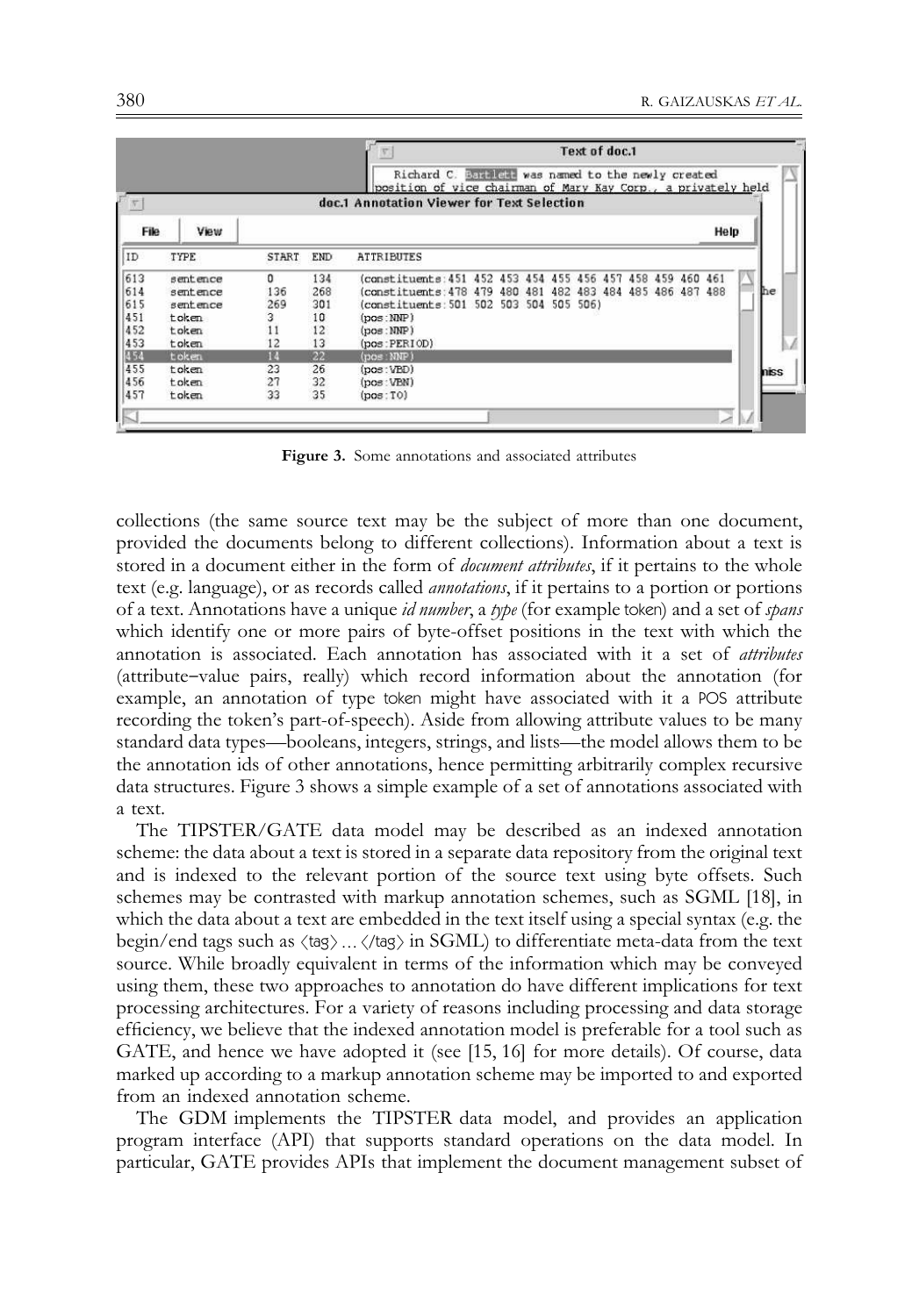<span id="page-7-0"></span>the TIPSTER architecture in Tcl, Java, and  $C++$ . For more information about the TIPSTER architecture and GATE's relation to it see  $[15-17]$ .

#### **2.2. CREOLE: Language Processing Modules in GATE**

For most users of GATE, the central interest is the language processing that can be carried out within it. Such processing is accomplished by one or more modules organised into systems for performing some specific task. Such tasks can range from those of interest exclusively to the language engineer or researcher, such as part-ofspeech tagging or parsing, to application-level tasks, such as information extraction or translation. It is worth stressing that GATE is not specific to any theoretical approach nor to any application area within NLP or CL or LE: GATE is an architecture within which specific approaches and applications may be investigated and developed.

The entire collection of modules available within GATE is referred to as CREOLE— Collection of REusable Objects for Language Engineering. These modules communicate with each other entirely through the GDM; that is, they take their input from the GDM and they write their output, in the form of annotations and attributes on annotations, to the GDM. This approach enforces a regime of modularisation that promotes algorithmic resource sharing, since developers need concern themselves only with the GDM API and not with the peculiarities of potentially dozens of module interfaces. It also permits the superimposition of a uniform graphical interface and standard viewing tools. In the future it is hoped that it will also support a full client-server model, permitting distributed and asynchronous processing.

The particular set of CREOLE modules that is available in any given GATE installation may vary. GATE is distributed with a base set of CREOLE modules that, for historical reasons, form an information extraction system (approximately, the modules that made up the Sheffield MUC-6 system [\[19\]\)](#page-36-0). These modules provide some initial building blocks that serve to demonstrate the approach and may or may not prove useful to others. Numerous sites have created their own CREOLE modules and we are in the process of devising a centralised module registry scheme that will permit GATE users to publicise and exchange modules in a straightforward fashion.

It is one of the functions of GATE to facilitate the addition of new user-developed NLP modules to the CREOLE set, and a well-defined API, a straightforward configuration procedure, an easy-to-use user interface, and extensive documentation attempt to realise this goal. It is also possible to select subsets of the CREOLE set and define new systems (see Section 4.2). Together, these features make GATE a 'plug-and-play' architecture, supporting the straightforward addition, swapping, and reconfiguration of modules.

#### **2.3. GGI: The GATE Graphical Interface**

The casual user of GATE sees only the user interface. It is designed to provide users with simple mechanisms to:

- assemble and access multiple document collections;
- run multi-component NLP systems against single documents or against document collections;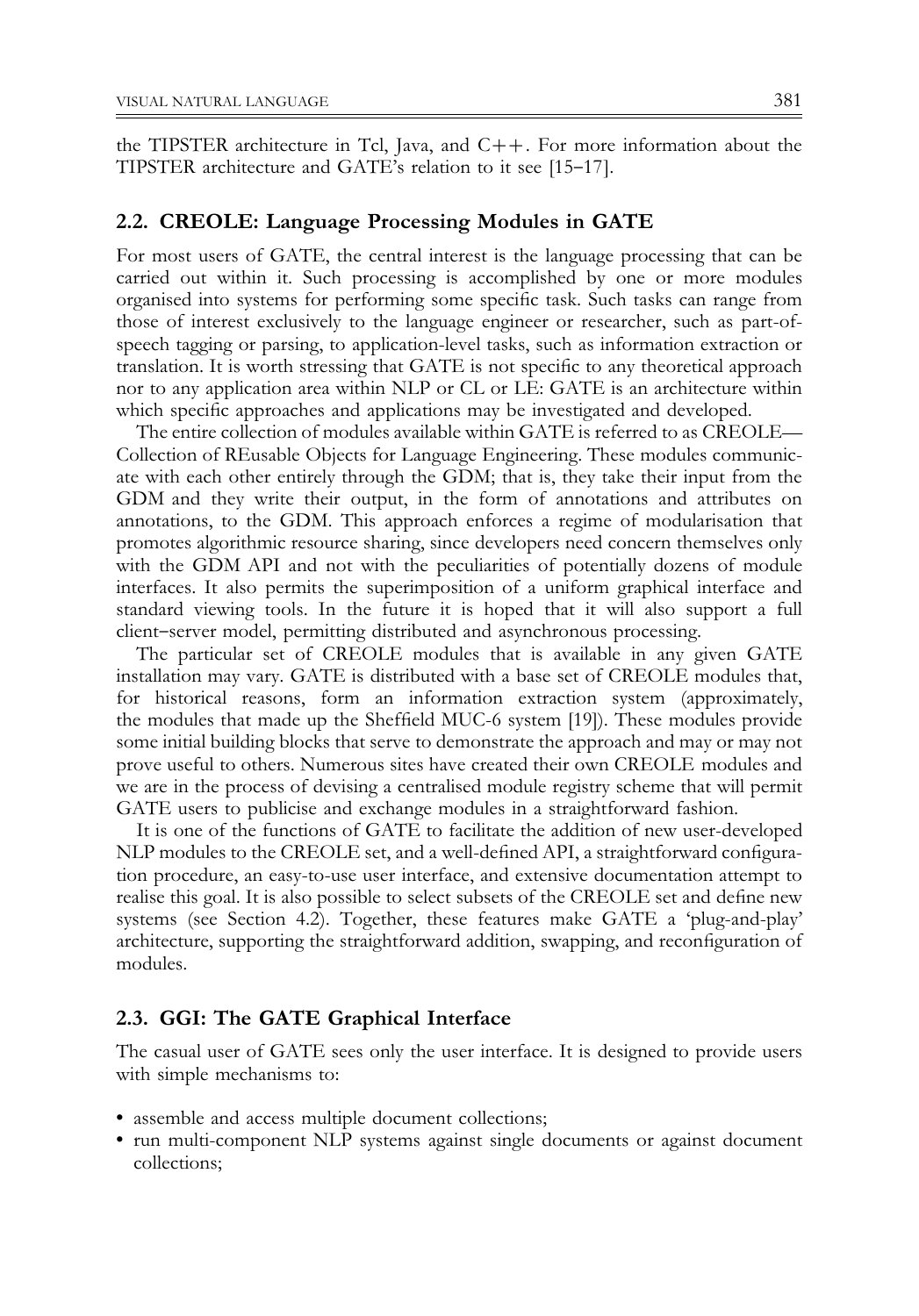- view the results of NLP module processing in an easy-to-understand fashion;
- alter the parameters of individual NLP modules, so as to experiment with their behaviour;
- add new NLP modules to the CREOLE set;
- create new NLP systems from the set of CREOLE modules available;
- manually add, remove or edit annotations on individual documents, to support the creation of manually annotated document collections, for evaluation or machine learning purposes;
- view the results of comparing annotations added to the same document by different annotators (human or machine).

The rest of this paper addresses the novel features which the GGI brings to support the visual exploration of language processing. However, before we can present these features directly, we must explain the notions of modularisation and data and control flow that underpin them.

#### **3. Modularisation and the Flow of Data and Control in GATE**

Much recent work in language engineering has concentrated on developing specific technologies to address subproblems within the area. Perhaps the most notably successful of these component technologies has been part-of-speech tagging, where stand-alone taggers are now capable of achieving tagging accuracies of up to 99%. Morphological analysis, sentence boundary detection, parsing, word sense disambiguation and coreference resolution are examples of other 'single issue' technologies in which significant progress is actively being made in a current divide-and-conquer climate within the language processing community. It is within this climate and with these sorts of component technologies in mind that the TIPSTER data model, and the GATE architecture were developed. High-performance components are admirable, but unless they can be assembled into working systems that carry out higher level application tasks that users actually want, such as information extraction, machine translation, or summarisation, they remain a curiosity.

In order to support the assembly of existing component technology into larger systems in an effective way, a platform such as GATE must pay particular attention to the underlying model of modularisation and flow of data and control it assumes. This model will determine the type of system that can be constructed within the 'meta-system'; and it will underlie the design of any visual model that is presented to a system developer or researcher using the platform.

The TIPSTER architecture specification does not place many constraints on the nature of the modules, or annotators as they are known in TIPSTER terminology, which access the data model it defines. Nor does it specify a set of control mechanisms available for constructing systems from collections of TIPSTER-compliant modules. The only constraint is to insist that all module-to-module communication must take place through the database. Thus, in any multi-module system the database acts as a global state which is accessed and updated by various modules each of whose internal state is of no consequence to its fellows. This is a very weak constraint, and various classes of system, built out of modules that conform to this constraint, can be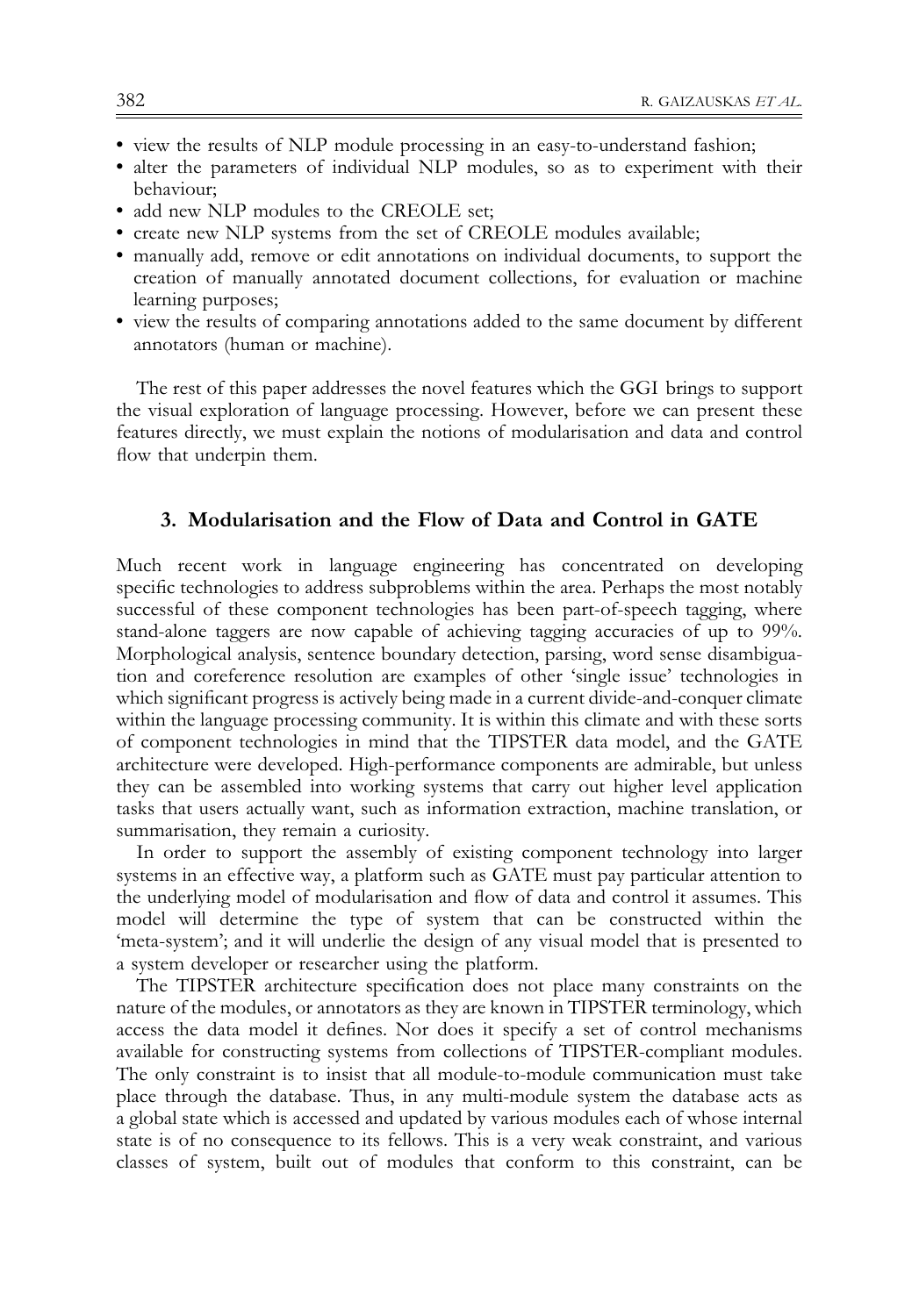distinguished. In building GATE we have made some additional assumptions that constrain both what constitutes a module and what sort of control mechanisms are available.

#### **3.1. Modules**

In the least prescriptive model, a module is any code that processes all or part of a document object (raw text plus associated annotations) or a collection object (set of document objects plus collection attributes). We have found it useful to constrain what constitutes a module in two further ways. First, we insist that modules be clearly typed in terms of their input-output annotations and attributes; second, and more significantly, a module must have a clearly defined quantum of information that it processes in an atomic execution step. The second issue is related both to the first requirement, and to the following discussion of control, since the grain-size of execution unit affects what are possible models of data and control flow.

#### *3.1.1. Typing*

In order for code which accesses the GDM to count as a module for possible inclusion in GATE we require that it be explicitly typed. As is generally acknowledged, typing promotes good design and programming practice. Further, as we shall see below, declarative-type definitions permit data flow dependencies to be determined largely automatically. Thus, each module is assumed to have a signature—the type of annotations and attributes it requires as input, and the type of annotations and attributes it produces as output. Several remarks should be made here. First, for document annotators the raw text of the document is presumed always available as an additional input. Second, since attribute values may be references to other annotations, any module whose input annotations include attributes of this type is assumed to have access to all of the data referenced by its input annotations (recursively). For example, a parser might be designed to process an annotation of type sentence where the sentence annotation has as an attribute a list of constituents each of which is a pointer to a token annotation with associated attributes such as part-of-speech and morphological data.

#### *3.1.2. Granularity of Module Processing*

Taking part-of-speech (POS) tagging as a canonical example of the sort of module to be made available within a platform like GATE, there is an issue as to the grain size of data the 'module' processes in one execution step. Most language processing modules, such as POS taggers, have a logical unit of input data that they require in order to carry out their function. For most POS taggers this unit is the sentence. For, while the unit which gets tagged is the word, the process can only be carried out given some context and for POS taggers the unit of required context is generally taken to be the sentence (e.g. *study* is a both a noun and a verb and its word class is only revealed, for any particular instance, by the context in which it appears). However, many POS taggers are written as modules which can take a text as input and tag the whole text. The issue, therefore, is whether the POS tagger 'module' processes a sentence, or a text.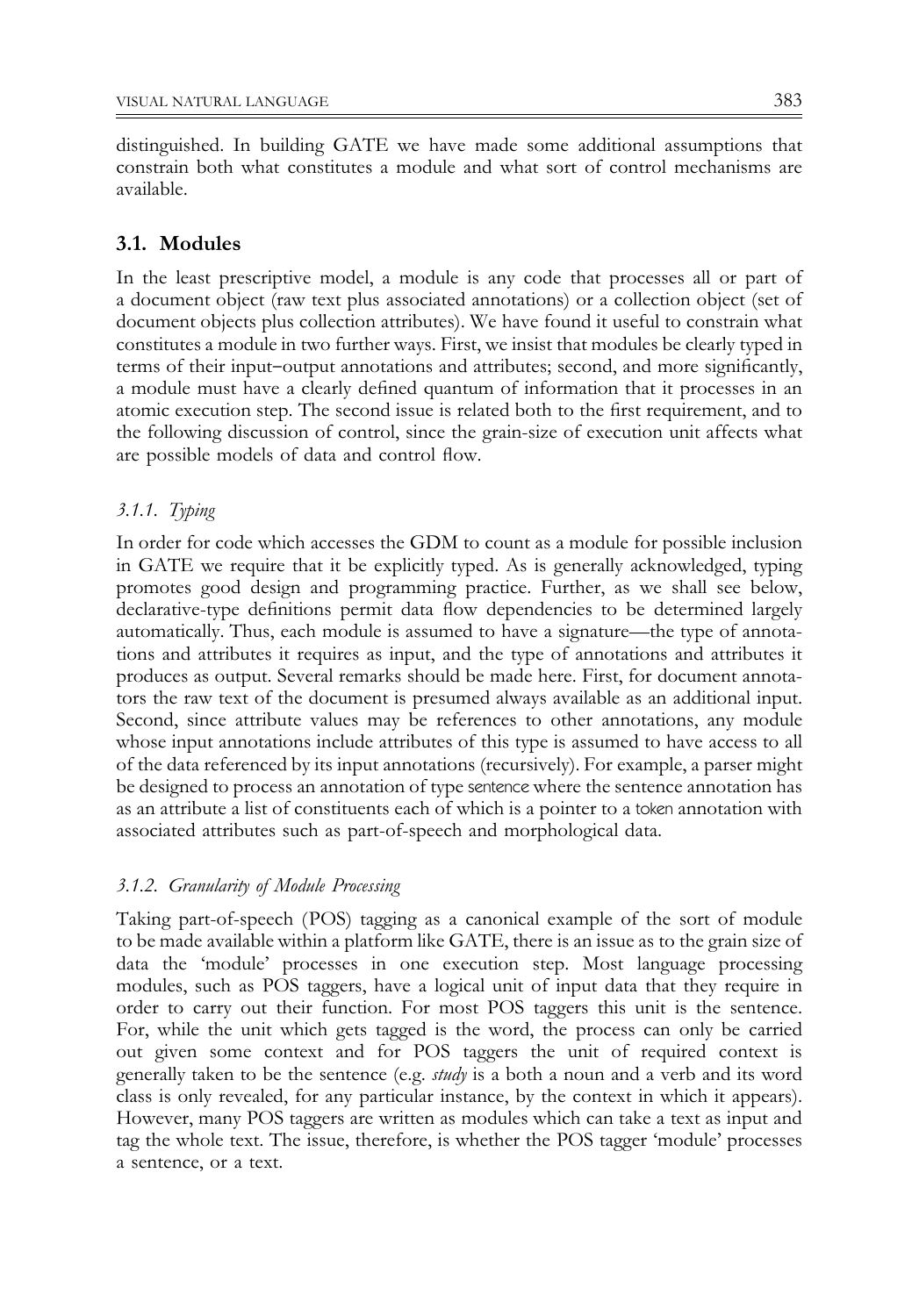This distinction is important for it affects how larger systems can be assembled out of modules. If, by definition, a module processes a whole text before any further module which depends on its output processes any of the text, then much more limited systems may be assembled than if control may move between modules after portions of the text have been processed. This topic is discussed at greater length in the next section. Here, we note only that we shall assume that one of a module's inputs is a distinguished control input, which is the 'natural' or 'logical' unit of processing for the module. That is, while the module may need access to more of the text, or to the output of other module's processing on more of the text, it processes the text one control input at a time. Further, the control unit is atomic for the module in that it is the smallest unit of data the module can process. We shall also assume that for each language-processing module the control inputs are totally ordered, and thus present an input stream to the module, within which it is uniquely positioned at any time. Typically, the control inputs will be natural units of the underlying sequentially ordered document text: characters, words, sentences, paragraphs or sections. However, they could be multispan annotations, such as coreference chains which may overlap. In such cases we are assuming that a total order can always be defined, likely by reference to the underlying text.

#### **3.2. Data Flow and Control Flow**

#### *3.2.1. Module-by-module vs. Text-unit-by-text-unit Strategies*

As noted in the previous section, we are assuming a fine-grained notion of what constitutes a module. This view is not the one that appears to have been assumed in the TIPSTER specification, though it is not explicitly ruled out. There the view seems to have been that an annotator is a program unit that processes an entire text, and the issue of whether control may shift between annotators before an entire text is processed is simply not addressed.

The issue may appear irrelevant in designing an underlying data model for text processing that facilitates modularity and 'plug and play' capability. But in designing an environment such as GATE which must provide effective and flexible system building capabilities it is crucial. We distinguish two general strategies for multi-module processing of multi-unit texts as follows (see Figure 4). In the module-by-module processing strategy each module processes every unit in the text before the next module is invoked. In the text-unit-by-text-unit processing strategy the first text unit is processed by each module in turn, then the second text unit is processed by each module, and so on (we ignore here the possible difference in size of control input between modules—a more sophisticated statement of the text-unit-by-text-unit strategy is that just as many control input units of the upstream module(s) that are necessary to yield one control input for a downstream module would be executed before control moved downstream).

The appeal of supporting a module-by-module processing only strategy is that in a multi-module system no facility need be provided to return to any earlier module in the processing sequence and no memory is required, at the system control level, of how far through a particular document any module has progressed. A further practical advantage is that since loading a module may form the bulk of the processing overhead, dwarfing execution time for short to medium-length texts, the module-by-module strategy, where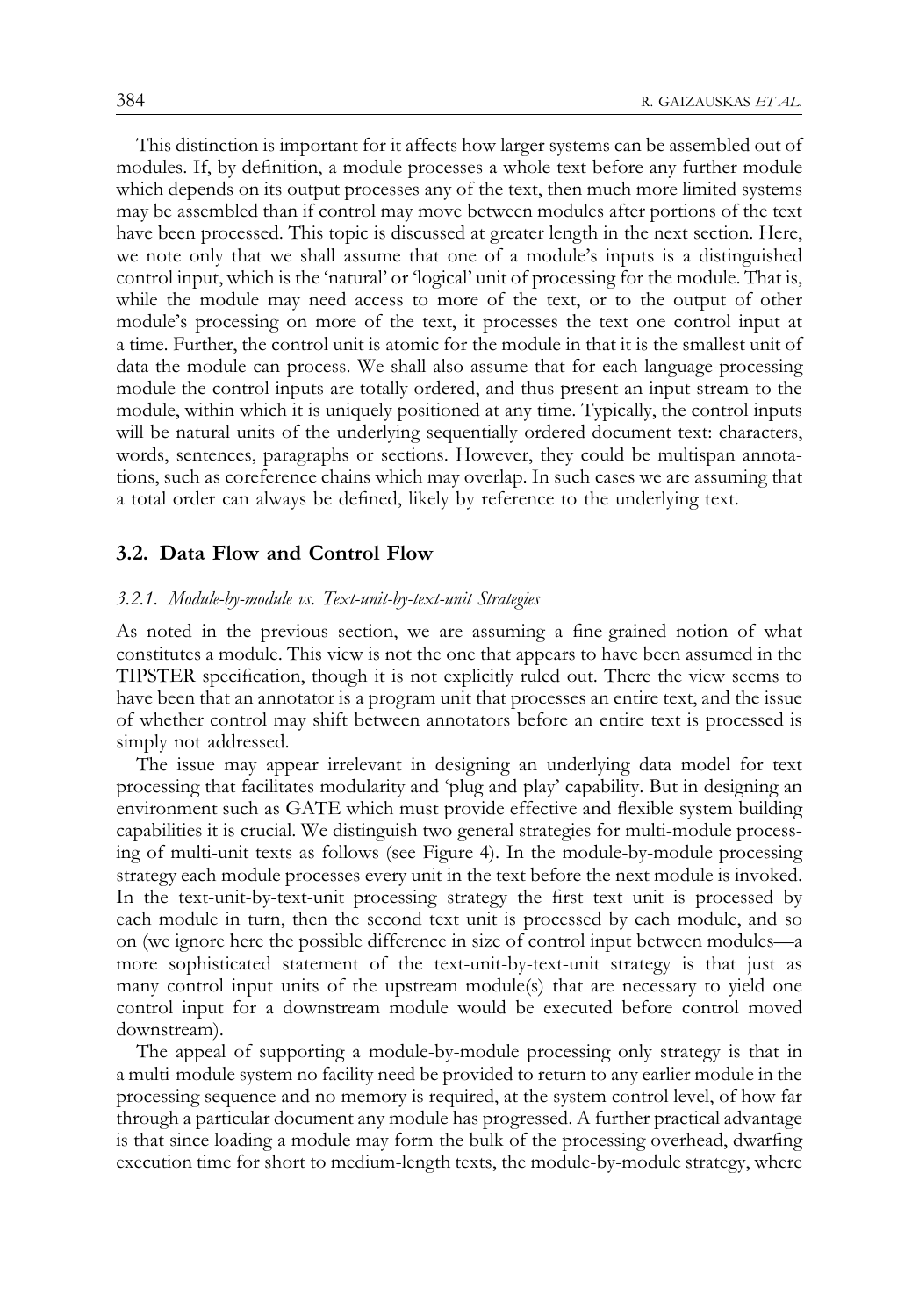

**Figure 4.** Different text processing strategies for multi-module systems

each module is loaded once only, can be much more efficient than the text-unit-by-textunit strategy where each module is loaded as many times as there are text units to be processed.

The chief drawback of the module-by-module strategy is that it precludes the design of systems where the output of a downstream module on an earlier text unit becomes available as input to an upstream module when processing a later text unit. This severely constrains the type of systems that can be designed, or at least severely constrains how they may be modularised. For example, the semantic interpretation of a sentence and its integration into a discourse model typically takes place after parsing. During this process, some discourse theories nominate an entity as the local focus of the discourse. The focus of one sentence can affect how the following sentence is parsed. Such a model cannot be implemented in a system which adopts a strict module-by-module processing strategy unless the parsing, semantic interpretation and discourse integration activities are all rolled into a single, large module, so that all the requisite information is available in the local state of the 'mega-module'. But, forcing developers to produce unnaturally bundled modules like this defeats the purpose of a modular development environment with visual access to information at module interfaces.

A second drawback of the module-by-module strategy is that it embodies a very unnatural model of text processing. There is something odd about, for example, tokenising an entire text, then tagging it, then parsing it, and so on. Humans appear to do full language processing on a chunk of the text, such as a clause or sentence, and then move on. While few language engineers are committed to building cognitively plausible models of language processing, there seems to be no good reason to produce a development environment which actively precludes such models being constructed. Further, there is the practical consideration that a developer may be interested in how a later module in a system processes an early sentence in a document and may not have the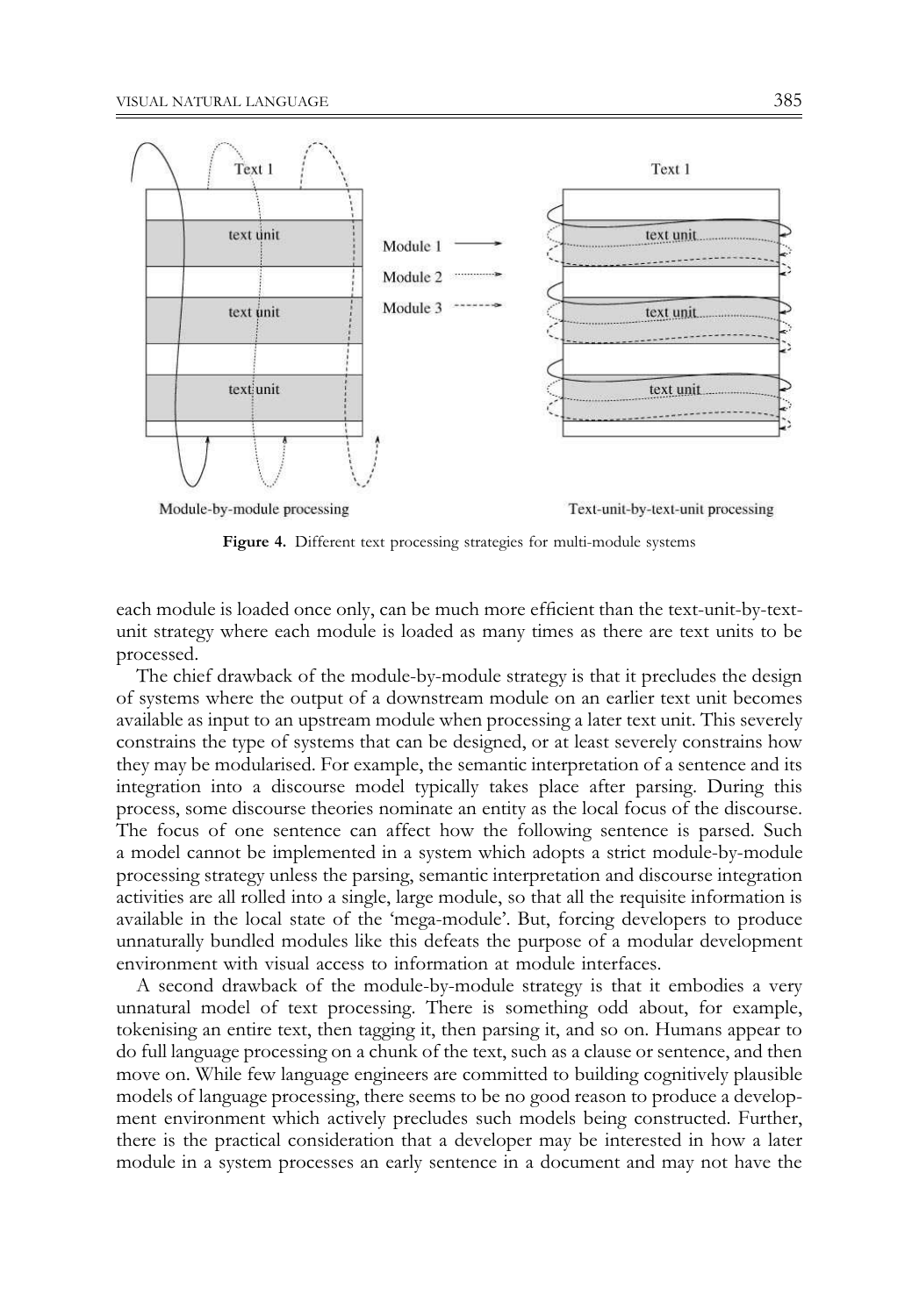time or patience, in the case of longer texts, to run earlier modules over the whole document.

Due to its simplicity, the module-by-module strategy is the model that was originally implemented in GATE. However, because of its limitations, we have attempted to support a text-unit-by-text-unit strategy as well, so that developers may choose the most appropriate strategy for the system under development.

#### *3.2.2. Centralised vs. Distributed Control*

A set of modules, each of which is specified to process one control input from the global state and possibly update the global state may be thought of as a set of primitive operations. Given, in addition, a set of control operations, one can then think of building systems out of the primitive operations together with the control operations as a form of procedural programming. A system builder when given a set of modules which comply with the TIPSTER/GATE data model could specify a system as a series of steps in a control language which might take the form, e.g. DO tokenise text; DO tag1 text OR tag2 text; DO parse text, etc. If the modules are explicitly typed, such a program could be compile- or run-time checked to ensure that appropriate annotations would reside in the global database prior to a dependent module being executed. Further, from such a program a graphical representation of control flow through a system could be abstracted and a visual program presented to a user to use in processing texts.

Alternatively, given the relatively limited number of modules likely to be available for integration and their strict typing, the type constraints can be treated as implicitly specifying a set of possible systems. That is, by explicitly expressing the type of the input and output for a module, and assuming that the inputs must be present for the module to run, and that the outputs are guaranteed to be present after it has run, data dependencies can be determined and the set of possible systems synthesised and presented to a system builder visually in the form of data dependency graphs which specify control flow. The system builder could then select and save the desired system visually and, as before, a visual program for text processing would then be available for a user to process texts.

This latter model bears strong resemblances to the data flow model [\[20\]](#page-36-0) in which the computational units are functions which are executed when their inputs are available and in which control flow is not explicitly expressed, but rather only data dependencies. This model has several advantages for the GATE scenario. First, it fits well with the 'plug and play' philosophy underlying GATE: a module developer need only supply a declarative specification of the module's data dependencies and data products, and the larger environment determines how these can be satisfied and used, respectively. This relieves the module developer of any need to worry about learning the syntax of some command language. More importantly, this means that there need be no specification of which modules get run before or after the module in question, so that if other modules supplying the inputs or using the outputs replace existing ones, or are added to the set of available modules, no higher level control specification needs to be altered. Secondly, the data flow approach naturally lends itself to a graphical interpretation which can be presented to the user in the form of a visual program.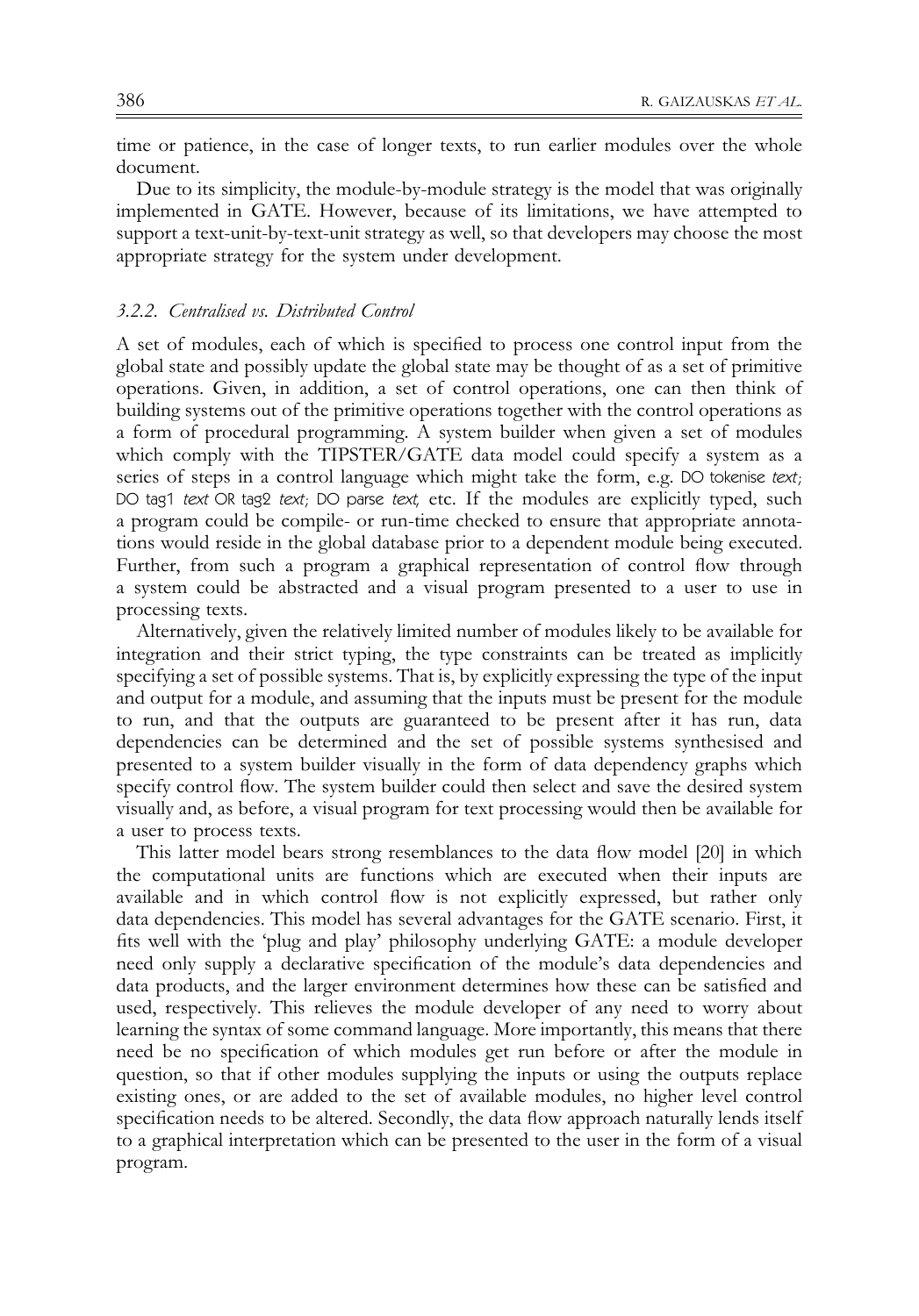<span id="page-13-0"></span>For these reasons we have adopted a distributed/data flow model of control in GATE. The next section discusses the types of data dependencies that may be expressed in the module-by-module approach and the text-unit-by-text-unit approach.

#### *3.2.3. Specifying Control Flow via Data Dependencies*

In the data flow model, the sequence of modules to be executed is not specified explicitly. Instead, only the data preconditions and postconditions of each module are specified. These dependencies are then interpreted and a module execution sequence is determined.

Specifying data dependencies requires some language for doing so. In the context of the TIPSTER/GATE data model (Section 2.1), such a language must allow a module to require that:

- (1) one or more document attributes be present, perhaps with specific values;
- (2) one or more annotations be present, each with zero or more attributes, where each attribute may have a specified value;
- (3) the annotations and attributes pertain to 'previous' input—this allows benign cycles to be created, where a module *A*, which produces results required by a module *B*, may in turn require results from  $B$ , as long as it is the output of  $B$  for inputs previously processed by *A*.

Further, such a language must allow a module to advertise its products, stating that it produces:

- (1) one or more document attributes, perhaps with an enumerated set of possible output values;
- (2) one or more annotations, each with zero or more attributes, where each attribute has an associated enumerated set of possible output values.

A schema indicating the form that declarations of pre- and postconditions take for each module is shown in Figure 5 (square brackets indicate lists, curly brackets optionality). A concrete example of these declarations, as specified in a (slightly simplified) configuration file for a module currently integrated into GATE—a chart parser, is shown in Figure 6. The preconditions indicate that a document whose language is English is required, and that annotations of type token with attributes of type pos (part-of-speech, produced by a tagger) and root (root form produced by a morphological analyser), sentence (produced by a sentence splitter) and lookup (produced by a gazetteer lookup module) must be available before the module can run. The postconditions indicate that a document attribute signalling that the parser has run will be set, and that annotations of type name (indicating classes of proper name found by the parser), syntax (phrase structure found by the parser) and semantics (semantic interpretation of the sentence constructed by the parser) will be produced. The title and viewer sections of this configuration file are irrelevant to the current discussion (the viewer section is discussed further below in Section 5.2).

A set of modules, each with a data dependency declaration of this form, implicitly defines a set of possible control flows. Each set of modules whose outputs satisfy the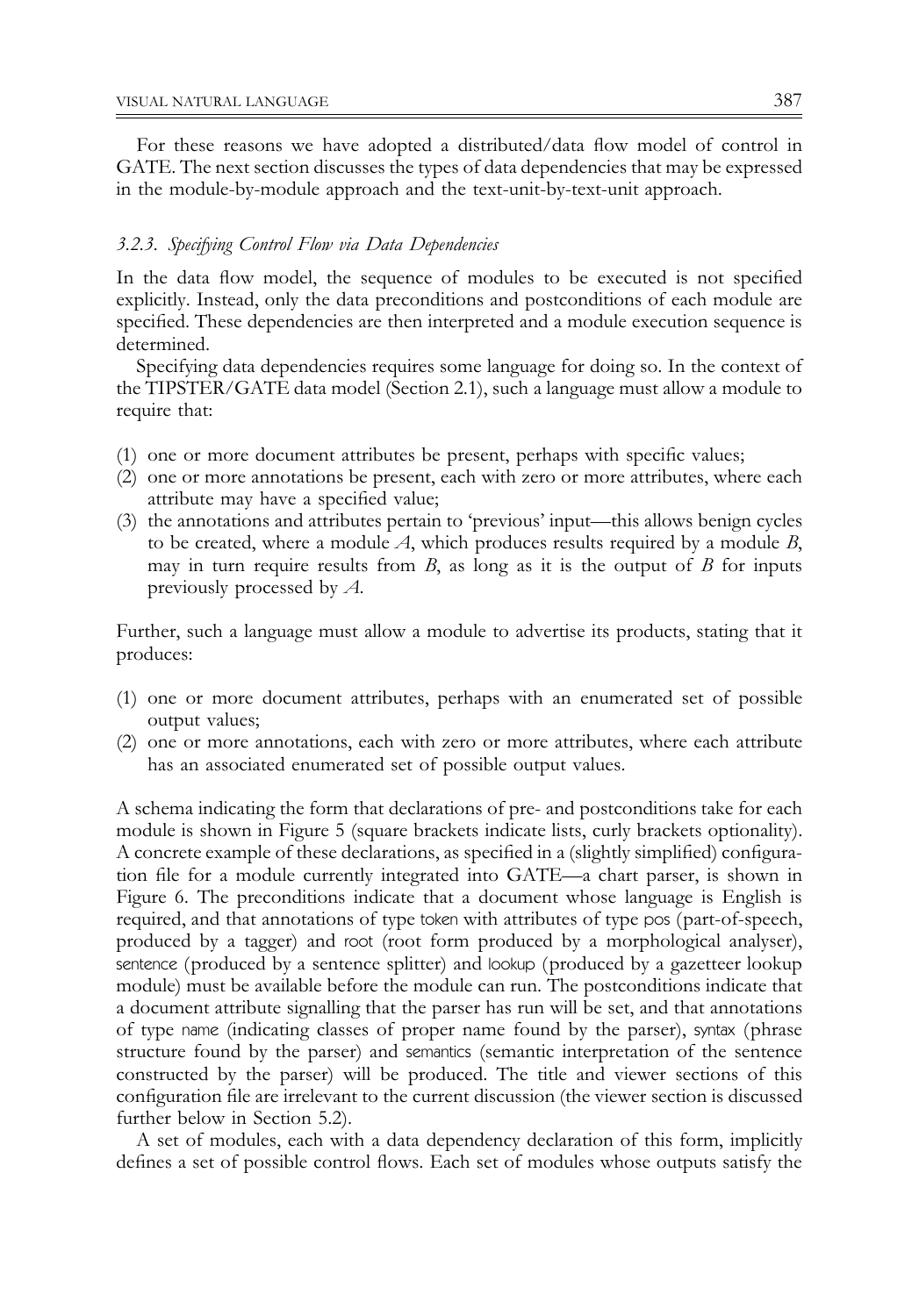```
preconditions f
    document_attributes [[doc_att1 {doc_att1_val}] ...
                           [doc_attn {doc_attn_val}]]
    annotations [ [ann1 ([ann1_att1 (ann1_att1_val) ('previous')] ...
                           [ann1_attm {ann1_attm_val} {'previous'}]}
                           {'previous'}]
                                  \sim \sim \sim[annj ([annj_att1 {annj_att1_val} {'previous'}] ...
                           [annj_attp {annj_attp_val} {'previous'}]}
                           {'previous'}]
                  -1
postconditions {
    document_attributes [[doc_att1 ([doc_att1_val1 ... doc_att1_valu])] ...
                            [doc_attq {[doc_attq_val1 ... doc_attq_valv]}]]
    annotations [ [ann1 ([ann1_att1 ([ann1_att1_val1 ... ann1_att1_valw])] ...
                            [ann1\_attr \{[ann1\_attr\_val1 \dots ann1\_attr\_valx]\}]\}][annk \; \{ \{annk\_att1 \; \{ \{annk\_att1\_vall \; \dots \; annk\_att1\_valy\} \} \} \; \dots[annk\_atts ({annk\_atts\_val1 ... annk\_atts\_valz}})]
                  \mathbf{I}
```
**Figure 5.** Data dependency declarations

```
creole_config(buchart) {
    title [buChart Parser]
    pre conditions (
        document_attributes [language english]
        annotations [[token pos] [token root] sentence lookup]
    \overline{1}post_conditions [
        document_attributes [buchart true]
        annotations [name syntax semantics]
    J.
    viewers [
        [name tag name]
         [syntax tree syntax]
         [semantics raw semantics]
    -1
\overline{\phantom{a}}
```
**Figure 6.** A sample module configuration file

inputs of another module become one possible set of modules which, if run, will enable the latter module to be run. These dependencies define the sequence in which modules must be run. If the outputs of more than one set of modules may satisfy another then there are alternative sequences in which modules may be run.

To the extent that a module requires annotations or attributes of a certain type the precise module sequence, or set of sequences if there are alternatives, can be determined prior to execution. However, if a particular attribute value is required then this may only become known at run time. This facility permits conditional branching depending on data being processed. For example, a particular module might serve as a language identifier, capable of recognizing English, French, German, etc. documents. Its postconditions would contain a document attribute (say language) with an enumerated set of values (english, french, german, ...). A module designed to tokenise English text would specify [language english] as a document attribute in its preconditions. Control flow would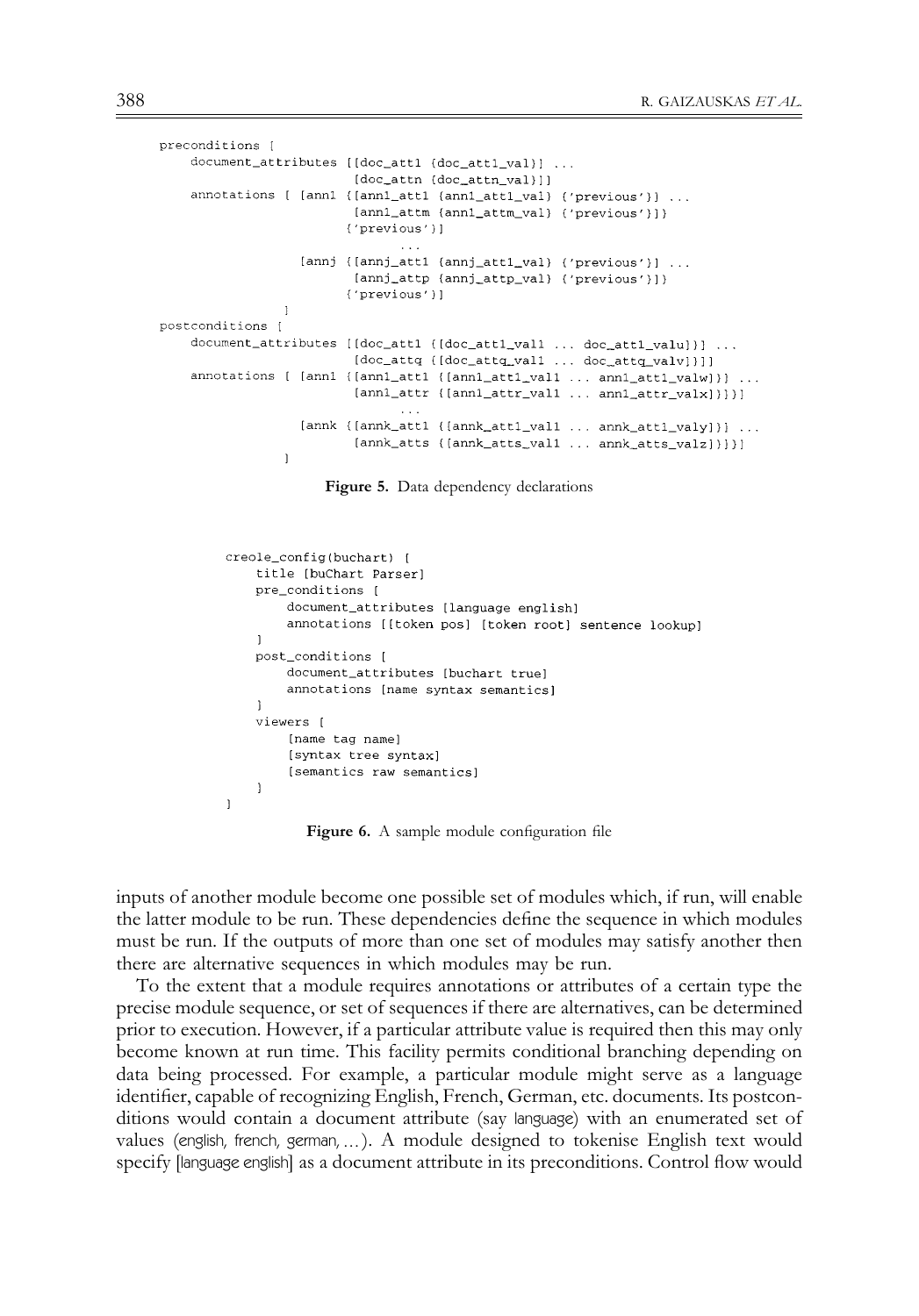<span id="page-15-0"></span>then pass to this module at run time if an English document is detected; otherwise it passes to an appropriate module for the language that was recognised or simply did not proceed if no such module was available.

Dependency cycles are prohibited in module-by-module processing. If module *A* requires annotations of type ann2 produced by module *B* and *B* requires annotations of type ann1 produced by *A*, then there is no acceptable module ordering that can meet these constraints. However, if a sequence of text units  $U_1, U_2, \ldots$  is being processed then it is quite reasonable when processing  $U_i$  that  $A$  requires annotations of type ann2 pertaining to any  $U_j$ ,  $j < i$ , produced by  $B$ , while  $B$  requires annotations of type ann1 produced by  $A$  on  $U_i$  in order to process that same  $U_i$ . Note that creating sets of modules with this sort of dependency requires a text-unit-by-text-unit processing strategy (the converse is not the case: a text-unit-by-text-unit processing strategy may be adopted without there being any cyclical dependencies).

It is important to note that specifying dependency declarations does not necessarily fully determine the order in which modules must be run or even that they must be run. If a module simply updates the annotations andıor attributes on which it depends—i.e. if its postconditions match its preconditions then it is 'optional' in the sense that any module depending on it could omit it and be attached directly to its inputs instead. Further, given two or more modules whose postconditions and preconditions all match it is clear that the data dependency declarations do not define a unique order. In such cases, the order of execution of such modules cannot be determined solely on the basis of module data dependency declarations and some further input is required to determine control flow fully.

Finally, note that the language of data dependencies sketched above is very limited in that it does not allow more complex conditional or disjunctive dependencies to be specified. For example, there is no way to assert that either annotation ann1 or annotation ann2 is sufficient; or that if ann2 is present then ann1 must also be. Such expressive power would greatly expand the sophistication of the systems that could be specified in this fashion, but at the cost of significant extra complexity in the language itself and in algorithms that work out control from these specifications. We have not perceived a need to extend the expressive power of data dependencies in this way as yet.

#### *3.2.4. Residual Control Issues*

While specifying data dependencies for modules implicitly constrains control flow, it does not strictly determine it. At least two issues remain.

(1) The timing of module execution in some models of data flow computing, there is no overall control of execution and modules are assumed to execute as soon as sufficient data are available at their inputs to enable them. This model leads to both the so-called pipeline parallelism as well as parallelism between modules with no dependencies and the apparent ease with which parallelism can be exploited in data flow models is one of their strong appeals. High performance throughput, however, is not one of the objectives of an environment like GATE. Instead, control needs to be firmly in the hands of the system developer using GATE. To this end, and because it is a simpler model to implement, GATE adopts an execution model where just one module runs at a time and module execution is initiated from the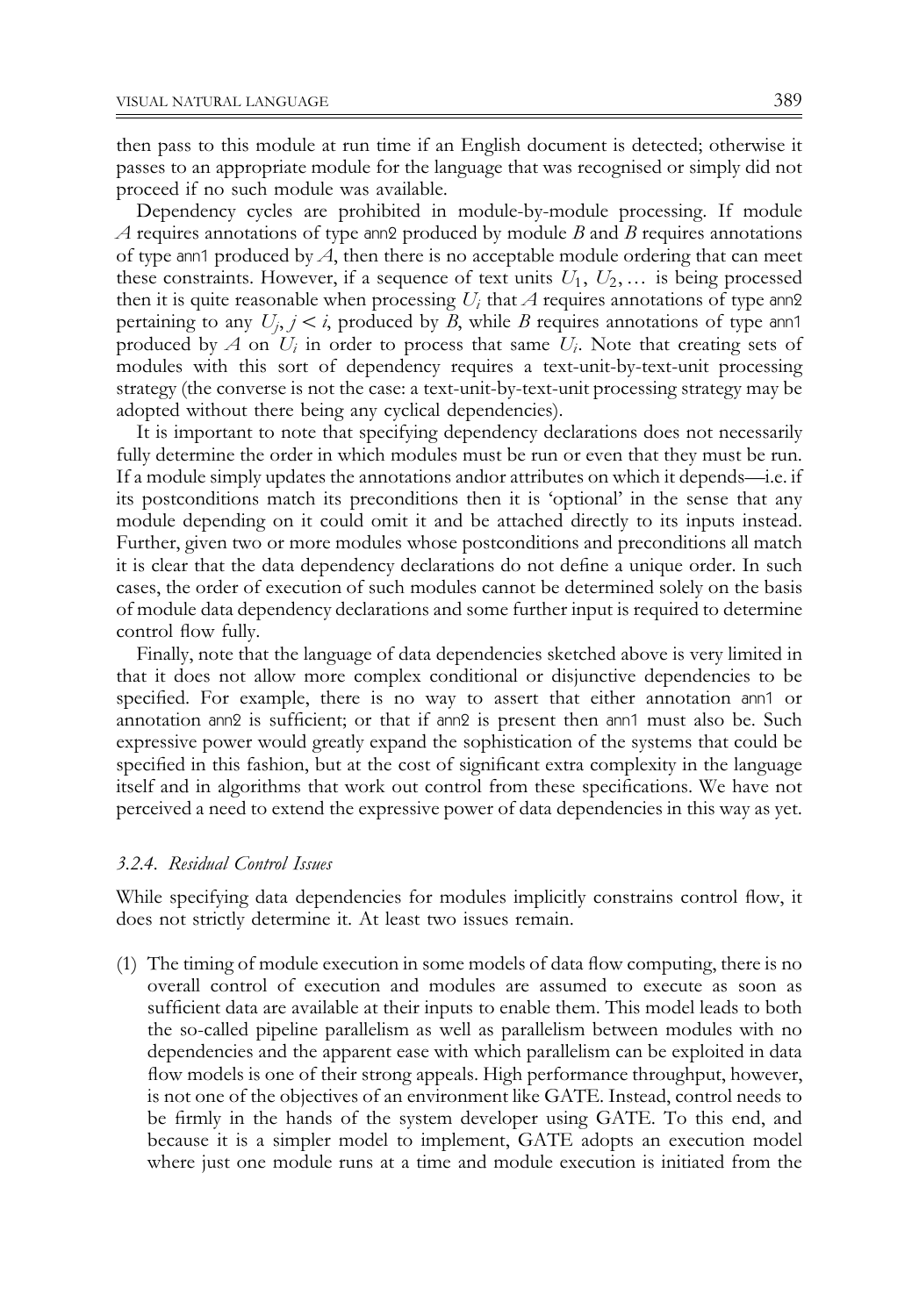<span id="page-16-0"></span>interface by the user (see Section 4.3). However, should high throughput become a requirement, the implementation could be modified to take advantage of the inherent parallelism of data flow systems.

- (2) Control facilities to support a module-by-module or text-unit-by-text-unit processing strategy. Since a module is, by definition, assumed to execute one control input each time it runs, control facilities to support a module-by-module or text-unit-bytext-unit processing strategy need to be provided. These facilities are provided through the user interface. The default is that each module when invoked from the interface is run iteratively on all available inputs, i.e. the module-by-module strategy is the default. At present, the text-unit-by-text-unit strategy is not fully supported, and may only be used:
	- (a) by creating a named 'super' module which contains as submodules all of the modules to be run iteratively in a text-unit-by-text-unit mode and which itself can be run as a single module against the whole input (i.e. no module outside the super module on which it depends also depends on it);
	- (b) with modules whose control input is the same (this avoids complex issues of determining for each module in the chain to be iterated how many control inputs that module must minimally consume to ensure that every other module in the chain can run at least once).

#### **4. Building and Executing NLP Systems via Data Flow Graphs**

One of the appeals of the data flow model is that it lends itself straightforwardly to a graphical interpretation [\[11, 12\].](#page-36-0) In such an interpretation, modules form the nodes in a directed graph, and arcs represent data flows. We have implemented this graphical model in GATE. This has involved developing an algorithm for automatically generating data flow graphs from data dependency specifications and then providing the user with facilities to assemble a new NLP system from a graph of available languageprocessing modules and to execute the resulting graph. These topics are addressed in turn in the following sections.

#### **4.1. Deriving Data Flow Graphs from Data Dependencies**

One of the steps in adding a module to GATE is to provide a module configuration file which declares the module's data dependencies. A simplified configuration file for a chart parser module has been shown above in [Figure 6.](#page-13-0) From configuration files such as this the data flow graph generation algorithm attempts to generate a graph of the sort shown in Figure 7.

The standard box-line notation is used with boxes representing modules and directed lines (arrows) representing data flows. Each required input for a given module is indicated by a simple arrow originating at the module which generates the required data and terminates at the given module; alternative sources for a given input are indicated using a cross-tie between the arrows originating from the alternative source modules. Conditional branching can be indicated by a specially shaped node (cf. the 'distributor' nodes of [\[11\]\)](#page-36-0). Cyclical dependencies, where the processing of an 'earlier' module on a given input depends on the output of a 'later' module processing previous input,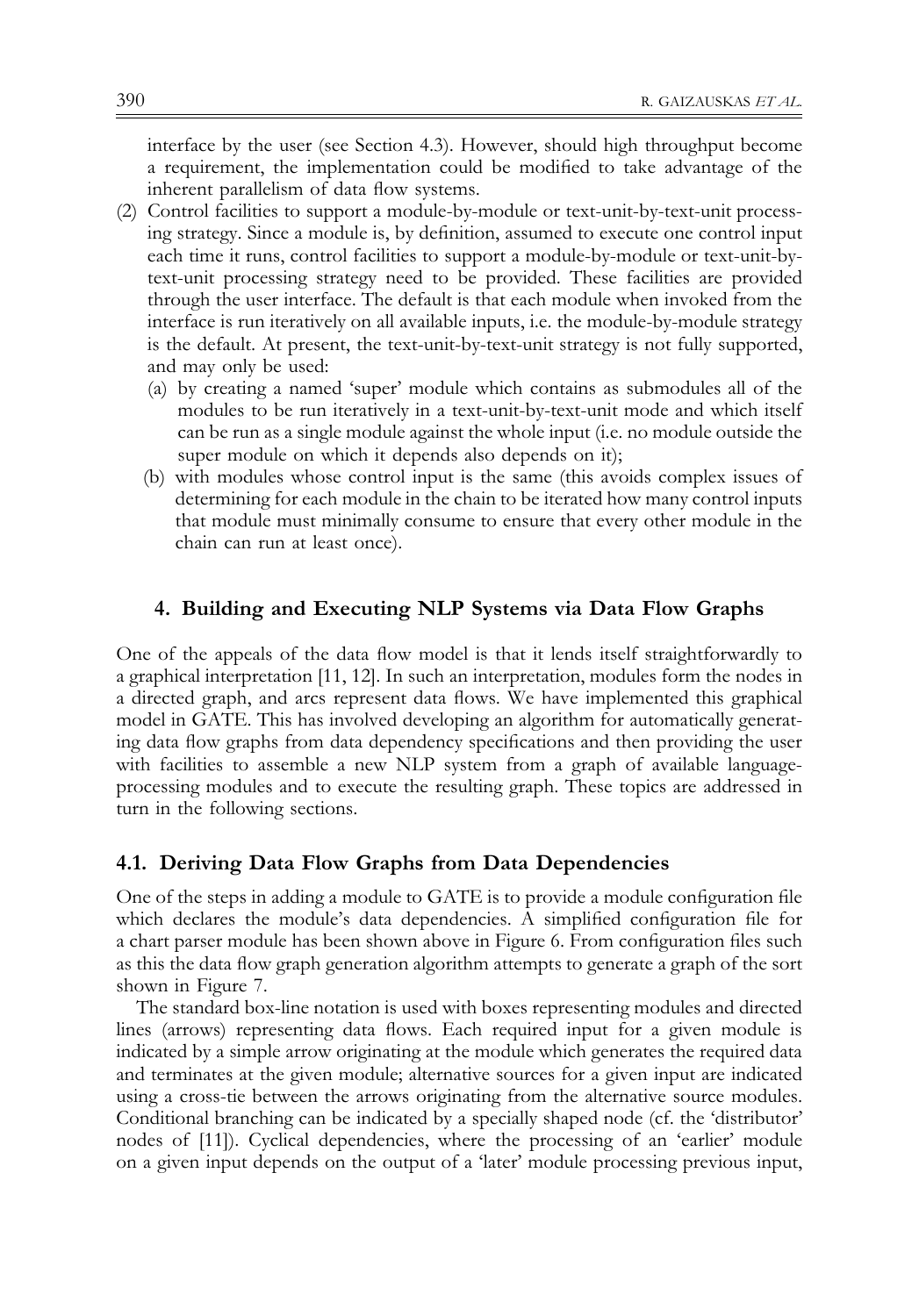

**Figure 7.** The GATE Supergraph

can be indicated using a cycle in the graph whose arc is visually distinct from the normal arc.

Since the generated graphs are chiefly intended to be used as executable programs and since depicting all data dependencies can lead to extremely complex graphs, the autogeneration algorithm discards 'redundant' arcs. Redundant arcs are those that connect an upstream module to a downstream module where it can be deduced that the preconditions of modules between the two given modules cover the annotation types that the arc represents. For example, suppose module *A* produces annotation ann1, module *B* requires ann1 and produces ann2 and module *C* requires ann1 and ann2. Then this scenario would be drawn with one arrow going from *A* to *B* and one arrow going from *B* to *C*. The arrow from *A* to *C*, representing *C*'s dependence on ann1 is omitted since there is no way *C* could be executed without *B* being executed, which in turn assures the execution of *A* and the presence of ann1.

As discussed in Section 3.2.3, data dependencies do not always provide sufficient information to permit modules to be uniquely placed in a graph. This occurs if one or more modules do not add new annotations, attributes, or attribute values, but instead simply update existing annotations, attributes, or attribute values in their input. Such modules we call filter modules. Since they cannot necessarily be automatically placed in a unique position in the graph, and since proposing all logically possible places in the graph where they could be added leads to confused and complex graphs, we have adopted the approach of presenting these modules as unconnected nodes along one side of the graph and allowing the user to drag and drop them onto the arc on which they should act. Once a filter is selected for placement, the possible arcs upon which it may be placed are highlighted. On adding the filter to the arc, an alternate arc not including the filter is also added to the graph, so that systems with and without the filter may be constructed.

Circular dependencies amongst modules can quite easily be specified in the data dependency declarations. Some of these dependencies are pernicious and some are not. If, as discussed in Section 3.2.3, an upstream module depends on downstream output pertaining to previous input data (in the text-unit-by-text-unit processing strategy), the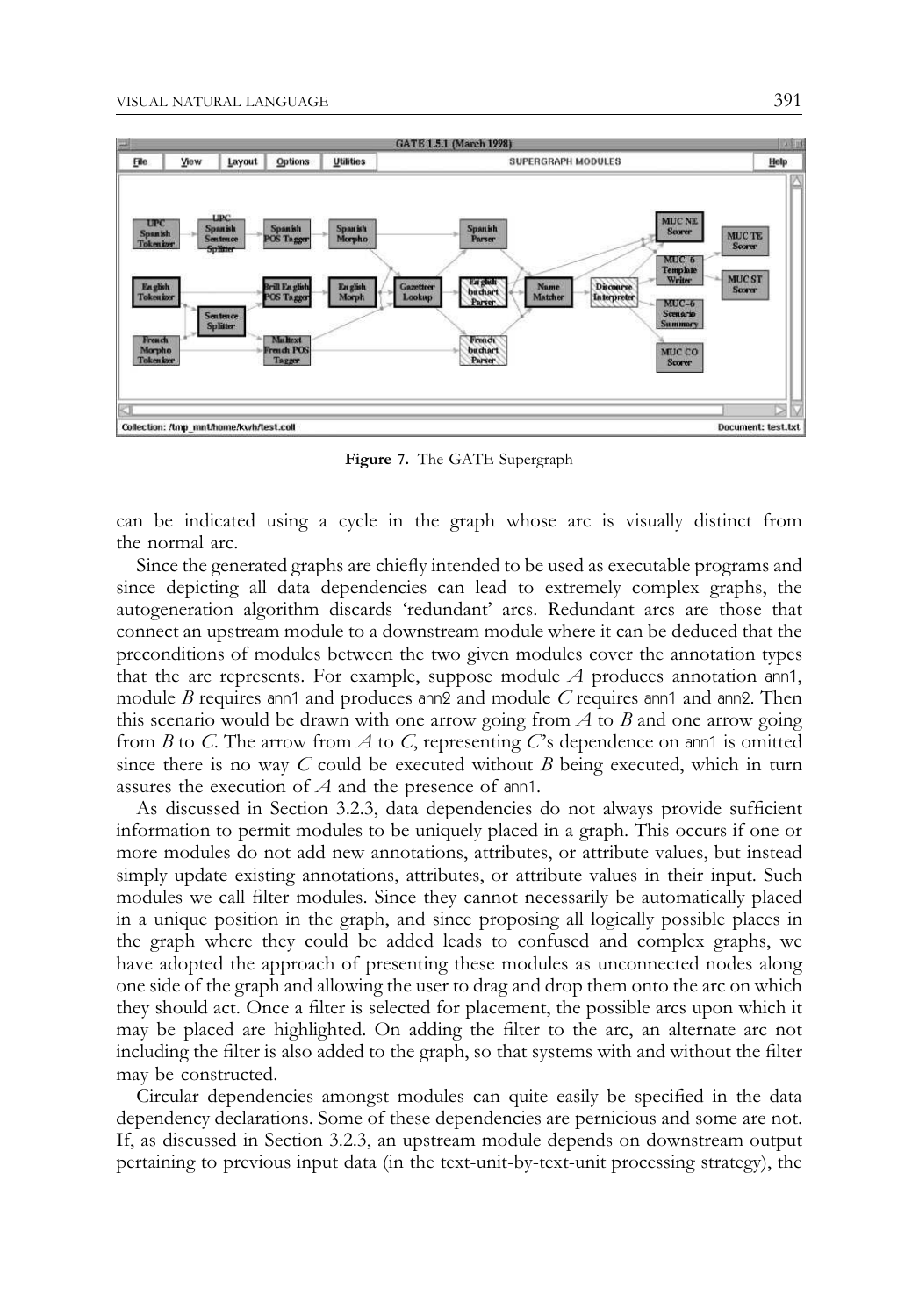situation is quite benign. If, however, a module *A* requires as input for a given text unit the output solely produced by another module *B* for the same text unit and *B* requires as input an output solely produced by *A*, the dependency is malign and needs to be ruled out. This sort of case may be relatively easily detected automatically and an error message presented to the user indicating that unacceptable circular dependencies are present in the data dependency declarations.

Between these two extreme cases, there are others which are more difficult to assess automatically. For example, a module  $A$  could produce annotation ann1 required by *B* which produces ann2 required by *C* which also produces ann1. Superficially, this creates a circular dependency between *B* and *C*. However, a situation could arise where *C* produces more information of the sort that *A* produces following information produced by *B* given  $A$ 's output. There is nothing pernicious about this—the intention could be that *B* require  $A$ 's output, but not  $C$ 's. One solution to this problem is to eliminate such dependencies by forcing the user to name the outputs of *A* and *C* distinctly, and then modify modules downstream of *A*, *B* and *C* to take into account the outputs of both  $A$  and  $C$ . Another solution is to identify circular dependencies automatically and then invite the user to confirm dependencies between the modules involved before adding them to the graph. We have adopted the latter solution, in order to constrain as little as possible annotation and attribute naming conventions. The negative aspect of this solution is that nonsense graphs may be created by the user, and the system relies on sensible input from the graph creator to work properly.

Once a graph has been generated, it is automatically laid out with a graph drawing algorithm based on that of Sugiyama *et al*. [\[21\]](#page-36-0), but the layout can be further manually altered by dragging modules to preferred positions and adding curve points to arcs. Graph layout and editing facilities are implemented in Tcl/Tk using our own graph display tool.

#### **4.2. Assembling New Systems in GATE**

New language-processing systems are assembled visually in GATE via the Supergraph. The Supergraph is a data flow graph of the sort described in Section 4.1 and contains all the language-processing modules known to the local GATE installation. Specialised systems are produced by selecting, then naming and saving, a subgraph from the Supergraph. The named system is subsequently available from the top level of the GGI as an iconified application which can be run directly. [Figure 7 s](#page-16-0)hows a Supergraph; [Figure 1](#page-2-0) is an example of a specialised system produced by selecting, naming, and saving a subgraph from such a Supergraph.

More specifically, a new system is created as follows. The user selects a Create system function from the GATE top-level menu at which point the data flow graph generation algorithm attempts to derive a data flow graph as indicated in Section 4.1. If necessary, the user is prompted to resolve any cyclical dependencies that cannot be automatically resolved. When the Supergraph has been constructed and displayed the user may place filter modules on arcs as desired and may further manually add or remove dependencies (though at the risk of creating systems that cannot run). He may then select the subgraph he wishes to become a named system, either by 'rubber-banding' the subgraph, if this is possible (this depends on the graph layout), or by individually selecting the component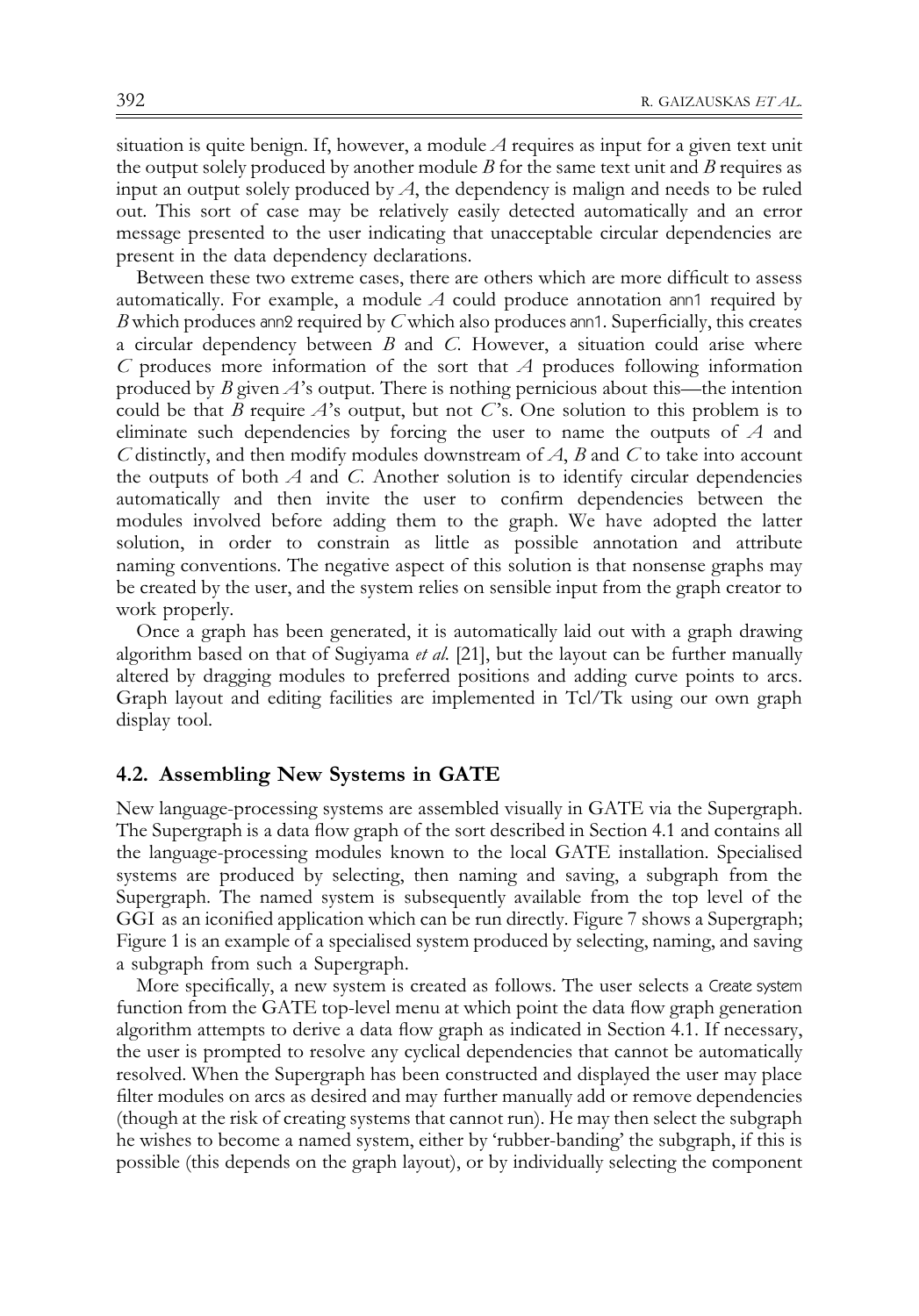modules by mouse click operations. When he has specified the system, he saves it and provides a name when doing so.

Typically, before defining a new system, a user will want to introduce one or more new modules to GATE. This requires the user to select the Create Module option from the GATE top-level menu and specify the name of the directory in which the module code and any wrapper code reside (the user must also write a wrapper for each new module, if the module has not been written specifically for GATE; this wrapper reads or writes the annotation information the module requires or produces from or to the global database, as well as invoking the module itself in its native form). On doing this, the shell of a configuration file for the new module is automatically generated, in which the module's data dependencies must be specified, as well as the viewing requirements for its results (see Section 5.2). This configuration file is opened in a text editor and the user must complete and save it before the new module may be loaded and added to any system. Once the configuration file has been completed, the user selects Load Module from the GATE top-level menu, selects the new module by name, and the module is then dynamically loaded. Following this step, a new system may be created, as described above, via the Supergraph in which the new module will now appear suitably connected, provided modules which supply its data dependencies have already been created and loaded (otherwise the module will appear, but completely unconnected).

At present there is a very limited facility for what has been termed visual procedural abstraction [\[12\]—](#page-36-0)introducing a single node or supermodule which represents a subgraph of a system graph. Abstraction is carried out in the Supergraph. A subgraph may be selected and a name provided for an abstract node which will stand for that subgraph. Such nodes are drawn with cross-hatching to distinguish them from normal nodes and after creation become available in the Supergraph for inclusion in systems derived from the Supergraph. During execution, as described in the next section, such nodes may either be executed as a single step, or may be expanded into the subgraph and the component modules executed individually. There are constraints on the sort of subgraph that may be abstracted. To be eligible for abstraction a subgraph must:

- (1) be a connected graph;
- (2) contain no module which is dependent both on another module in the subgraph and on one outside the subgraph (i.e. there is a set of one or more mutually independent 'start' modules);
- (3) contain no module on which both another module in the subgraph and one outside the subgraph depend (i.e. there is a set of one or more mutually independent 'end' modules).

Only one level of abstraction is possible at present. So, supermodules may not contain supermodules as components.

In the case of benign cyclical dependencies, where an earlier module depends on the output of a later module on a previous input, it does not make sense to include only a part of the minimal graph containing the loop in any system. Therefore, in such cases a supermodule is automatically created after all of the component modules which it comprises have been created and loaded. This supermodule is given a default name which the user can later edit, and only the supermodule, flagged as such by its visually distinct—cross-hatched—module symbol appears in the Supergraph. It is this facility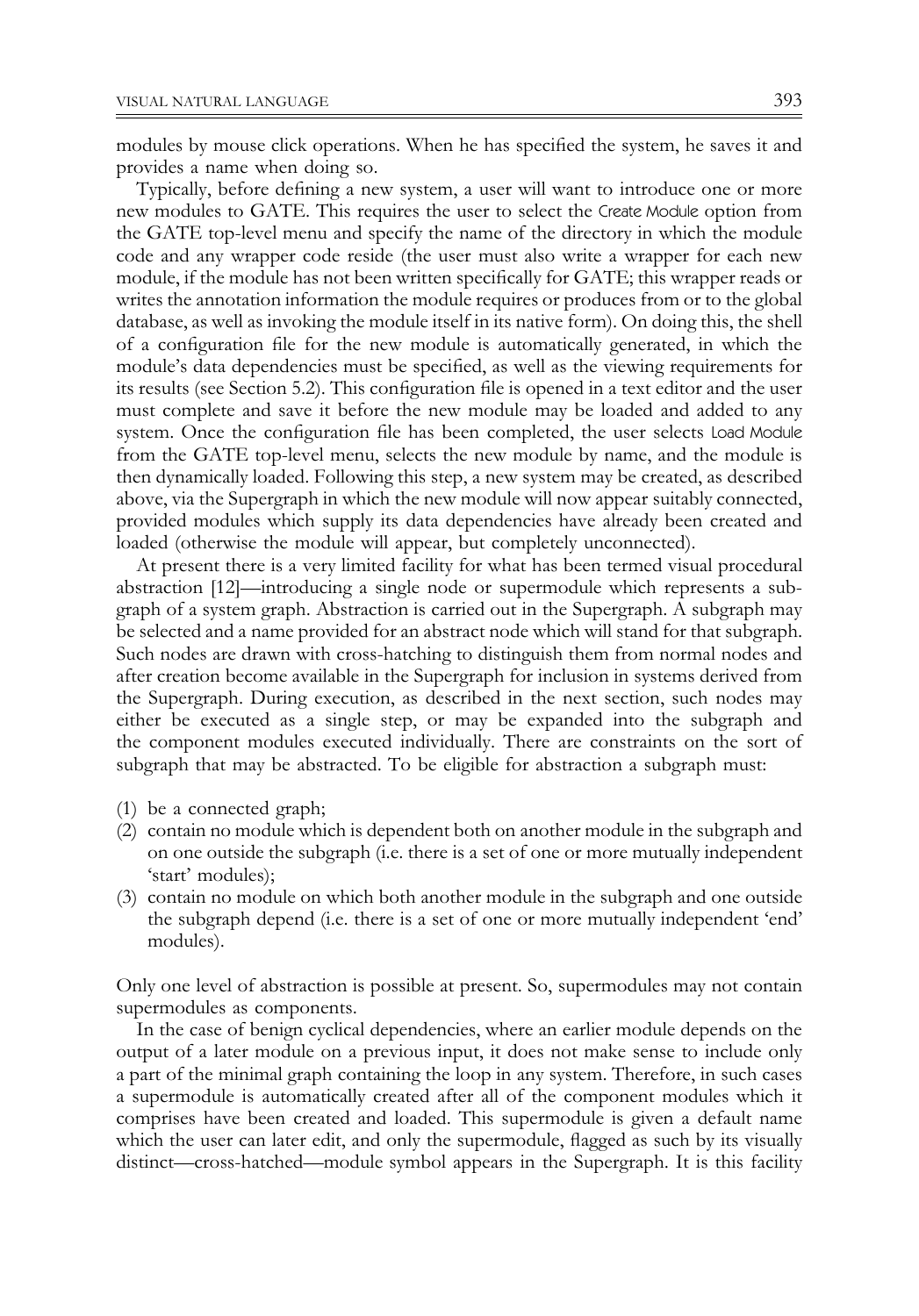which the user must employ to implement a text-unit-by-text-unit processing strategy across two or more modules, by adding a dependency between the last and first modules of the sequence of modules to be executed in this manner (see Section 3.2.4).

#### *4.2.1. Discussion*

Allowing users to assemble customised systems easily from a wider collection of language-processing modules is a key feature of a language engineering environment. In any serious research or development environment the set of usable modules will grow rapidly and only some of these will be relevant for any given task. Users need to know what the available modules are, what their data dependencies are, be able to select the modules they want for a specific application, and be able to integrate new modules straightforwardly.

The visual approach we have taken to implementing this functionality has a number of strengths:

- (1) the Supergraph makes immediately apparent what the available modules are and what their data dependencies are;
- (2) creating a subsystem is easily achieved by simple mouse operations and yields a system that can be run immediately;
- (3) systems with non-valid data dependencies cannot be created, since the user is always selecting a system from a graph constructed from module data dependencies;
- (4) since a new module is integrated visually into the existing graph of modules, mistakes in specifying the module's data dependencies are immediately apparent from its incorrect positioning.

However, there are problems with this approach as well:

- (1) as the number of modules grows to be very large, the Supergraph can become unmanageably large and complex (the scaling problem [\[22\]](#page-36-0));
- (2) as the number of modules grows to be very large, computing and laying out of the Supergraph can become very time-consuming.

These difficulties are mitigated to some extent by the limited procedural abstraction capabilities described above. However, a more thorough solution would require presenting the system builder with both atomic modules and abstracted modules in the Supergraph. Providing this functionality visually in an effective fashion is a challenge we have not yet addressed. It may prove, ultimately, that some method for visually assembling executable graphs from component modules other than by selection from an automatically generated Supergraph is more effective. For example, a user could be allowed to drag and drop modules onto a canvas from palettes of related modules (e.g. taggers, parsers, etc.), connecting them into a graph as they are assembled. Attempts to connect modules in a manner that violated data dependencies could be automatically detected and the user alerted. This approach loses the advantages of allowing the user to see all the data dependencies in advance of creating a system; but it also avoids the confusion that can arise from overly large graphs. Further investigation of such alternatives is necessary.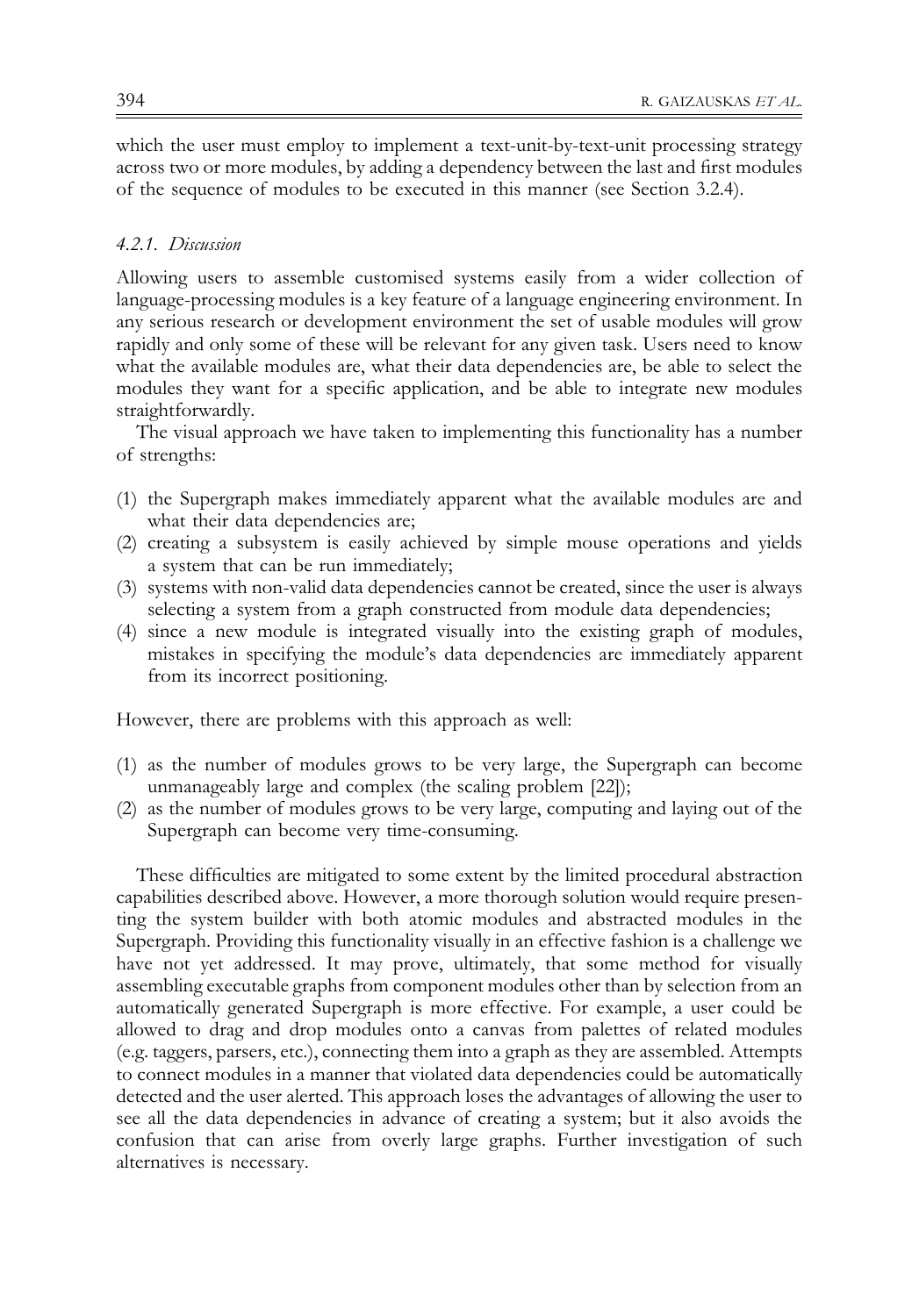#### <span id="page-21-0"></span>**4.3. Executing Systems in GATE**

Once a system graph, which may be thought of as a partially specified program, has been assembled and saved it may be executed visually. Its input may be any document or document collection created using the document collection management facilities in GATE. An example system graph has been shown above in [Figure 1.](#page-2-0)

The modules in the graph are colour coded according to a traffic light metaphor to indicate their current execution state: green (shown in light grey in the figure) modules can be executed immediately; red (dark grey) modules have already been executed, and so cannot be executed again; and amber (white) modules have not had the modules on which they depend executed, and so cannot be executed yet.

To execute a 'ready' module (a green module), the user selects it with one mouse click (at which point it turns white), then executes it with a second click. When processing is complete the module turns red and the downstream modules whose input dependencies are now satisfied automatically turn green. The user may proceed to select and execute them, or may view the results of the module just executed, by clicking on it and selecting from one or more results viewers presented in a pop-up menu. The visualisation of module results is further discussed in Section 5.2. In the case of 'supermodules' which represent a subgraph the user may either run the module as a whole, or select to expand it into the subgraph in which case a separate window appears containing the subgraph and the individual modules in it may be run in precisely the same way as modules are run in the main graph.

Separating the operations of module selection (first mouse click) and execution (second mouse click) allows the user to select a path through the graph and then execute all modules in the path at once with a single second click on the final module. The selected modules in the dataflow graph are executed in a data-driven manner, wherein modules are executed as soon as their input data are available. The modules in the selected path turn red to indicate completion as execution proceeds. This facility allows the user to 'batch' the modules to be executed, which is useful if he or she wants to run the system up to a given point before examining any output.

A more interactive mode is also possible. Since each module's output is known from its data dependency specification, it is possible to reset a module by deleting from the database the data it outputs. The user accomplishes this by clicking on a 'red' module (an executed module) at which point he or she is prompted as to whether to reset the module. When a module is reset all dependent modules are also reset in order to ensure that no downstream modules are executed with out-of-date data. In the case of modules which modify data in the database, as opposed to adding new data, resetting the module causes the earliest module which creates the data (and any intervening dependent modules) to be reset.

This is a useful feature for NLP module developers, as it allows for a development cycle where it is possible to gain immediate feedback on changes made to the underlying code or resource (e.g. a declarative grammar) on which the module depends. A module can be executed, the results observed, changes to the module made, the module reset and then executed again.

At any point in executing a system graph the user may choose to exit the system, saving results obtained so far if this is desired. If results are saved then restarting the system on the same document at a later time restores the visual execution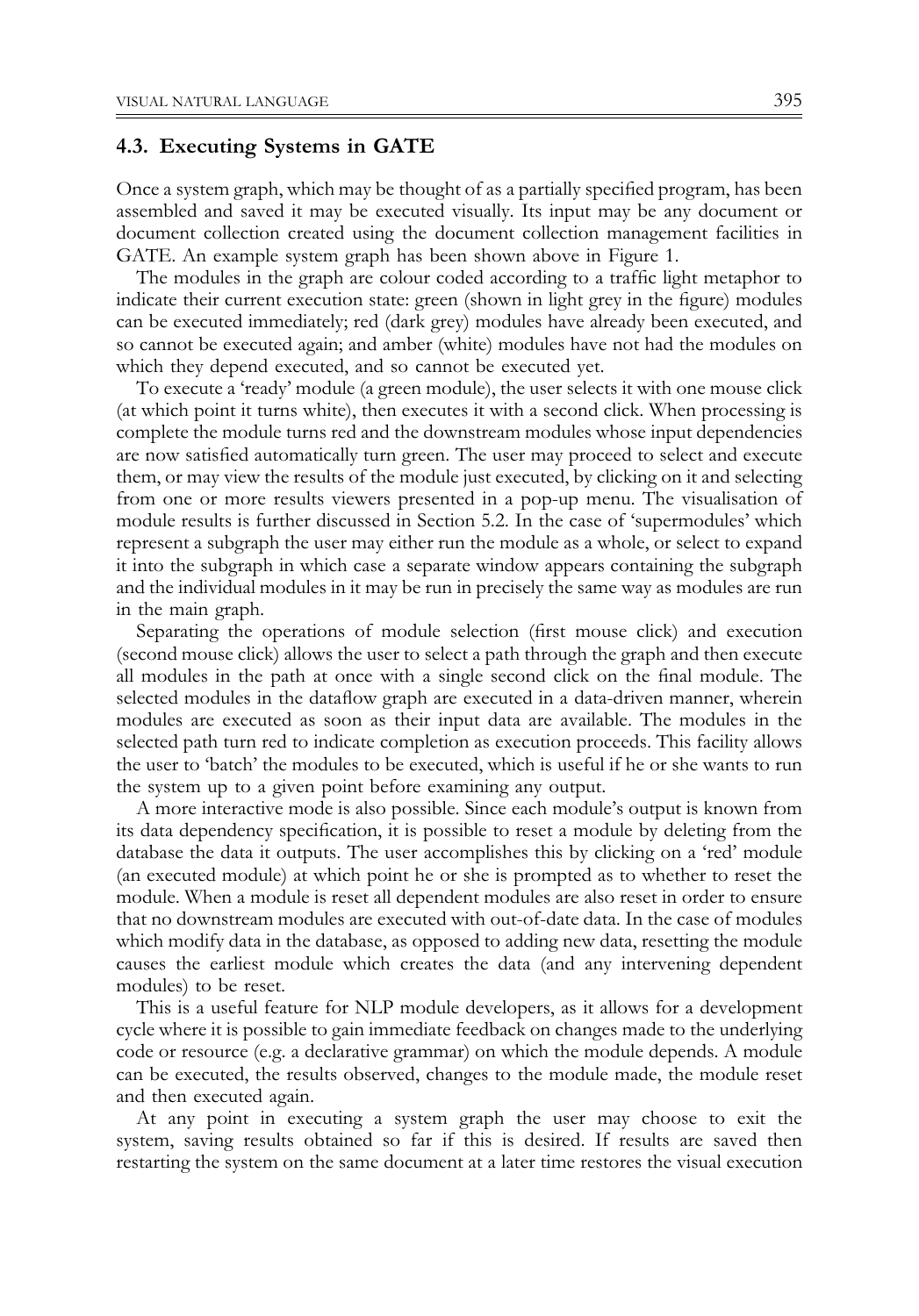state as it was when the system was exited, i.e. modules will colour (red, amber, green) as appropriate.

The default processing strategy is the module-by-module strategy—each module is always executed on all of the text units in the input data available to it (document or document collection) before the next module is executed.

However, there are two exceptions to this. First, if a supermodule which represents a benign cycle is encountered and the user chooses to expand the supermodule, then the component modules within this supermodule, which by definition form a minimal loop, will execute text-unit-by-text-unit. Second, it is possible for the user to choose to execute any single module in a more flexibly controlled manner. In this mode, which is similar to the execution model of many debuggers, the user may choose either to single step through the input annotations, or may select a particular input annotation as a breakpoint, in which case the module is run iteratively over all input annotations up to and including the breakpoint annotation, at which point it halts. The user effects this behaviour by first setting a step parameter for the module and then optionally setting a breakpoint annotation (default iteration behaviour is single step). Breakpoint annotations are set by presenting the user with a view of the relevant annotations using the generic annotation viewer [\(Figure 3\),](#page-5-0) from which the user selects one with a mouse operation.

#### *4.3.1. Discussion*

Our experience with the executable graph and feedback from other users has been extremely positive. In particular, the executable graph has these advantages:

- (1) it supports fine-grained control of execution throughout system and allows focused intervention to view intermediate results and to edit, reload and retest in an easy manner;
- (2) visual execution means no need to learn, remember or type complex sequences of commands—execution is controlled through a simple series of mouse clicks;
- (3) the overall data dependencies and state of execution of the system are visible at all times in a synoptic fashion; if the execution state is saved and restarted later the execution state is immediately apparent.

These and other advantages of the executable graph may be seen as specific instances of the well-known advantages afforded by direct manipulation interfaces in general [\[23\].](#page-36-0)

#### **5. Viewing and Analysing Results in GATE**

While the capabilities to build and execute NLP systems visually are of considerable value, the most important aspect of the GATE environment is the capability to visualise the results of NLP modules. NLP systems are complex, in both their individual components and their interaction effects, and their development mostly consists of iterative refinement on test data. The chief problems in examining results are the volume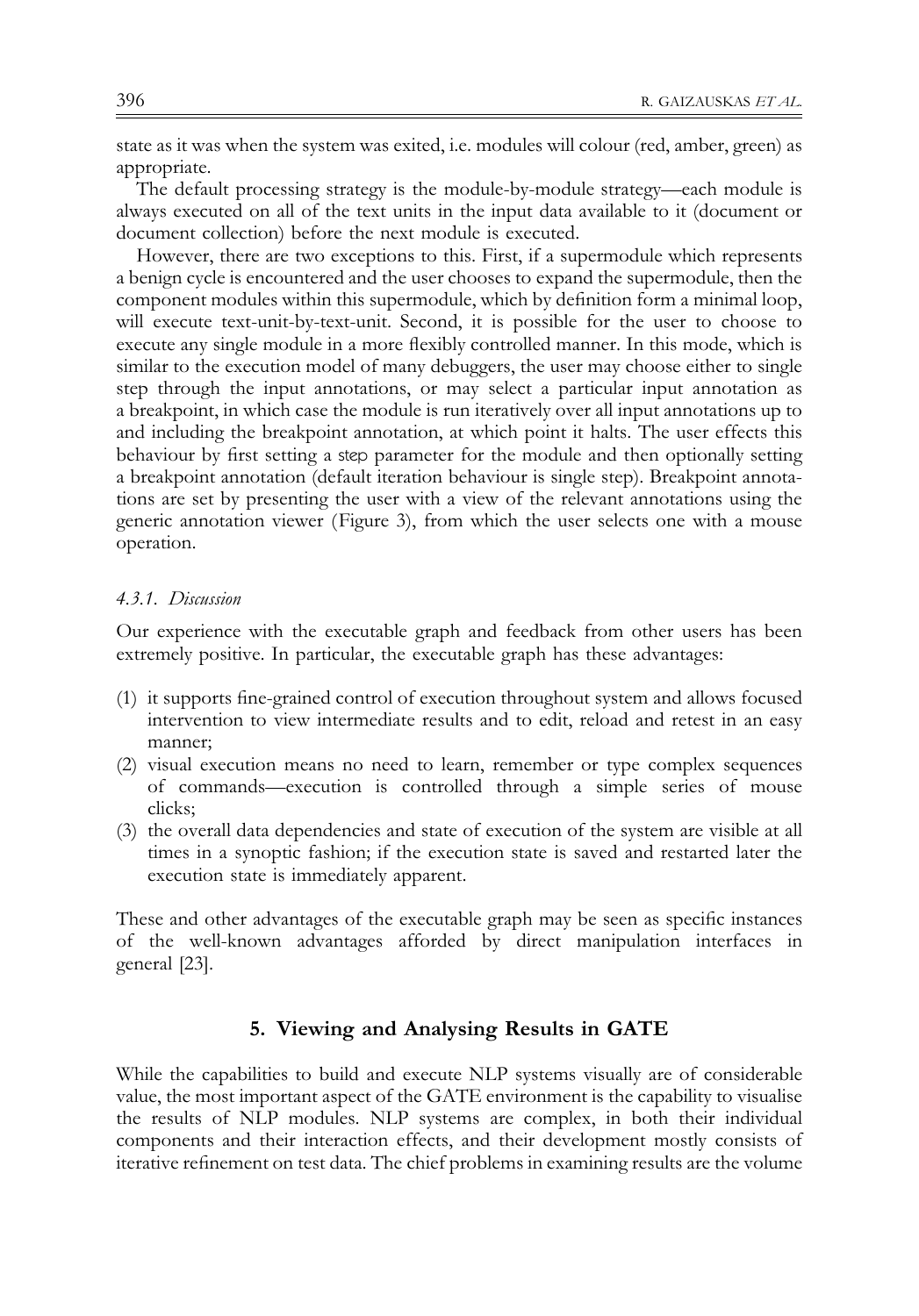of output data, viewing information about text and the text itself simultaneously, and detection of differences between one run of a system and another, following changes to code or data resources, such as grammars or lexicons.

Writing separate results viewers for each module in a system is a time-consuming activity and should be avoided if possible. In many cases results viewers are reusable for any suitably similar types of module output. GATE makes available a number of generic results viewers, each appropriate for a specific type of output, which require little or no reconfiguration for use with new modules generating similar types of data. Comparing results between two runs of a module is also an activity the details of which are largely dependent on the type of the results. Some reusability can be achieved by having a generic tool for comparing results between two sets of output from a module for a document, with specialised procedures for comparing any two instances of an output data type. If new modules are written whose output types correspond sufficiently to those for which comparison procedures already exist, then no new work needs to be undertaken to supply a tool for comparing results across multiple runs.

Given the importance of output result types in partitioning the space of results viewers and comparison procedures, we start this section with a classification of common types of text annotation and discuss how these annotations are likely to be represented in an indexed annotation scheme like the TIPSTER/GATE data model. In Sections 5.2 and 5.3 we show how this classification is used to develop generic visual tools for viewing and comparing output respectively.

#### **5.1. A Classification of Text Annotations**

This classification makes no attempt to cover every possible form of information that is likely to be associated with a text by a language-processing module (see [\[24\]](#page-36-0) for a current survey of the field of corpus annotation). In the general case, any sort of information whatsoever, represented using any data type, might be associated with a text. The TIPSTER/GATE data model effectively supports this general case by allowing attributes of documents or document spans to be arbitrary strings; these can be used to encode any sort of information.

However, there are a number of activities which regularly recur in language processing, and provided the output from these activities is represented in a regular fashion, generic tools which display or compare this output can be designed. The types of annotation we have identified as resulting from common text processing activities are: segmentation, tagging, simple and abstract relations. We discuss these in turn.

(1) *Segmentation*. At its most basic level a text is simply a sequence of characters. Most language processing manipulates higher level units, and presupposes a segmentation of the text into these units. Typical higher level units are: words or tokens, sentences, paragraphs, etc. Processes that carry out this segmentation vary depending on the type of unit, the language, and the text type and markup, and may be far from trivial. They have in common that they divide the undifferentiated sequence of text units at a lower level into units at a higher level. In the TIPSTER scheme segments are typically represented simply by means of a specific single-span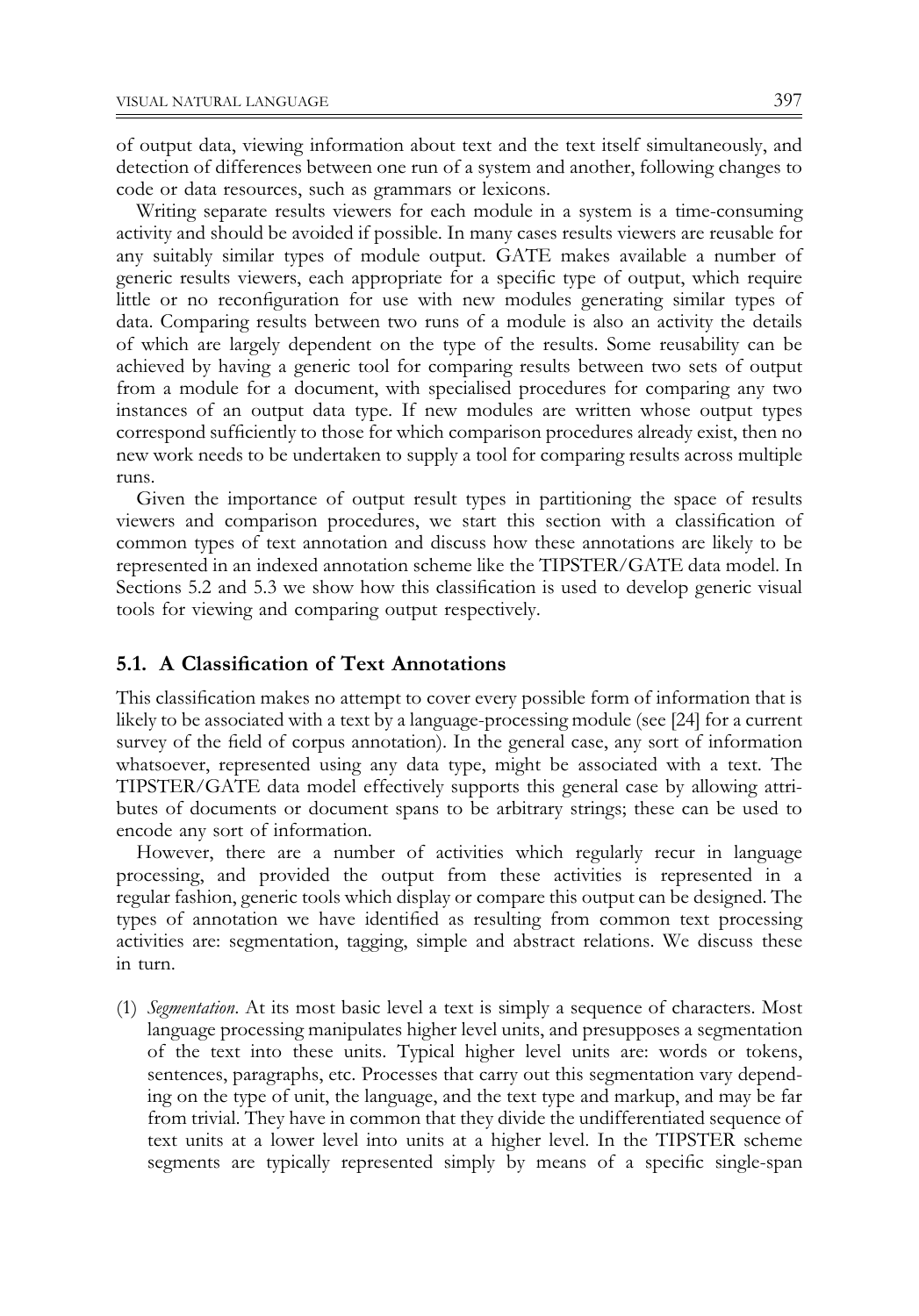annotation type for that segment; e.g. token segments are represented by a beginning and ending byte offset and an annotation type token. Segments at any given level are assumed to be non-overlapping sequences of contiguous characters in the underlying character stream.

- (2) *Tagging*. Taggers classify contiguous text units, typically one or more segments identified by a segmentation process, into one of a finite number of enumerated classes. Typical examples of this process are part-of-speech taggers and named-entity taggers (e.g. taggers that tag names into classes such as person, organisation, location, etc.). In the TIPSTER model tag annotations are naturally represented as attributes on annotations of the type of unit being tagged (e.g. a part-of-speech attribute on a word (segment) annotation).
- (3) *Simple relations*. Simple relational annotations indicate that some relation holds between two or more spans of text. These spans may or may not be contiguous or overlapping. Simple relations should be contrasted with abstract relations, discussed next, where the relation may hold between entities which are themselves defined by a relational annotation. Examples of simple relations include columns of data in textual tables, anaphoric reference (e.g. relations between pronouns and their antecedents), dependency relations in dependency grammars, semantic relations (e.g. the employee—of relation holding between persons and organisations as instantiated in newswire texts). Such relations can be represented in the TIPSTER/GATE model either as a single multiple-span annotation, one span for each related text segment, or as multiple single-span annotations, where each annotation has an attribute containing pointer to one or more other annotations in the relation. The latter representation is more general in that in the case of multi-link relations (relations involving three or more text spans) it allows arbitrary information to be stored with each link, such as direction, thus supporting arbitrary graph data structures linking text spans.
- (4) *Abstract relations*. An abstract relational annotation is one that relates textual entities that themselves are defined via a relation annotation. They thus abstract away from the underlying text, though since they are annotations they retain a textual referent — the set of spans in the text related by their component relations, or by their component relations' component relations, and so on. The most common sort of abstract relation seen in analysing text is constituency. Constituency analysers determine that one sequence of text units is a constituent of a larger unit, which in turn may be part of a larger unit, and so on. Typical examples of constituent analysers are parsers for phrase structure grammars or text grammars and the simplest and most common kind of constituency analysis is a tree-structured analysis. Tree structures may be represented in the TIP-STER/GATE data model by one annotation per node with an attribute specifying the constituents (e.g. to specify that a particular sentence consists of a noun phrase and a verb phrase we create a syntax annotation that spans the character sequence of the whole sentence and possesses two attributes, a category attribute, with value sentence in this case, and a constituents attribute whose value in this case would be a list containing pointers (the annotation ids) to the syntax annotations of the noun phrase and the verb phrase). In a similar fashion arbitrarily complex abstract relations can be represented in the TIPSTER/GATE model.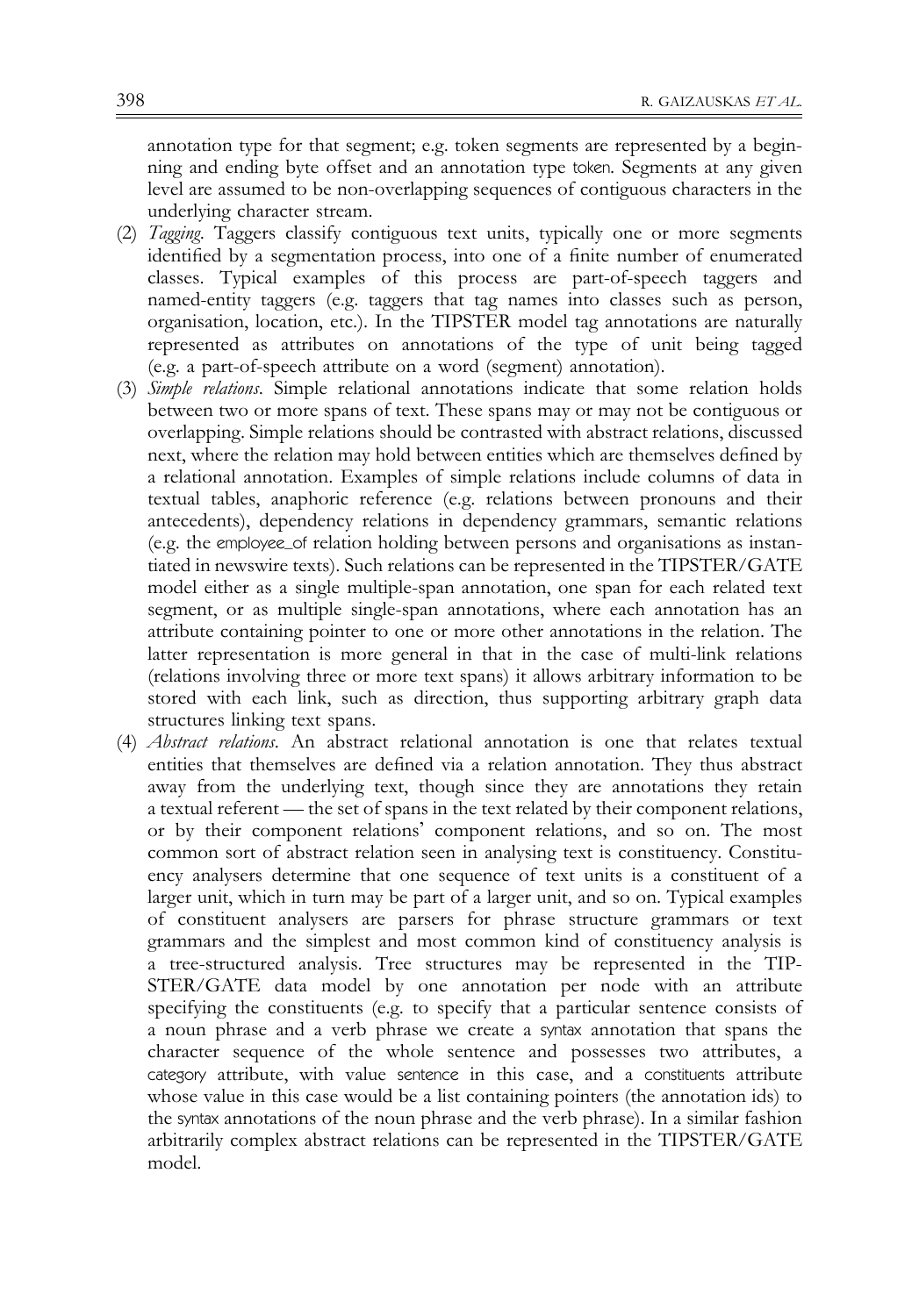#### **5.2. Viewing Module Results**

The data visualisation tools or viewers described here are designed with generality in mind, so that the output of many different modules can be used with them. To this end they follow the annotation classification system, defined in Section 5.1, and rely on a conventional representation of each type of annotation in the TIPSTER/GATE data model. Segmentation, tagging, simple relation and tree viewers are all present within GATE, as well as a raw annotation viewer. We first describe how these viewers work and then discuss the benefits they convey.

As indicated in Section 4.3, a viewer is generally invoked from the execution graph by selecting it from a pop-up menu that can be obtained by clicking on a module in the graph once it has been run. Several viewers may be associated with each module. This association is defined in the module configuration file which contains a list of annotation type-viewer-label triples—the annotation type serves as a parameter to the viewer which instructs it, when invoked, as to which annotations to retrieve from the database (see [Figure 6](#page-13-0) for an example); the label is the name for the viewer which appears in the pop-up menu in the interface. For new modules which produce annotation results of one of the conventional types discussed above, adding this viewer declaration to the configuration file is all the user needs to do to be able to use the viewer. Of course, custom viewers may be specified as well.

- (1) *Segmentation viewer*. The segmentation viewer simply displays the source text, highlighting in it each segment of the type it is instructed to display (word, sentence, paragraph, etc.). As the user moves the mouse over a highlighted segment, it reverses the colour of the highlighting so that the segment stands out from adjacent segments.
- (2) *Tag viewer*. The tag viewer highlights each tagged text span of a given tag class in the same colour, using distinct colours for each tag class in the document. Buttons are provided at the bottom of the display window, each one labelled with a tag label and coloured in the same colour as the highlighted members of its class. Clicking on the button turns off highlighting on all tag classes other than the one selected. An ALL button permits full highlighting to be restored. The number of buttons, their labels and colours are dynamically determined by the number of tag classes found in the data and do not need to be specified in advance by the user. See Figure 8.
- (3) *Simple relations*. At present, only a restricted form of simple relation viewer is implemented, one that works on multiple span annotations only. Each span within each of the multiple span annotations of the selected type is highlighted throughout the text. Clicking on any highlighted span in the text causes all the other spans in the same annotation to change the colour in which they are highlighted. So for example, suppose coreference relations are represented using multi-span annotations (i.e. each coreference chain is represented as a single annotation with one start-end byte offset pair for each element in the chain). The viewer shows all elements in all chains coloured yellow; clicking on any element turns all elements in the selected chain blue. Clicking on an element in another chain turns that other chain blue and the first chain reverts to yellow. See [Figure 9.](#page-26-0)
- (4) *Tree viewer*. The only sort of abstract relation viewer currently available is a viewer for tree structure relations. The tree viewer works in two stages. First, a viewer similar to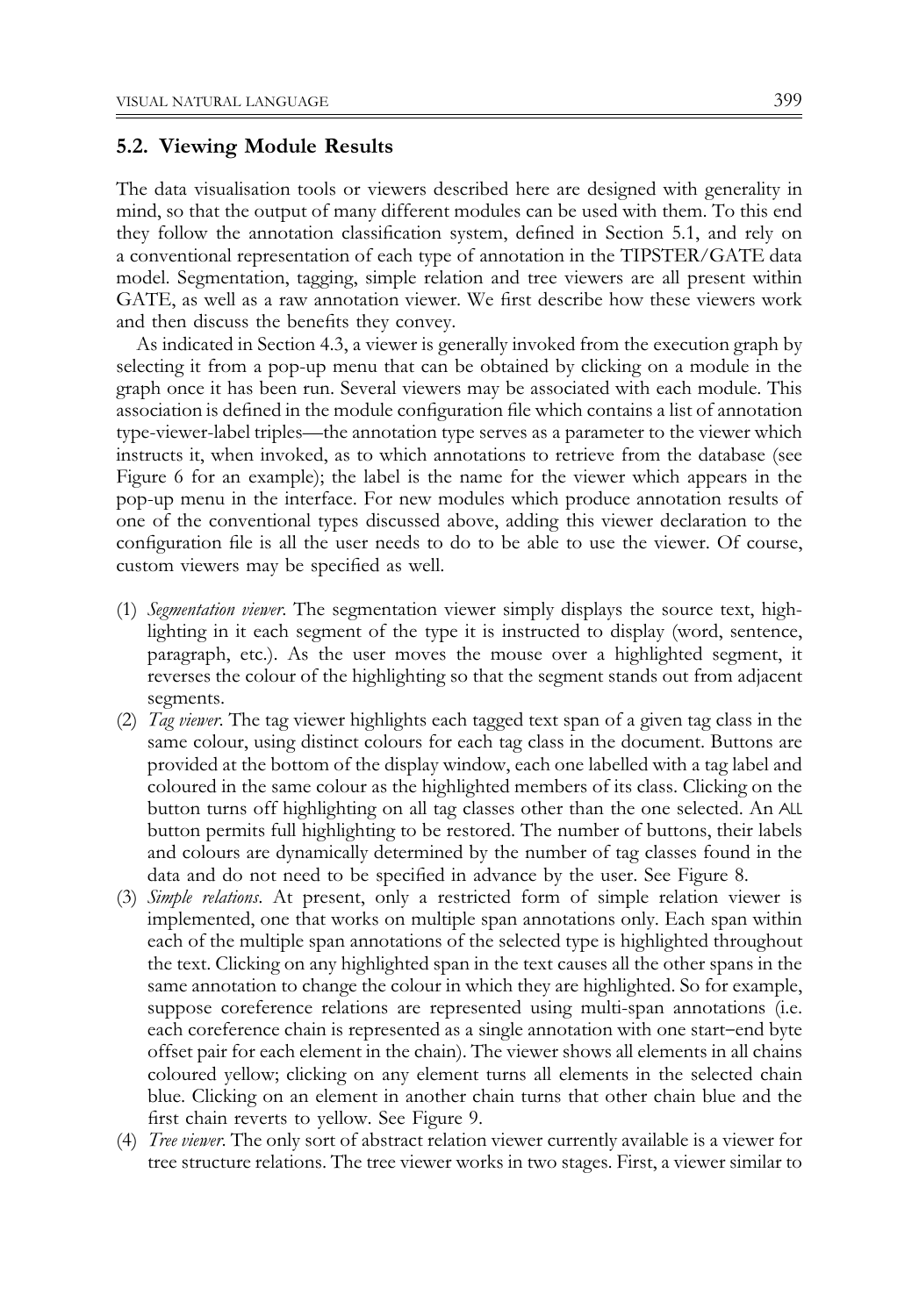<span id="page-26-0"></span>

**Figure 8.** Tag viewer

the segmentation viewer is invoked, using highlighting in the text to show which spans are covered by a tree. The user then clicks on one of these spans and the tree covering that span is displayed in another window (see [Figure 10\)](#page-27-0). The tree display window is horizontally and vertically scrollable to allow the user to move about large trees. Each node is labelled with the value of a designated attribute from the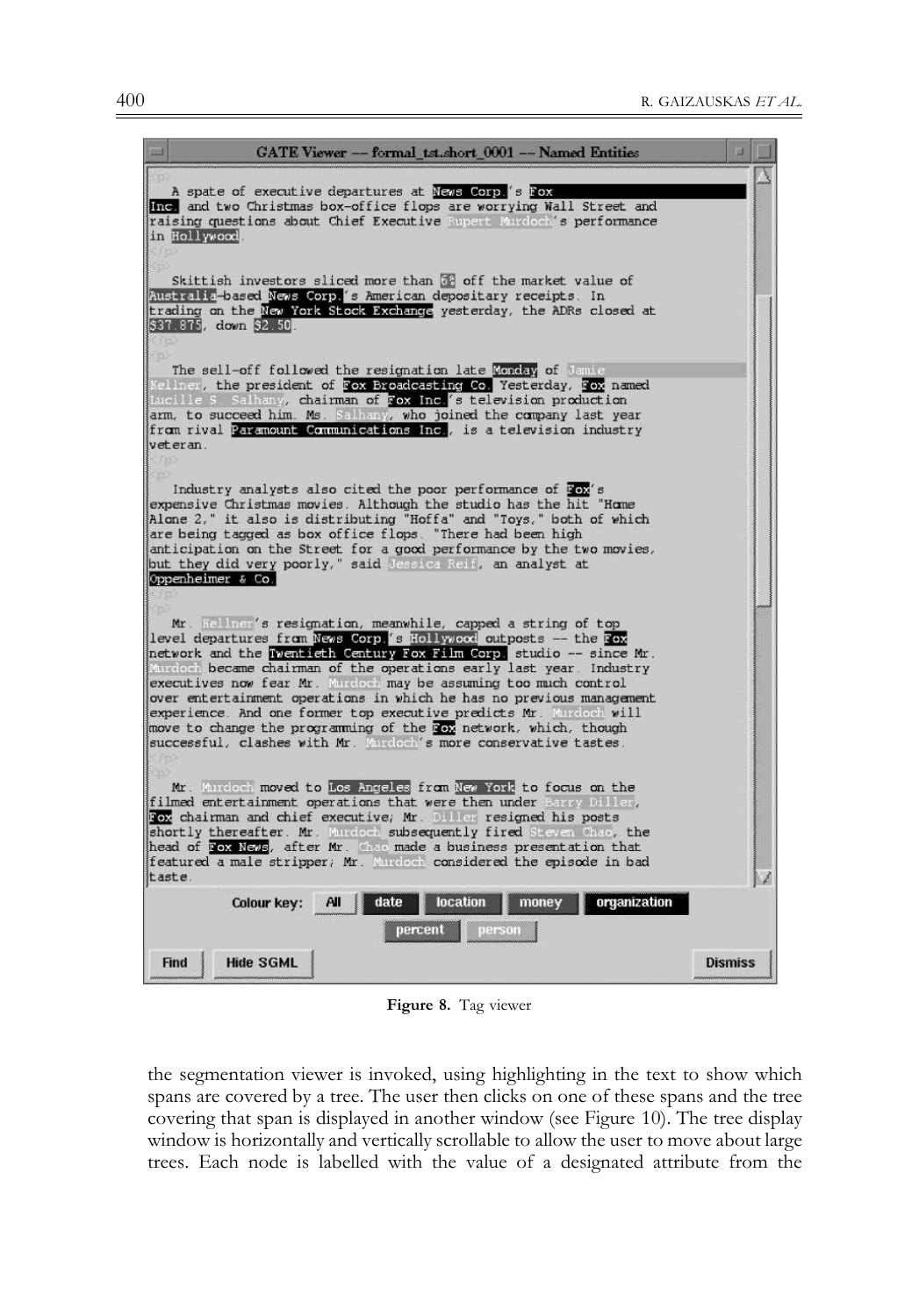<span id="page-27-0"></span>

|                               |                                                                                                               | GATE Viewer -- formal tst.short 0002 -- Coreferences                                                                                                                                                    |                  |
|-------------------------------|---------------------------------------------------------------------------------------------------------------|---------------------------------------------------------------------------------------------------------------------------------------------------------------------------------------------------------|------------------|
|                               | wsj93064.0110<br><b>10 930113-0133. DOCTOR</b>                                                                |                                                                                                                                                                                                         |                  |
| i0.<br>01/13/93               | Marketing & Media:<br>New Chief for EMI Records                                                               |                                                                                                                                                                                                         |                  |
| U. THN                        | WALL STREET JOURNAL (J), NO PAGE CITATION (SO)                                                                |                                                                                                                                                                                                         |                  |
|                               | RECREATIONAL PRODUCTS & SERVICES (REC)<br>DATELINE NEW YORK ONE LINE                                          | ALL ENTERTAINMENT & LEISURE (ENT), FILM, TELEVISION & MUSIC (MOV),                                                                                                                                      |                  |
|                               | Daniel Glass was named president and chief executive<br>executive officer of EMI Records Group North America. | officer of EMI Records Group, a unit of London's Thorn EMI PLC. He<br>succeeds Charles Koppelman, who was recently made chairman and chief                                                              |                  |
| inine labels.                 |                                                                                                               | Mr. Glass, 36 years old, was co-executive vice president and<br>co-general manager of EMI Records Group, which includes three of<br>EMI's nine U.S. record labels. Wr. Koppelman is in charge of all    |                  |
|                               | inine EMI labels in North America.                                                                            | Reporting to Mr. Koppelman is Terri Santisi, 38, who was also<br>co-executive vice president and co-general manager of EMI Records<br>Group. She will broaden her role to help Mr. Koppelman manage all |                  |
| <b>STRTS</b><br><b>CITIOD</b> |                                                                                                               |                                                                                                                                                                                                         |                  |
| <b>Colour key:</b>            | Co-referred items                                                                                             | <b>Selected chain</b>                                                                                                                                                                                   | <b>Redisplay</b> |
| <b>Find</b>                   | <b>Hide SGML</b>                                                                                              |                                                                                                                                                                                                         | <b>Dismiss</b>   |

**Figure 9.** Relation viewer

annotation representing that node (such as syntactic category—e.g. NP for noun phrase). In a separate canvas at the bottom of the window the text spanned by the tree is displayed (this text is fixed so that scrolling about the tree always leaves the text in view). Selecting any node in the tree highlights the text that it spans in the bottom canvas and pops up a display containing any additional attribute information associated with that node (e.g. in a feature-based syntactic analysis environment this can be used to display feature structures associated with nodes).

(5) *Raw annotation viewer*. The raw annotation viewer simply displays all annotations of the requested type in raw form, as they occur in the database of annotations (see [Figure 3\).](#page-5-0) Clicking on any one annotation shows the source text in another window with the span(s) of the annotation highlighted in the text.

Annotations may also be viewed without being invoked via a module results viewer. A drop-down menu option (View) appearing with each executable graph allows several viewing options.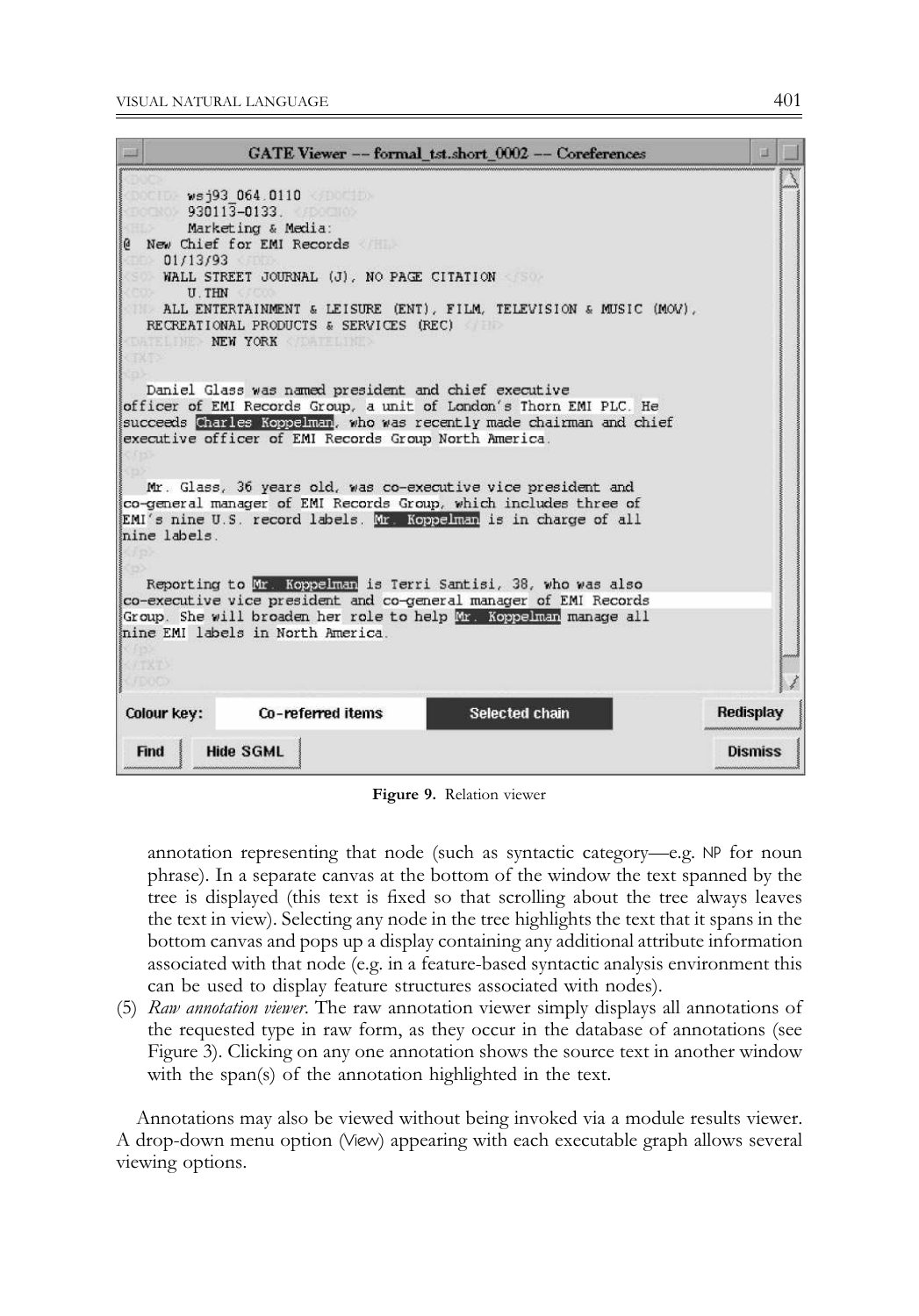

**Figure 10.** Tree viewer

- (1) By selecting Annotations the raw annotation viewer described above is loaded with all annotations currently in the database. A filter facility allows all annotations not of a selected type to be discarded; a find facility allows simple regular expression matching across the annotations. As before, clicking on an annotation brings up another window with the annotation span highlighted in the source text.
- (2) By selecting Text the text of the currently open document is displayed and the user may sweep the mouse across a region of text and then request that the annotations for this text region be displayed. Annotations of all types, whose spans are contained within this region are then displayed using the raw annotation viewer.

#### *5.2.1. Advantages of the Visualisation Tools and Environment*

Both the visualisation tools and the visual environment into which they are integrated (the executable data flow graph) offer advantages to the system developer. Considering first the generic tools described above simply on their own, as visualisation tools for data about texts, the following strengths may be noted.

(1) *Relating annotations and text*. By definition, text-processing modules, or annotators, produce information about texts. A key problem for anyone attempting to ascertain whether the module is working correctly (a developer) or what it is doing (a student) is to be able to relate a module's outputs for a text portion back to that text portion. In both the indexed annotation model, where the annotations are stored separately from the text, or in the markup model (e.g. SGML) where the annotations are embedded in the text there are cognitive problems for the user since he now has two separate textual information sources to attend to—the text being processed and the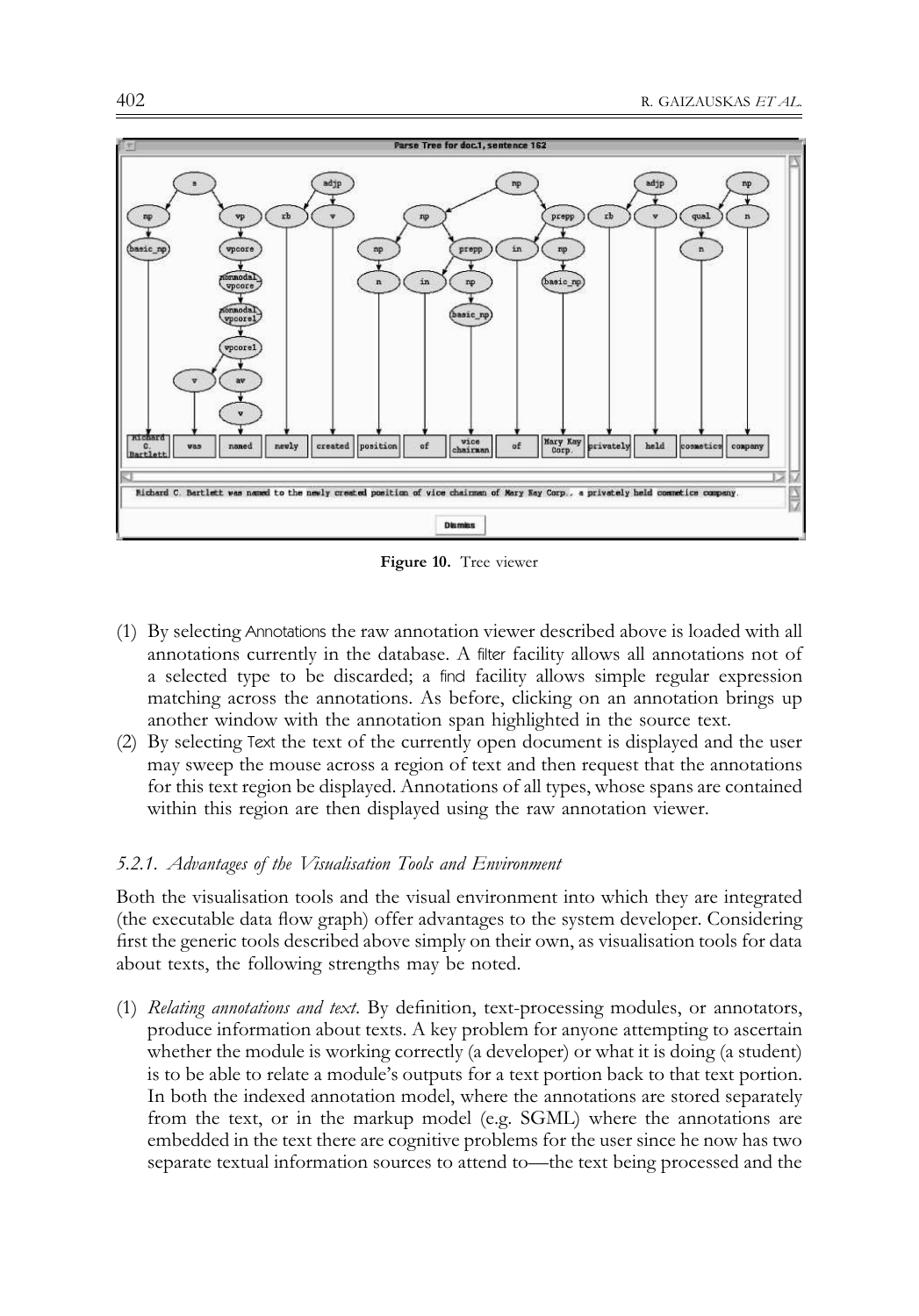annotations in textual form. In the indexed annotation approach two physically distinct textual sources need to be attended to and co-ordinated simultaneously. This leads first to arduous alignment difficulties and then requires switching focus back and forth between two textual sources (the negative impact of this sort of 'split attention' on learning has been empirically verified by [\[25\]\)](#page-36-0). In the markup approach, where the source text and textual annotations are interleaved, the original text quickly becomes imperceptible in a jumble of interwoven markup.

Relating annotations and text is best done from a user's perspective if the text remains in an accessible and relatively stable form (i.e. is not altered through the addition of textual markup) and yet by directing attention to different parts of the text the information conveyed by the annotations becomes viewable at the same time in a non-textual manner. Clearly, a sensible way to do this, where the information to be conveyed is simple enough to be expressed in this way, is through the use of colour, font or simple layout changes—what Green and Petre [\[26\]](#page-36-0) call 'secondary notations' and Waller [\[27\]](#page-37-0) refers to as 'diagramming a text'. We have made extensive use of colour, as the descriptions above make clear. This eliminates the problem of relating two sources of textual information, since there is now only one source of textual information to attend to; the other is presented in a different perceptual mode and alignment comes for free.

- (2) *Searching for results*. A related point concerns searching for the relevant output. Typically, following a change to a module, either its effects on a particular section of text or its effect on a given phenomenon across the entire text will be of interest. For example one might want to know whether the second sentence in the third paragraph is now being tagged correctly, or one might want to know whether all adjectives are being tagged correctly across a text. In the former case the text serves as the best possible index to itself—the user simply wants to go to the relevant place in the text and see if it has been correctly processed. Again, secondary notations provide a mechanism where the original text can be searched and the information then read off it without further ado. In the latter case, colour coding of the relevant phenomenon allows all instances across the text to be picked out easily. Of course, while this allows false positives to be easily identified it does not help in detecting false negatives.
- (3) *Context*. Yet another reason for treating the original source text as a fixed object in relation to which the user can see or explore added information as transparently as possible is that the context of any phenomenon being attended to remains accessible just as in the original. Since so much of language processing depends on context, any scheme for presenting results which did not allow easy access to results for neighbouring text elements (words, phrases, sentences) would inhibit an investigator in exploring how treatment of nearby text may have had bearing on the phenomenon being directly investigated. Again, being able to use the source text as a direct visual index to these results is much preferable either to searching a separate and perhaps differently organised database of information about the text, or searching through a marked up version of the original text in which the original spatial relations between text elements have been arbitrarily disturbed.
- (4) *Colour vs. links*. An alternative to the use of colour plus dynamic highlighting to indicate simple relations and particular relation instances, is to use links explicitly drawn on the text. This approach was used in a tool for displaying coreference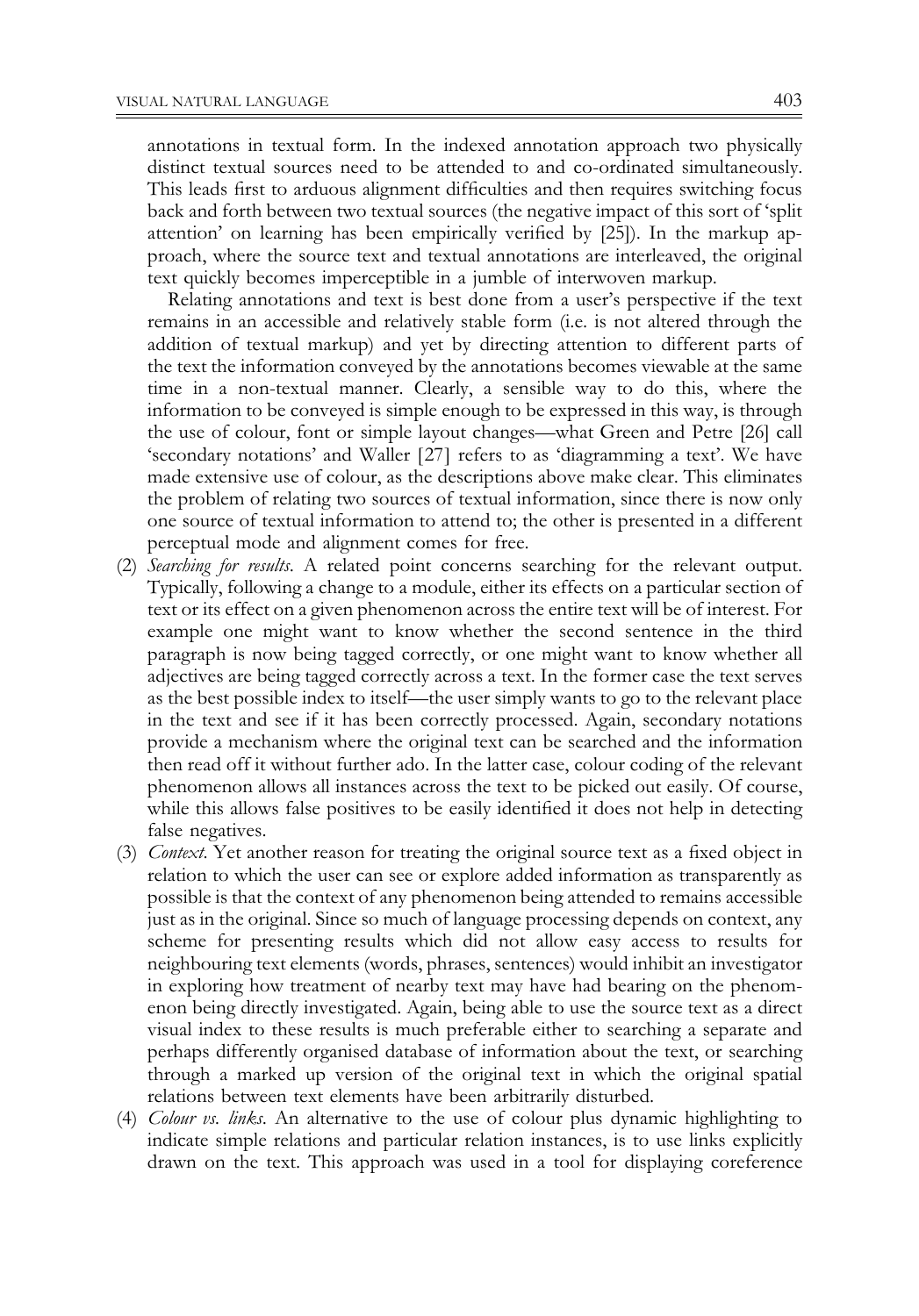chains developed by SRA International and supplied to participants in the MUC-6 coreference evaluation [\[28\].](#page-37-0) While this approach has the advantage that links can indicate directionality, its chief disadvantage is the visual clutter that results from large numbers of crossing links participating in separate relations. Of course, a technique could be adopted, similar to the one we have used, of showing all chains initially, but then allowing a single chain to be selected so that it stands out. However, since the extent of the related text elements must still be indicated (e.g. by colouring or underlining), it is not clear that explicit links add any further information (except directionality), and do visually obscure the text, even when they are not overlapping.

(5) *Abstraction*. Of course not all annotation information can be displayed using colouring on text. This is particularly true when dealing with abstract relations, since some symbol for each abstracted relation needs to be introduced so that it can take part in further relations. The only viewer we have introduced for abstract relations is the tree viewer described above, which deals with a very simple type of abstract relations. Two principles underlying the design of this viewer are worth pointing out. First, the trees are still visually linked directly to the text via the first stage in the viewing process wherein the user sees highlighted spans of text for which there are associated tree annotations—thus, as in the case of colouring techniques described above, search for the annotation associated with an input is minimised. Second, the tree is presented graphically as a tree, rather than textually as, e.g. a bracketed string. This diagrammatic representation brings with it all of the well-known advantages of diagrammatic over sentential representations [\[29\]](#page-37-0). Allowing related information to be grouped proximately in a two-dimensional plane (i) reduces search in problem solving, (ii) eliminates the need for symbolic labels linking related information and the associated label-matching overhead, (iii) exploits the human strengths for drawing perceptual inferences.

In addition to their individual strengths as data visualisation aids, these tools acquire greater value because of their close coupling with the execution model in GATE.

- (1) *Linking execution and results viewing*. Access to the viewers directly from module nodes in the executable data flow graph allows users quick and intuitive access to the output from a module after running it. Resetting a module, rerunning it and viewing the output, after editing the module, can be accomplished in a few mouse clicks, all in the same screen area.
- (2) *Viewing output from multiple modules*. Access to the results of all the modules in an execution graph allows the user to explore rapidly hypotheses about errors through the sequence of modules which lead up to the current one. For example, questions such as 'Was this parsing error the result of a part-of-speech tagging error?' can be answered quickly and easily.

#### *5.2.2. Residual Problems*

While the approach to designing viewers described above has led both to reusable viewers and to viewers which have proven very useful in practice, there are some areas where further work needs to be done.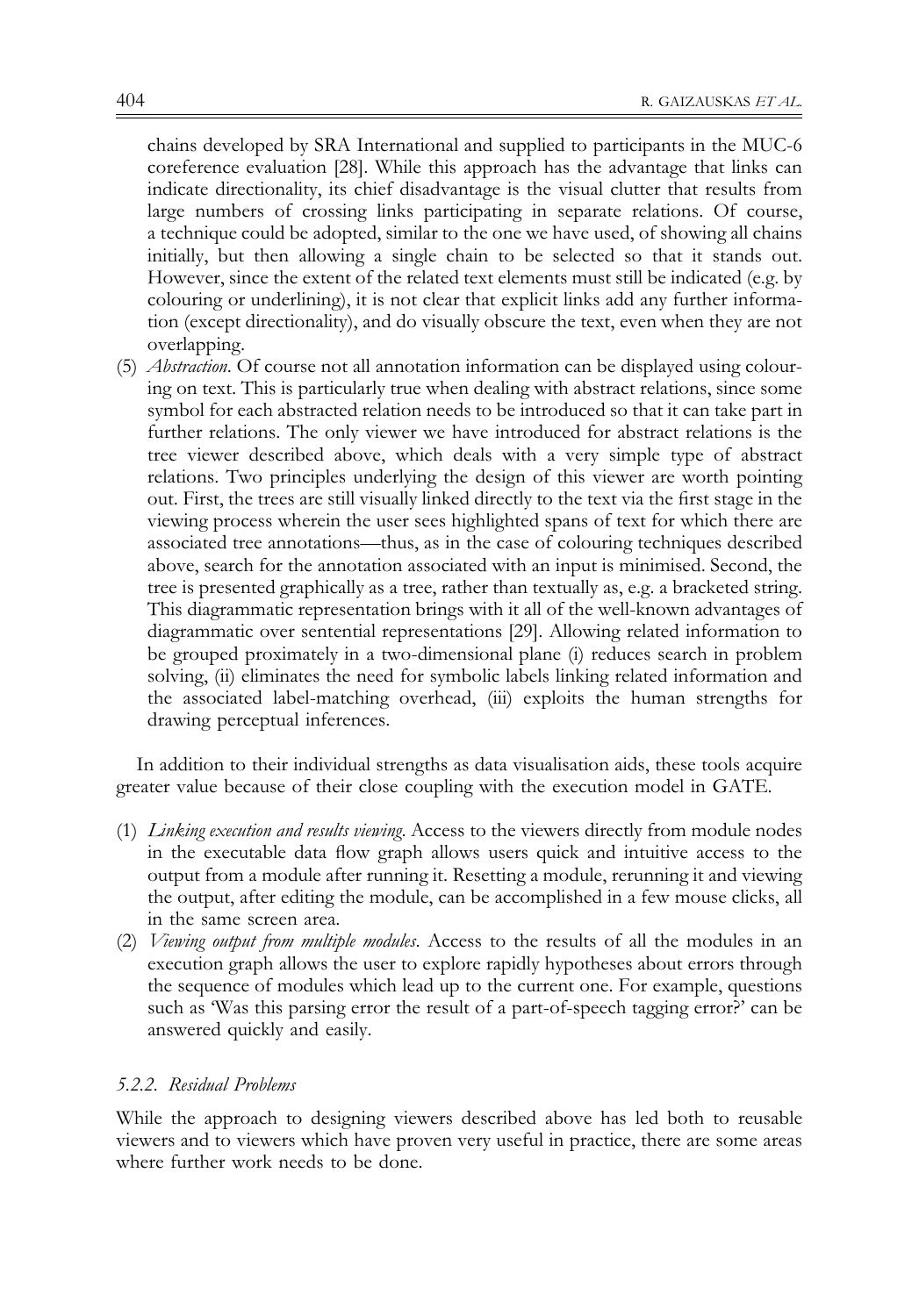- (1) *Ambiguous tagging*. In many cases text annotators (human or machine) may want to produce multiple annotations for the same text unit. At present our viewers, with the exception of the raw annotation viewer do not cope with this: one annotation alone, the first found in the database, is displayed. Various strategies could be adopted to circumvent this problem. For tag viewers, if the number of ambiguities is small and of low order (i.e. two or three readings as opposed to dozens) then new tags representing the ambiguity classes could be introduced and included in the key at the bottom of the viewer. Alternately, a single 'ambiguous' tag colour could be used to indicate that there are multiple readings which could be then be displayed via a popup when the tagged item is selected. In the case of multiple abstract relational annotations for one text span, e.g. multiple parses, a similar technique could be used to indicate the presence of multiple analyses. Displaying them all, however, may be less useful in this case simply because of the complexity of these annotations. Typically, the user wants to become aware of the differences in analysis, and some visual way to support this process needs to be found.
- (2) *Overlapping tagging*. A related problem is that of overlapping or nested tags. This may or may not be the result of ambiguous tagging. For example, if a place name is embedded in a company name (e.g. *New York Times*), then a named entity tagger might be designed to tag both. For the case of the simple viewers based on text colouring, similar solutions to those proposed for ambiguous tagging may be adopted. If both ambiguity and overlapping may be present simultaneously, however, care needs to be taken not to confuse the conventions for flagging them, or to make the flagging scheme too complex.

#### **5.3. Comparing Module Results**

In addition to viewing the output of a module, it is frequently necessary to compare or evaluate the output of one version of a module with another (during development), or against a manually produced 'gold standard' output (during benchmarking). There are typically two requirements in comparing one set of results with another. First, one wants to get an assessment or score—an overall numerical measure of how close one set is to the other. Second, one wants to get a diagnosis—an indication of where the differences are between the two sets of results. While there is not much need for visual techniques in presentation of scores—these are usually a small set of numbers or a numerical table—there is a real need, and considerable scope, for using visual techniques to help to pin-point differences between result sets. Even the simplest module running on a modest-sized 'real' text generates more textual output, frequently representing complex data structures, than can be readily comprehended. Comparing two such sets for differences manually is time-consuming, exhausting and error-prone. Using text comparison tools such as the Unix utility diff leads to output which may still be too voluminous to digest and which is difficult to comprehend, since such tools capture differences at the byte level, rather than in terms of objects in the problem domain. Successful visualisation tools therefore can massively speed up the process of development by focusing developers' attention on the problem area and by helping developers literally 'see' a problem in the domain, as opposed to seeing differences in symbol sequences that need to be interpreted in terms of the domain.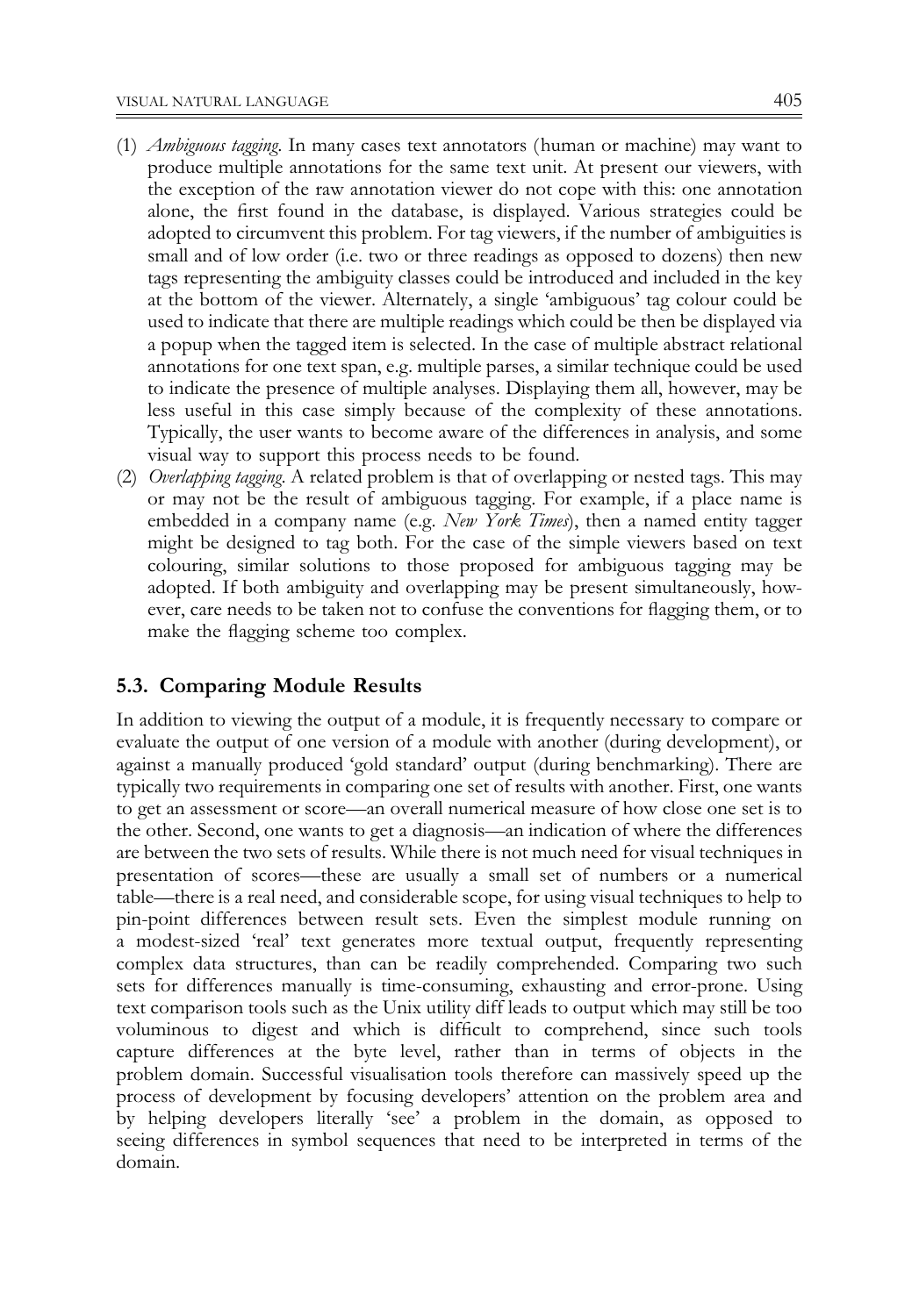As with the viewing of results, one might hope to achieve reusability of comparison modules by developing them with respect to the annotation types distinguished in Section 5.1. We are in the process of pursuing this programme, but so far have only created a generic comparison tool for comparing segmentation and tag-type annotations. Designing useful visual comparison tools for complex data structures such as trees is extremely difficult. However, we have also integrated several existing special-purpose scoring tools developed by the NLP community into the GATE environment. While not generic, these tools still contribute significantly to the utility of GATE as an environment for the testing and development of language-processing modules, and demonstrate the ease with which externally developed code can be 'plugged in' to GATE.

As indicated above, there are two modes in which comparison is usually carried out: the incremental comparison of one module under development with earlier versions of itself (regression testing) and the comparison of a module against either another module performing the same task or against a manually created correct data set. In order to allow a manually marked-up set of data to be created, some sort of annotation editor, generally more powerful than a text editor is required. We have developed a general-purpose annotation tool called MAT—Manual Annotation Tool.

In the rest of this section we first describe CAT, a prototype Comparing Annotations Tool, then describe MAT, and finally briefly describe contributory evaluation tools which have been integrated in GATE.

#### *5.3.1. A Tool for Comparing Annotations*

Segmentation- or tag-type annotations may be compared using the comparing annotations tool (CAT), shown in Figure 11. To use it, the user enters into a dialogue to select two versions of the same document which are already annotated. They may have been annotated using different versions of the same module, by two different modules, or the annotations of one may have been created using MAT, or some other manual annotator. One of these is designated the key, or 'truth', and the other the response, the hypothesis to be scored against the truth. The user must also select a predicate on which to compare the data in the two documents. This requires specifying the annotation type which is to be compared, and which attribute values of that type will be considered in the comparison.

Once the user is satisfied with the definition of the comparison, the comparison is carried out. In a manner similar to the *tkdiff* utility [\[30\],](#page-37-0) the selected annotation type and attributes of both versions of the document are then displayed in parallel in two aligned viewing panels, each panel being an instance of the raw annotation viewer. Annotations which differ are shown in a different colour compared to those which are the same. Annotations differ either because their span cannot be matched in the other data set or their spans match but they differ in the specified attributes. As ever, clicking on an annotation in either raw annotation viewer displays the text spanned by that annotation, highlighted in another window. A single slider in the middle of the two display panels lets the user scroll up and down in the two viewing panels, which stay aligned, as best as possible, on annotation byte offsets (since both the number of annotations and the identification numbers assigned to annotations may differ between the two annotation sets).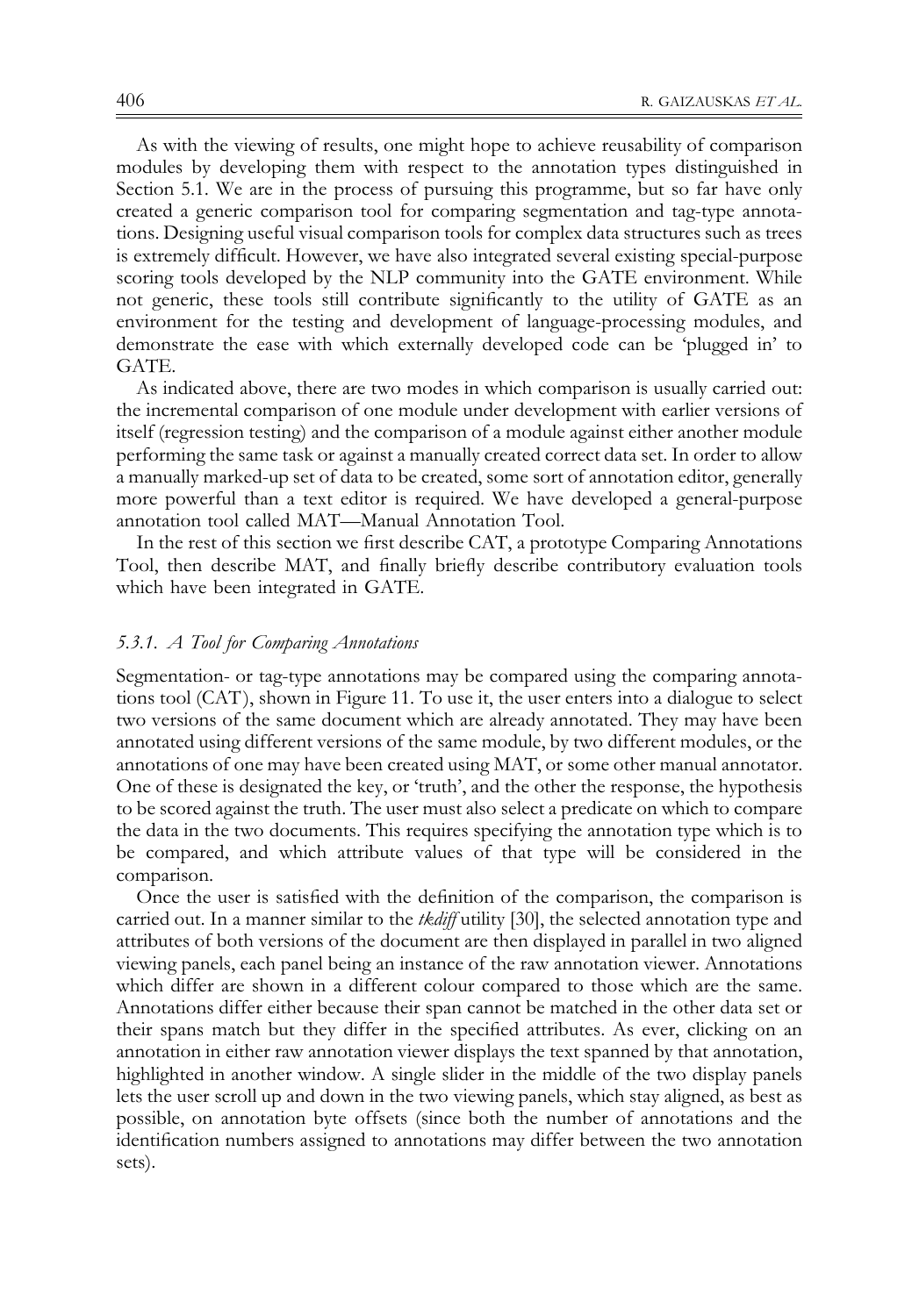<span id="page-33-0"></span>

| 國区           |                                 |                                 |           |                   | <b>Comparing Annotation Tool</b> |     |             |           |           |                                      |
|--------------|---------------------------------|---------------------------------|-----------|-------------------|----------------------------------|-----|-------------|-----------|-----------|--------------------------------------|
| File         |                                 |                                 |           |                   |                                  |     |             |           |           |                                      |
|              |                                 | <b>Key Document Annotations</b> |           |                   |                                  |     |             |           |           | <b>Response Document Annotations</b> |
| ID           | <b>TYPE</b>                     | <b>START</b>                    | END       | <b>ATTRIBUTES</b> |                                  | ID  | <b>TYPE</b> | START END |           | <b>ATTRIBUTES</b>                    |
| 155          | sentence                        | $\sigma$                        | 347       |                   |                                  | 155 | sent ence   | 0         | 347       | (constituents 0 1 2 3 4              |
| 156          | sentence                        | 347                             | 486       |                   |                                  | 156 | sent ence   | 347       | 411       | (constituents:13 14 15 1             |
|              |                                 |                                 |           |                   |                                  | 157 | sent ence   | 412       | 486       | (constituents: 29 30 31 3            |
| 157          | sentence                        | 491                             | 689       |                   |                                  | 158 | sentence    | 491       | 689       | (constituents 44 45 46 4             |
| 158          | sentence                        | 694                             | 787       |                   |                                  | 159 | sent ence   | 694       | 768       | (constituents: 77 78<br>79 8         |
|              |                                 |                                 |           |                   |                                  | 160 | sentence    | 769       | 787       | (constituents: 96 97 98 9            |
| 159          | sentence                        | 792                             | 942       |                   |                                  | 161 | sent ence   | 792       | 942       | (constituents 100 101 10             |
| 160          | sentence                        | 943                             | 1028      |                   |                                  | 162 | sent ence   | 943       | 967       | (constituents:129 130 13             |
|              |                                 |                                 |           |                   |                                  | 163 | sent ence   | 968       | 1028      | (constituents: 139 140 14            |
|              |                                 |                                 |           |                   |                                  |     |             |           |           |                                      |
| $\mathbb{N}$ |                                 |                                 |           |                   | s                                | ₫   |             |           |           | ×                                    |
|              |                                 |                                 | View Text |                   |                                  |     |             |           | View Text |                                      |
|              | Precision: 0.333333 Recall: 0.5 |                                 |           | F Measure: 0.4    |                                  |     |             |           |           |                                      |

**Figure 11.** CAT—the Comparing Annotations Tool

In addition to highlighting differences in the two annotation sets, numerical scores are calculated using the well-known measures of recall, precision and *F*-measure [\[31, 32\].](#page-37-0) Recall is the percentage of key results found in the response; precision is calculated as the percentage of response results found in the key. The *F*-measure is a combination of recall and precision that rewards maximising both over maximising one at the expense of the other and is frequently used by NLP researchers when a single-figure measure is required for assessing systems.

#### *5.3.2. A Manual Annotation Tool*

MAT, the Manual Annotation Tool, is a prototype general tool with which it is possible to add, modify and delete instances of all the forms of annotation described in Section 5.1. The user may also define new annotation types, provided they fall within the general class of annotation types supported in the TIPSTER data model.

While MAT is extremely general in terms of the annotation types that can be manipulated with it, it is most appropriate for use with non-abstract annotation types—segmentation, tag and simple relation annotations. This is because the only visual support it offers, at present, is colouring on text to display annotations and mouse-based selection of text (sweeping the mouse over a text span, highlighting the selected span) to create annotations. All information added to text spans (attributes) is done through a separate text-based dialogue box; this includes references to other annotations, which occur, by definition, in all abstract annotations. Visual support for manipulation of abstract annotations remains for the future.

Figure 12 illustrates the use of MAT. The general pattern of use of MAT is as follows. The user first selects an annotation type to work on; existing annotations of this type are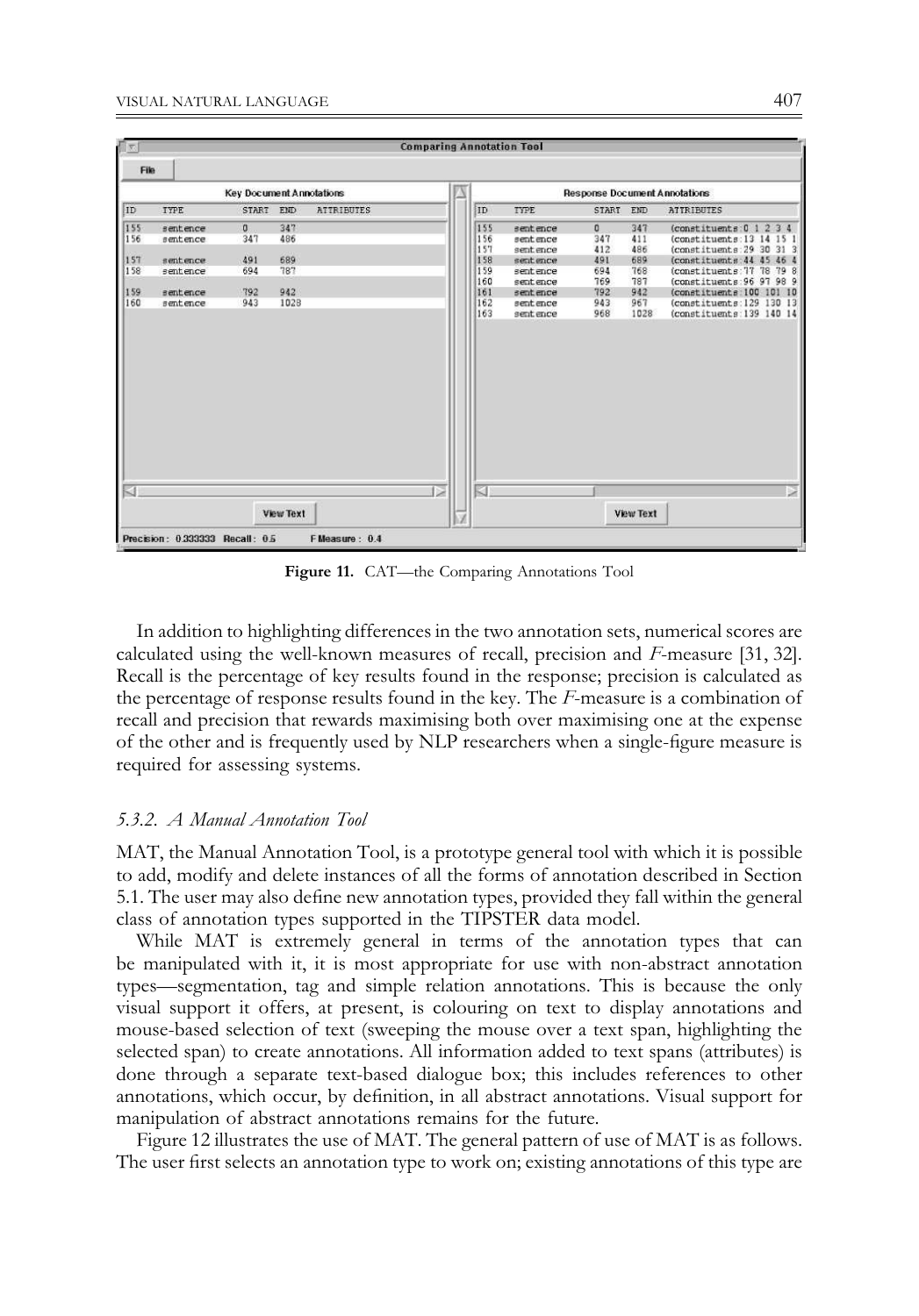<span id="page-34-0"></span>

**Figure 12.** MAT—the Manual Annotations Tool

then shown via text colouring. An existing annotation may be selected for editing or removal by simply clicking on it; a new annotation span is defined by sweeping the mouse over the text. The type of edit operation is chosen next—add, edit or remove. A dialogue box appears which displays the span or spans of which the annotation is composed (both byte offsets and text) and an area pertaining to each attribute which is part of the type definition for this annotation type. The user may then edit the span(s) associated with the annotation and the annotation's attributes. If the attribute has been defined as an enumerated type then the set of possible values is displayed and the user simply clicks on the desired value. In the example shown in [Figure 12,](#page-33-0) the user has chosen to edit an existing name annotation and is in the process of altering its type attribute from the value person to location, to correct a value incorrectly proposed by a proper name tagging module.

MAT's generality means that for any high-volume annotation task (e.g. annotating hundreds or thousands of documents to create a 'gold standard' corpus) it would almost certainly need specialisation and optimisation, to support maximum throughput for the given task. Thus, MAT is best conceived as a tool for small-scale annotation exercises, or for post-editing machine-created annotations to correct them, or as a prototype to help in thinking about the design issues involved with annotation tools.

#### *5.3.3. Contributed Evaluation Tools*

*5.3.3.1. MUC scoring software*. One major influence in evaluating NLP systems has been the DARPA Message Understanding Conference (MUC) series of evaluations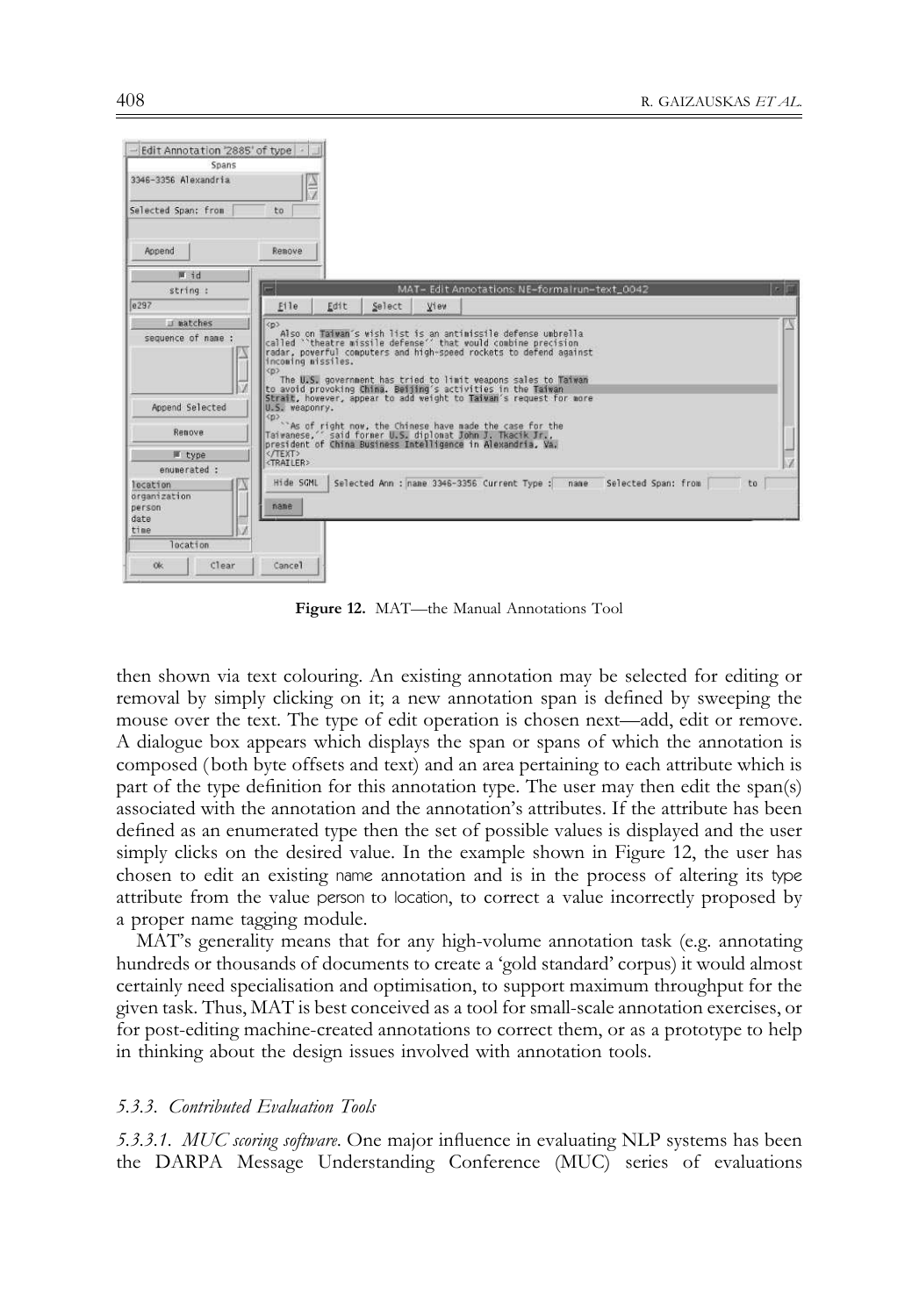<span id="page-35-0"></span>[\[28, 33, 34\].](#page-37-0) The most recent MUC, MUC-7, involved the competitive analysis of information extraction (IE) software performing five tasks—named entity recognition and classification, coreference resolution, and three template-filling tasks. Scorers for all of these tasks were developed by DARPA and have subsequently been integrated into GATE, so that they can be run as modules in a chain of modules making up an IE system, and the results viewed using viewers linked to the GATE interface, as with other modules. Each scorer produces scoring results in the form of a table and a score report which lists differences between key and response. Each of these is displayed verbatim in a text window. The score reports are difficult to read because of the standard difficulty of relating the differences printed in the report back to the original text. For one of these reports, the coreference report, we have produced another viewer by post-processing the report to extract data concerning missing, spurious and correct coreference chains. The standard tag annotation viewer is then used to display text spans falling into these three classes in separate colours on the original text. The result is a viewer that enables coreference errors to be understood more rapidly and in context.

*5.3.3.2. Parsing evaluation tools*. With the recent availability of large-scale syntactically annotated corpora such as the Penn Treebank [\[35\]](#page-37-0) and the SUSANNE corpus [\[36\]](#page-37-0) there has been a surge of interest in metrics for evaluating parsers with respect to a 'gold standard'. We have integrated a number of parsing evaluation algorithms into GATE that compare a parser represented according to the Penn Treebank standard—as labelled, bracketed strings. These include the original parseval algorithm [\[37\],](#page-37-0) the evalb [\[38\]](#page-37-0) algorithm, and the treeval algorithm [\[39\]](#page-37-0). An evaluation algorithm for parsers based on dependency grammars has also been incorporated [\[40\]](#page-37-0) which enables them to be evaluated with respect to the SUSANNE corpus.

At present, all of these evaluation algorithms produce numeric scores only, sometimes in tabular format. While these scores may be on a sentence-by-sentence basis, enabling a developer to see where a system is particularly weak, there are no tools to support moving from the score reports to the original text, nor to use visual techniques to highlight where in the tree or dependency structures errors are occurring. Clearly, there is scope for much more work in this area.

#### **6. Concluding Remarks**

We have described an integrated visual development environment called GATE which supports the visual assembly and execution of modularised text-based natural languageprocessing systems and the analysis of results produced by such systems. Such a visual development environment is motivated by (i) the naturalness of assembling complex modular systems via diagrammatic manipulation (ii) the advantages of direct manipulation in executing and viewing the results of interdependent modules in complex systems (iii) the utility of powerful visualisation tools in assisting users to comprehend system output.

The GATE visual development environment is based around the idea that specific language-processing systems may be represented as executable data flow graphs. These graphs are user-selected subgraphs of a 'supergraph', representing all possible data flows, automatically generated from data dependency declarations which a user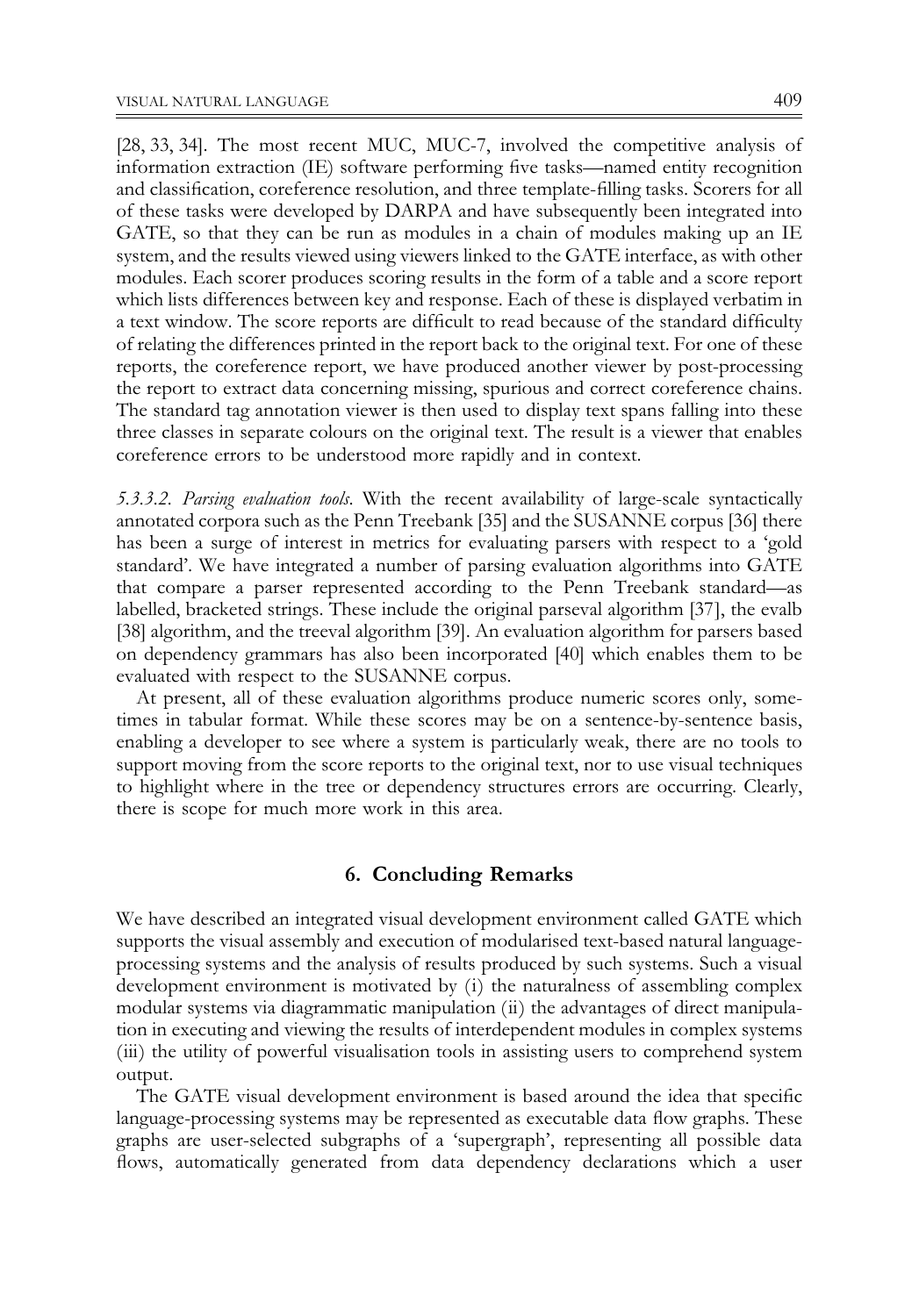<span id="page-36-0"></span>associates with each module in a global pool of available modules. Users execute the graphs by clicking on nodes representing language-processing modules which then run and allow the data they produce to 'flow' on to subsequent modules in the system. GATE demonstrates how the data flow program graph idea can be usefully deployed in the area of language-processing systems, and shows how various control strategies appropriate for text processing can be supported in such systems, as well as variable levels of user interaction. While such an approach is particularly useful for research and development of language-processing systems, it is by no means restricted to them. It is appropriate for any area where multiple modules process a complex underlying data source, communicate via a shared, global data store, and where the order of processing and the content of intermediate representations is not fixed and needs to be investigated.

GATE also contains various visualisation tools which are specialised for analysing types of information frequently added to texts by language-processing modules, but generic in that the viewers can be immediately reused by any module producing information of one of the supported types. These tools support both viewing the output of individual modules and comparing the output of two versions of a given module, or of a module and a human-prepared 'gold-standard' output. We have argued that these tools lighten 'cognitive load' by facilitating the activity of relating text and information about text, by reducing the amount of search in output, and by displaying results in context. Since the programming of language models in NLP systems largely consists of iterative refinement of rule-bases or statistical models based on analysis of results, powerful visualisation tools enhance this process significantly.

GATE is in a stable, general release and while no systematic evaluation of it has been carried out, the take-up of the system and feedback we have had indicates that it is proving to be an extremely useful tool for NLP researchers and system developers, and even for teaching NLP. Further work, some suggestions for which have been made above, can be carried out on various aspects of the system. However, enough has been done to demonstrate the utility of visual programming and visualisation techniques for natural language processing.

#### **Acknowledgements**

The research reported here has been supported by a grant from the UK Engineering and Physical Science Research Council (Grant  $\#GR/K25267$ ). The authors would like to acknowledge the work of Hamish Cunningham on the design and implementation of many aspects of the GATE system. They would also like to thank Shaaron Ainsworth, Hamish Cunningham, and Yorick Wilks for comments on drafts of this paper.

#### **References**

<sup>1.</sup> S.-K. Chang (Ed.) (1990) *Principles of Visual Programming Systems*. Prentice-Hall, Englewood Cliffs, NJ.

<sup>2.</sup> J. Landauer & M. Hirakawa (1995) Visual AWK: a model for text processing by demonstration. In: *Proceedings VL'95 11th International IEEE Symposium on Visual Languages*, Darmstadt. IEEE Computer Society Press, Silver Spring, MD.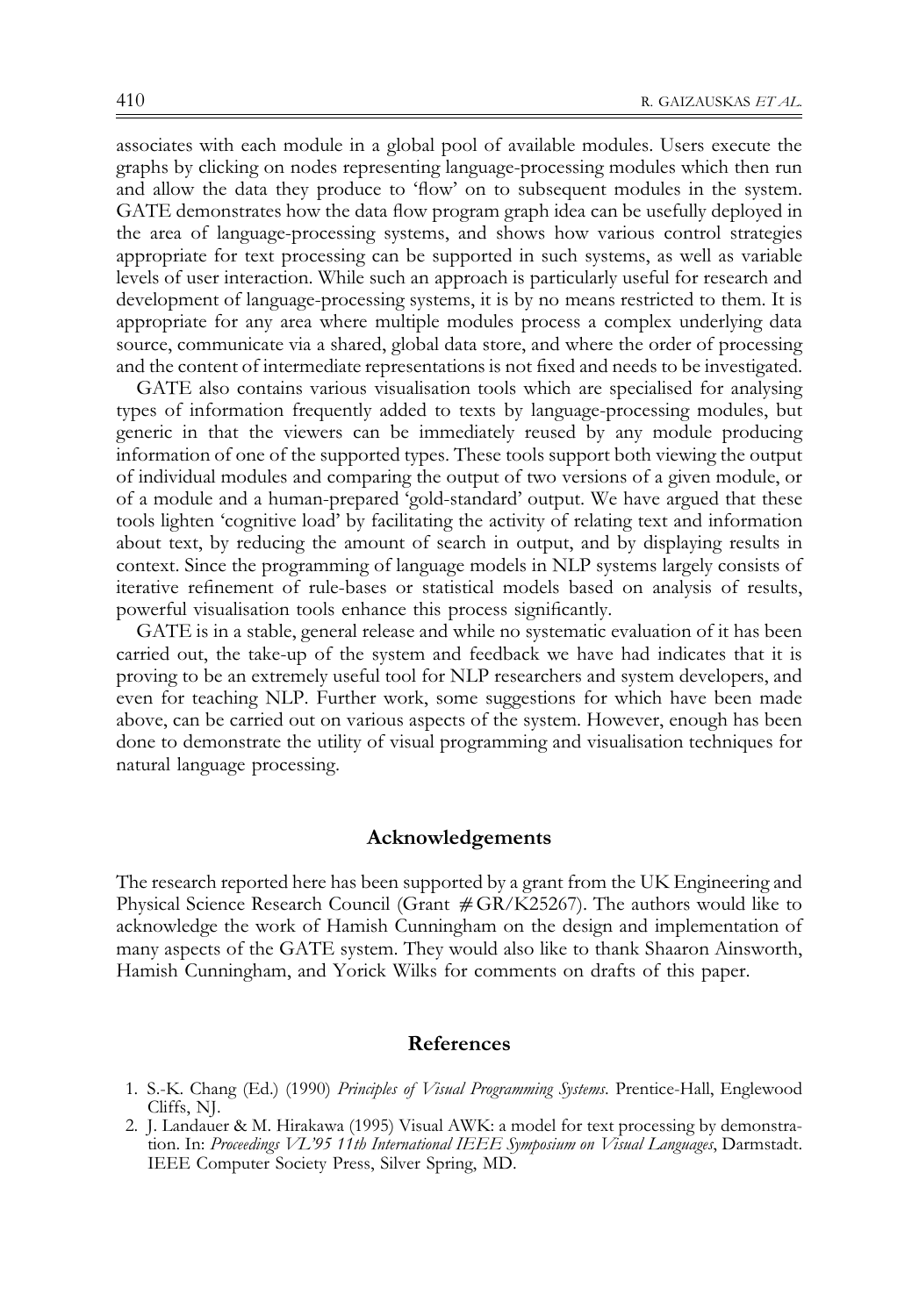- <span id="page-37-0"></span>3. J. McWhirter (1995) VGrep: a graphical tool for the exploration of textual documents. In: *CHI '95: Proceedings 1995 Conference on Human Factors in Computing Systems*. ACM, New York.
- 4. R. K. Larson, D. S. Warren, J. Freire de Lima e Silva & K. Sagonas (1996) Syntactica. MIT Press, Cambridge, MA.
- 5. R. K. Larson, D. S. Warren, J. Freire de Lima e Silva, O. P. Gomez & K. Sagonas (1997) Semantica. MIT Press, Cambridge, MA.
- 6. N. K. Simpkins (1994) An open architecture for language engineering. In: *First Language Engineering Convention*, Paris.
- 7. D. Day, J. Aberdeen, S. Caskey, L. Hirschman, P. Robinson & M. Vilain (1998) Alembic workbench corpus development tool. In: *Proceedings of the 1st International Conference on Language Resources and Evaluation* (*LREC'98*) [12], pp. 1021–1028.
- 8. W. Skut, T. Brants, B. Krenn & H. Uszkoreit (1998) A linguistically interpreted corpus of german newspaper texts. In: *Proceedings of the 1st International Conference on Language Resources and Evaluation* (*LREC'98*), Granada, pp. 705–711.
- 9. H.-H. Chen & M.-S. Shaw (1998) A treebank development tool. In: *Proceedings of the 1st International Conference on Language Resources and Evaluation* (*LREC'98*), pp. 725–729, Granada.
- 10. O. Christ (1994) A modular and flexible architecture for an integrated corpus query system. In: *Proceedings of the 3rd Conference on Computational Lexicography and Text Research* (*COMPLEX'94*), pp. 23–32, Budapest, Hungary.
- 11. A. L. Davis & R. M. Keller (1982) Data flow program graphs. *IEEE Computer* **15,** 26–41.
- 12. D. D. Hils (1992) Visual languages and computing survey: data flow visual programming languages. *Journal of Visual Languages and Computing* **3,** 69–101.
- 13. S. B. Steinman & K. G. Carver (1996) Visual Programming With Prograph CPX. Manning Publication.
- 14. P. J. Rodgers, R. J. Gaizauskas, K. W. Humphreys & H. Cunningham (1997) Visual execution and data visualisation in natural language processing. In: *VL'97 IEEE Symposium on Visual Languages*, Capri, Italy. IEEE Computer Society. Silver Spring, MD. pp. 342–347.
- 15. H. Cunningham, K. Humphreys, R. Gaizauskas & Y. Wilks (1997) Software infrastructure for natural language processing. In: *Proceedings of the 5th Conference on Applied Natural Language Processing* (*ANLP-97*), pp. 237–244, March 1997. Available as http://xxx.lanl.gov/ps/9702005.
- 16. R. Gaizauskas*,* H. Cunningham, Y. Wilks, P. Rodgers & K. Humphreys (1996) GATE—an environment to support research and development in natural language engineering. In: *Proceedings of the 8th IEEE International Conference on Tools with Artificial Intelligence* (*ICTAI-96*), Toulouse, France, pp. 58–66.
- 17. R. Grishman (1997) TIPSTER Architecture Design Document Version 2.3. Technical report, DARPA. Available at http://www.nist.gov/itl/div894/894.02/related\_projects/ tipster.
- 18. C. F. Goldfarb (1990) The SGML Handbook. Oxford University Press, Oxford.
- 19. R. Gaizauskas, T. Wakao, K. Humphreys, H. Cunningham & Y. Wilks (1995) Description of the LaSIE system as used for MUC-6. In: *Proceedings of the 6th Message Understanding Conference* (*MUC-6*) [12], pp. 207–220.
- 20. T. Agerwalak & Arvind (1982) Data flow systems: guest editor's introduction. *IEEE Computer* **15,** 10–13.
- 21. K. Sugiyama, S. Tagawa & M. Toda (1981) Methods for visual understanding of hierarchical system structures. *IEEE Transactions on Systems, Man & Cybernetics* **11,** 109–125.
- 22. M. Burnett, M. J. Baker, C. Bohus, P. Carlson, S. Yang & P. van Zee (1987) Scaling up visual languages. *IEEE Computer* **28,** 45–54.
- 23. B. Shneiderman (1982) The future of interaction systems and the emergence of direct manipulation. *Behaviour and Information Technology* **1,** 237–256.
- 24. R. Garside, G. Leech & A. McEnery (Eds) (1997) Corpus Annotation: Linguistic Information from Computer Text Corpora. Addison-Wesley, Longman, Reading, MA, New York.
- 25. P. Chandler & J. Sweller (1992) The split-attention effect as a factor in the design of instruction. *British Journal of Educational Psychology* **62,** 233–246.
- 26. T. R. G. Green & M. Petre (1996) Usability analysis of visual programming environments: a 'cognitive dimensions' framework. *Journal of Visual Languages and Visual Computing* **7,** 134–174.